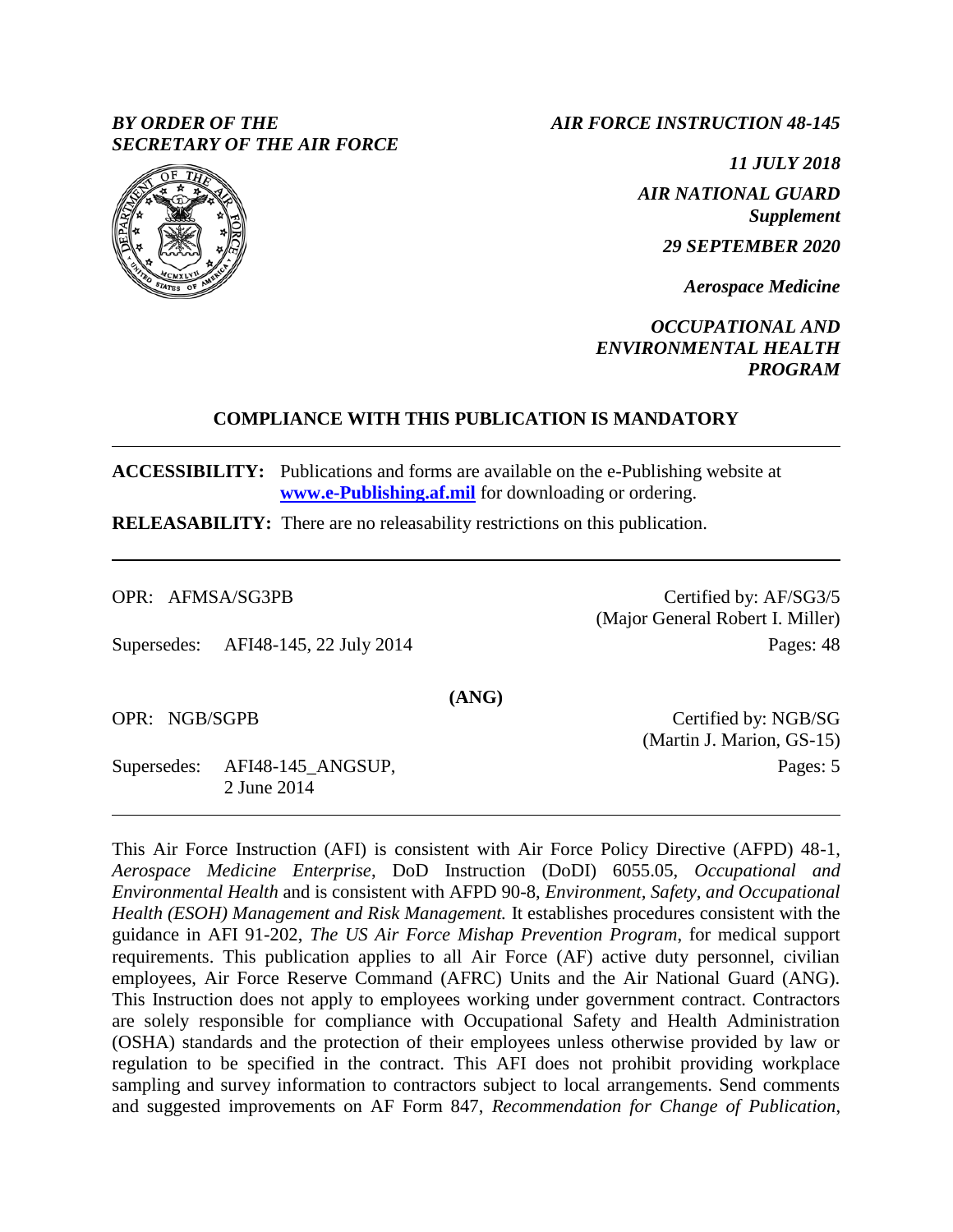through channels, to Air Force Medical Support Agency Bioenvironmental Engineering Branch (AFMSA/SG3PB), 7700 Arlington Blvd, Falls Church, VA 22042. Any organization may supplement this Instruction. Field activities must send implementing publications to the higher headquarters functional OPR for review and coordination before publishing. The authorities to waive wing/unit level requirements in this publication are identified with a Tier ("T-0, T-1, T-2, and T-3") number following the compliance statement. See AFI 33-360, *Publications and Forms Management*, Table 1.1 for a description of the authorities associated with the Tier numbers. Submit requests for waivers through the chain of command to the appropriate Tier waiver approval authority, or alternately, to the Publication OPR for non-tiered compliance items. This Instruction requires the collection and or maintenance of information protected by the Privacy Act of 1974 authorized by 10 U.S.C., Section 8013, *Power and Duties of the Secretary of the Air Force*, 10 U.S.C., Chapter 55, *Medical and Dental Care*, Executive Order 12196, *Occupational Safety and Health Programs for Federal Employees*, and Executive Order 9397 as amended by Executive Order 13478, *Amendments to Executive Order 9397 Relating to Federal Agency Use of Social Security Numbers.* The applicable SORN F044 AF SG E Medical Record System is

available at: **<http://dpclo.defense.gov/Privacy/SORNs.aspx>** Ensure all records created as a result of processes prescribed in this publication are maintained in accordance with Air Force Manual 33-363, Management of Records, and disposed of in accordance with the Air Force Records Disposition Schedule located in the Air Force Records Information Management System.

**(ANG)** AFI 48-145, *Occupational and Environmental Health Program,* 11 July 2018, is supplemented as follows:

# *SUMMARY OF CHANGES*

This revision incorporates programmatic changes in accordance with updates to AFI 90-201, *The Air Force Inspection System,* and AFI 90-801, *Environment, Safety and Occupational Health Councils* and better aligns Air Force programs with the American Industrial Hygiene Association's (AIHA) strategy in assessing and managing occupational exposures. It adds Program Management Review (PMR) requirements for Occupational and Environmental Health (OEH) programs. Additionally this AFI shifts some of the specific elements of the OEH program to AFMAN 48-146, *Occupational and Environmental Health Program Management*. It also introduces the concept of "Total Exposure Health" (TEH) into Occupational and Environmental Health.

#### **[Chapter 1—PROGRAM OVERVIEW](#page-4-0) [5](#page-4-0)**

|  | $\overline{5}$ |  |
|--|----------------|--|
|  | $\overline{5}$ |  |
|  |                |  |
|  |                |  |
|  |                |  |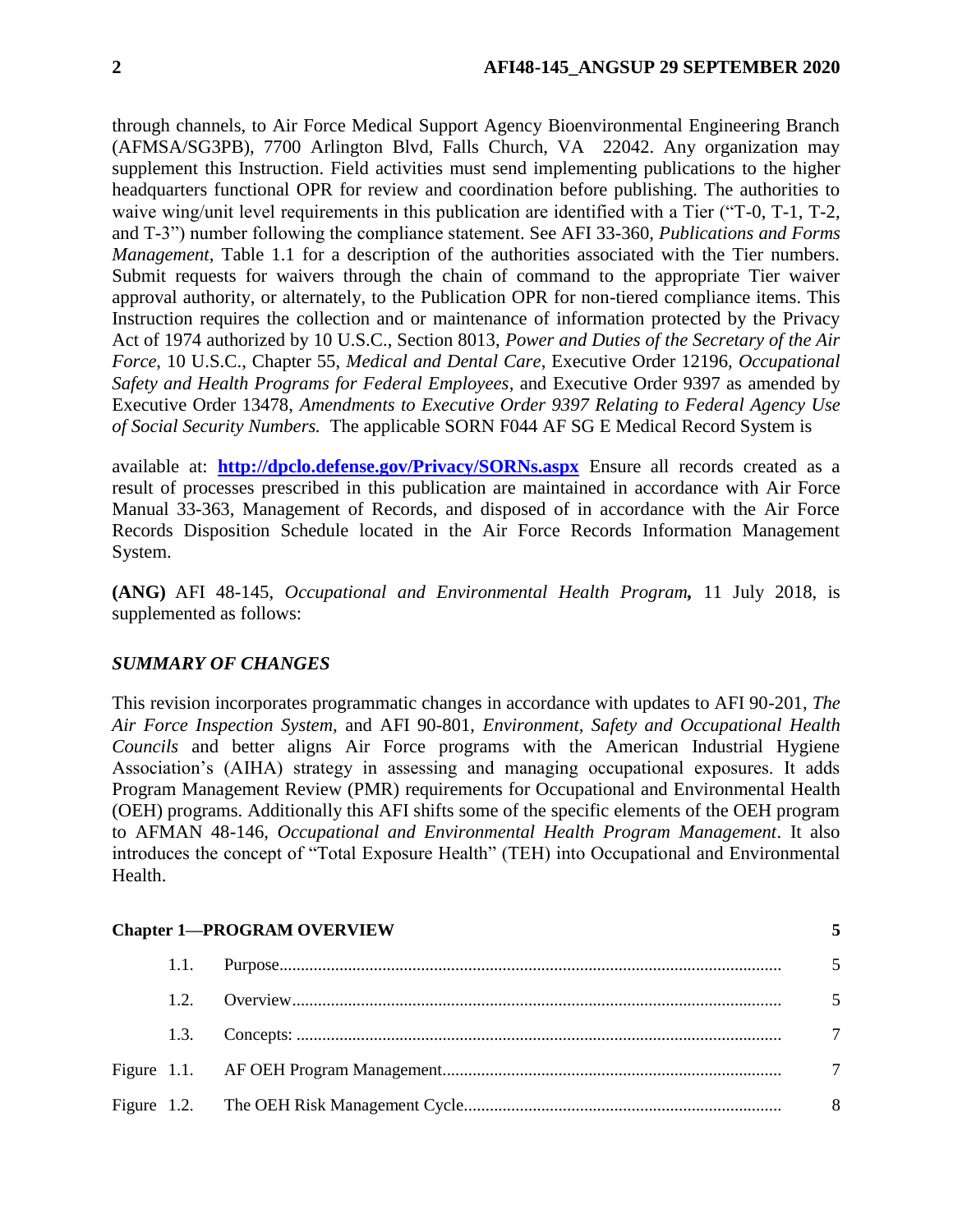# **AFI48-145\_ANGSUP 29 SEPTEMBER 2020 3**

# **[Chapter 2—ROLES AND RESPONSIBILITIES](#page-9-0) [10](#page-9-0)**

| 2.1.  | Assistant Secretary of the Air Force for Installations, Environment and Energy                                                             |
|-------|--------------------------------------------------------------------------------------------------------------------------------------------|
| 2.2.  | Deputy Assistant Secretary of the Air Force for Environment, Safety, and                                                                   |
| 2.3.  |                                                                                                                                            |
| 2.4.  |                                                                                                                                            |
| 2.5.  |                                                                                                                                            |
| 2.6.  |                                                                                                                                            |
| 2.7.  | Installation Environment, Safety, and Occupational Health (ESOH) Council.                                                                  |
| 2.8.  | Military Treatment Facility Commander (CC) / AF Reserve Medical Unit<br>Commander (RMU/CC)/Guard Medical Unit Commander (GMU/CC) (or local |
| 2.9.  |                                                                                                                                            |
| 2.10. | Flight and Operational Medicine Flight Commander (or local equivalent)                                                                     |
| 2.11. | Bioenvironmental Engineering Flight Commander (or local equivalent)                                                                        |
| 2.12. |                                                                                                                                            |
| 2.13. | Installation Occupational and Environmental Medicine Consultant (IOEMC)                                                                    |
| 2.14. | Occupational and Environmental Health Working Group (OEHWG).                                                                               |
| 2.15. | Limited Scope Medical Treatment Facility Officer in Charge (OIC)                                                                           |
| 2.16. | Geographically Separated Unit Commander or Delegate (Medical Aid Station)                                                                  |
| 2.17. |                                                                                                                                            |
| 2.18. | USAFSAM Occupational and Environmental Health, (USAFSAM/OE).                                                                               |
| 2.19. |                                                                                                                                            |
| 2.20. |                                                                                                                                            |
| 2.21. |                                                                                                                                            |
| 2.22. |                                                                                                                                            |
| 2.23. |                                                                                                                                            |
| 2.24. |                                                                                                                                            |
| 2.25. |                                                                                                                                            |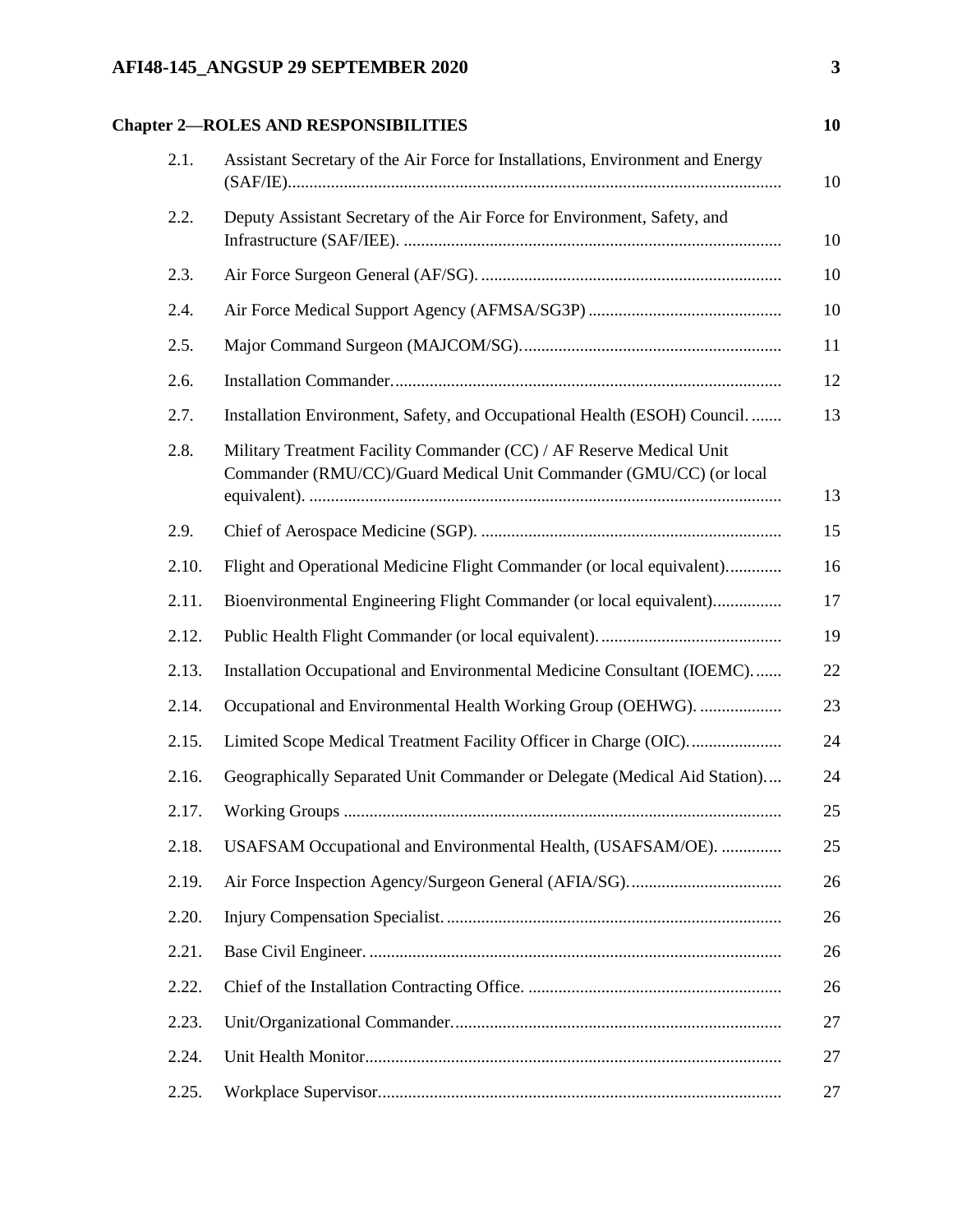|             | 2.26. |                                                                       | 28 |
|-------------|-------|-----------------------------------------------------------------------|----|
|             |       | <b>Chapter 3-PLANNING</b>                                             | 30 |
|             | 3.1.  |                                                                       | 30 |
|             | 3.2.  |                                                                       | 30 |
| Figure 3.1. |       |                                                                       | 31 |
|             |       | <b>Chapter 4-EXECUTION</b>                                            | 32 |
|             | 4.1.  |                                                                       | 32 |
|             | 4.2.  |                                                                       | 32 |
|             | 4.3.  |                                                                       | 32 |
|             | 4.4.  |                                                                       | 33 |
|             | 4.5.  |                                                                       | 34 |
|             | 4.6.  |                                                                       | 34 |
|             | 4.7.  |                                                                       | 34 |
|             |       | <b>Chapter 5-MEASUREMENT AND ASSESSMENT</b>                           | 35 |
|             | 5.1.  |                                                                       | 35 |
|             | 5.2.  |                                                                       | 35 |
|             |       | <b>Chapter 6-MANAGEMENT REVIEW</b>                                    | 36 |
|             | 6.1.  |                                                                       | 36 |
|             | 6.2.  |                                                                       | 36 |
|             |       | <b>Attachment 1-GLOSSARY OF REFERENCES AND SUPPORTING INFORMATION</b> | 37 |
|             |       | Attachment 2-(ADDED-ANG) EXAMPLE TEMPLATE OEHWG MEETING AGENDA        | 44 |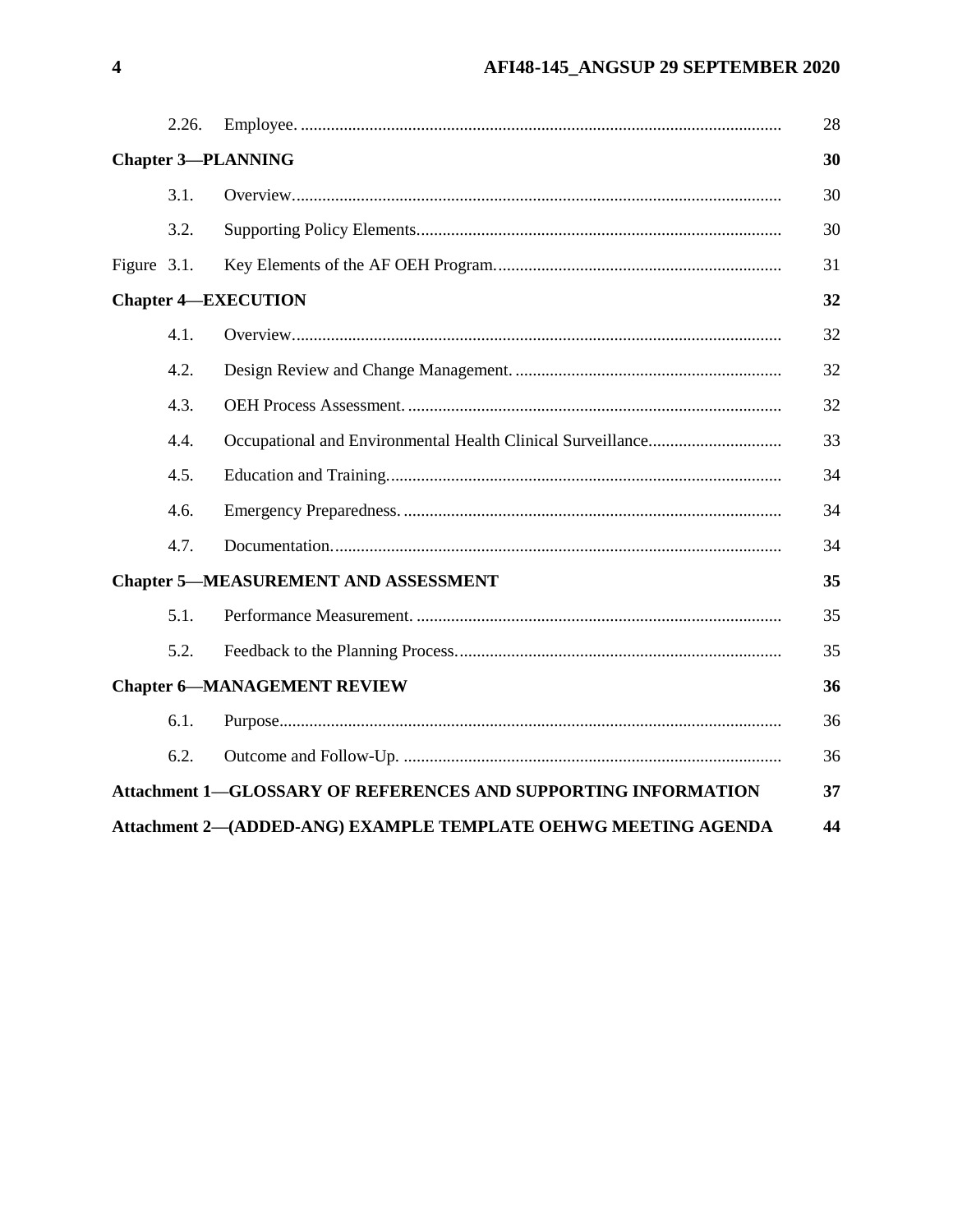### **Chapter 1**

#### **PROGRAM OVERVIEW**

<span id="page-4-1"></span><span id="page-4-0"></span>**1.1. Purpose.** The purpose of the AF OEH Program is to protect the health and welfare of our workforce and community environments while enhancing combat, operational capabilities, and ensuring adherence to Occupational Safety and Health Administration (OSHA) standards. The program is designed to mitigate OEH-related health risks through the optimum application of Aerospace Medicine capabilities. It seeks to identify, assess, and eliminate or control occupational and environmental health exposures and/or health hazards associated with day-today operations across the full life-cycle of acquisition, sustainment and support for weapons systems, munitions and other materiel systems. The OEH program is a key component of the AF ESOH program as directed in AFPD 90-8.

#### <span id="page-4-2"></span>**1.2. Overview**

1.2.1. Department of Defense (DoD) Instruction 6055.01, *DoD Safety and Occupational Health (SOH) Program* as implemented by AFPD 91-2, *Safety Programs* require that every employee be provided with a work environment that is free from recognized hazards that pose an unacceptable risk of causing death, injury or illness. OEH hazards must be anticipated, recognized, evaluated, controlled, and communicated to enhance workforce availability and mission capability. Reliable and meaningful OEH assessment programs must be implemented to ensure exposures are adequately controlled Commanders, civilian leaders and workplace supervisors, at each management level, are required to advocate for and demonstrate a leadership commitment to a strong OEH program and provide all personnel safe and healthful working conditions which prevent illness and injuries. An effective OEH program uses active hazard prevention and controls, and provides education and training that will enable personnel to recognize and prevent OEH-related injuries and illnesses. It is vitally important that OEH concerns and deficiencies be communicated early in the acquisition process as capability requirements or gaps in accordance with Chairman of the Joint Chiefs of Staff Instruction (CJCSI) 3170.01I, *Joint Capabilities Integration and Development System*, and AFPD 90-8, Environment, Safety, and Occupational Health Management and Risk Management. It is equally important that concerns and deficiencies be communicated during fielding and sustainment to eliminate or mitigate identified OEH risks in existing systems. For systems in sustainment, work with the affected workplace and the installation Hazardous Materials Management Process (HMMP) team to use the existing deficiency reporting process or the Air Force Technical Order Form 22, Technical Manual Change Recommendation and Reply Process. (refer to AFI 63-101/20-101, *Integrated Life Cycle Management*) Finally, all personnel have a responsibility to actively participate in their organization's OEH program.

1.2.2. This Instruction serves as the foundational document for the overall AF OEH Program. The specific program execution requirements are contained in supporting AF Policy Directives, Instructions and Manuals as listed in **[attachment](#page-36-0) 1**. This instruction outlines standard procedures to effectively capture, analyze, document, and communicate OEH hazards and risks in the workplace and community environments. A workplace may be administrative, industrial, or both; it also includes non-traditional workplaces, such as aircraft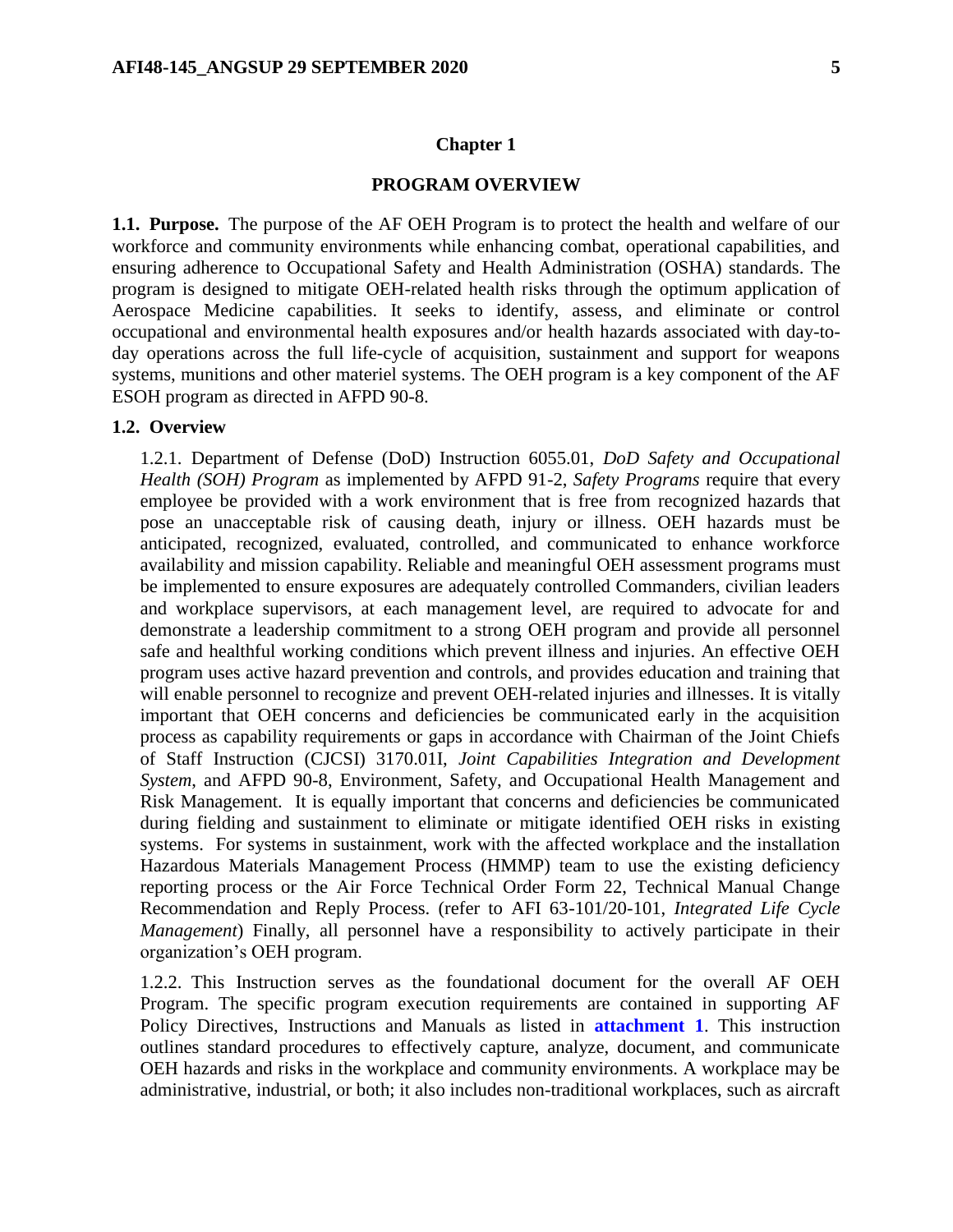and other service vehicles. In some instances, the surrounding environment may pose an environmental health exposure risk that must be assessed and documented, such as in the case of vapor intrusion into a workplace or installation living quarters. Operational considerations such as mission requirements and resource constraints, especially in deployed environments, may necessitate deviation from some organizational structures and processes outlined in this AFI. However, the OEH hazard identification, risk assessment and documentation process and principles outlined in this AFI are identical in both home station and deployed settings. This facilitates the establishment of an accurate individual longitudinal exposure record in accordance with Presidential Review Directive 5, *Improving the Health of Our Military, Veterans, and Their Families*. In addition, DoDI 6490.03, *Deployment Health* requires the creation and maintenance of an exposure assessment record for each Airman's full career. Requirements outlined in this AFI relative to ESOH Council and OEH Working Group (OEHWG) do not apply in deployed environments. This Instruction also provides policy regarding the responsibility of AF occupational medicine to advise workers and supervisors regarding worker medical fitness to safely perform essential job functions. This AFI also mandates the use of the Defense Occupational and Environmental Health Readiness System – Industrial Hygiene (DOEHRS-IH) for documentation of all OEH exposures. It also mandates OEH Program Management Review requirements for the Aerospace Medicine Enterprise (AME).

1.2.3. The role of the AME to human occupational and environmental health focuses on health risk assessment (HRA) and associated health monitoring, sampling, and surveillance of actual and potential physical, chemical, biological and radiological hazards, man-made and naturally occurring, in the workplace and community environments. There are parts of the workplace and community environments that can be reasonably modified by short-term and long-term interventions to prevent or reduce human health impacts and there are aspects of the natural environment that cannot. AME personnel can take exposure outside the workplace under consideration when planning and executing an OEH HRA.

1.2.3.1. Examples of environmental factors suited to short- and long-term interventions are the modifiable aspects or impacts to human health of:

1.2.3.1.1. Air, water and soil impacted by biological, chemical or radiological agents.

1.2.3.1.2. Ionizing radiation, electromagnetic fields and noise.

1.2.3.1.3. Built environments, including industrial and administrative workplaces, facilities intended for community use and housing.

1.2.3.1.4. Behavior related to the availability of safe water and sanitation facilities, such as washing hands, and contaminating food with unsafe water or unclean hands.

1.2.3.2. The AF's and Surgeon General's Total Exposure Health (TEH) program aims to capture individual workplace, environmental and lifestyle exposures using advances in science, technology, and informatics to prevent disease and improve health and wellbeing. The AME is not currently equipped to implement the TEH concept but personnel should be aware of this Air Force Medical Service (AFMS) Strategic Priority. Examples of exposures not currently suited to reasonable capture but would be included in the future TEH program are:

1.2.3.2.1. Lifestyle choices such as alcohol, tobacco consumption and diet.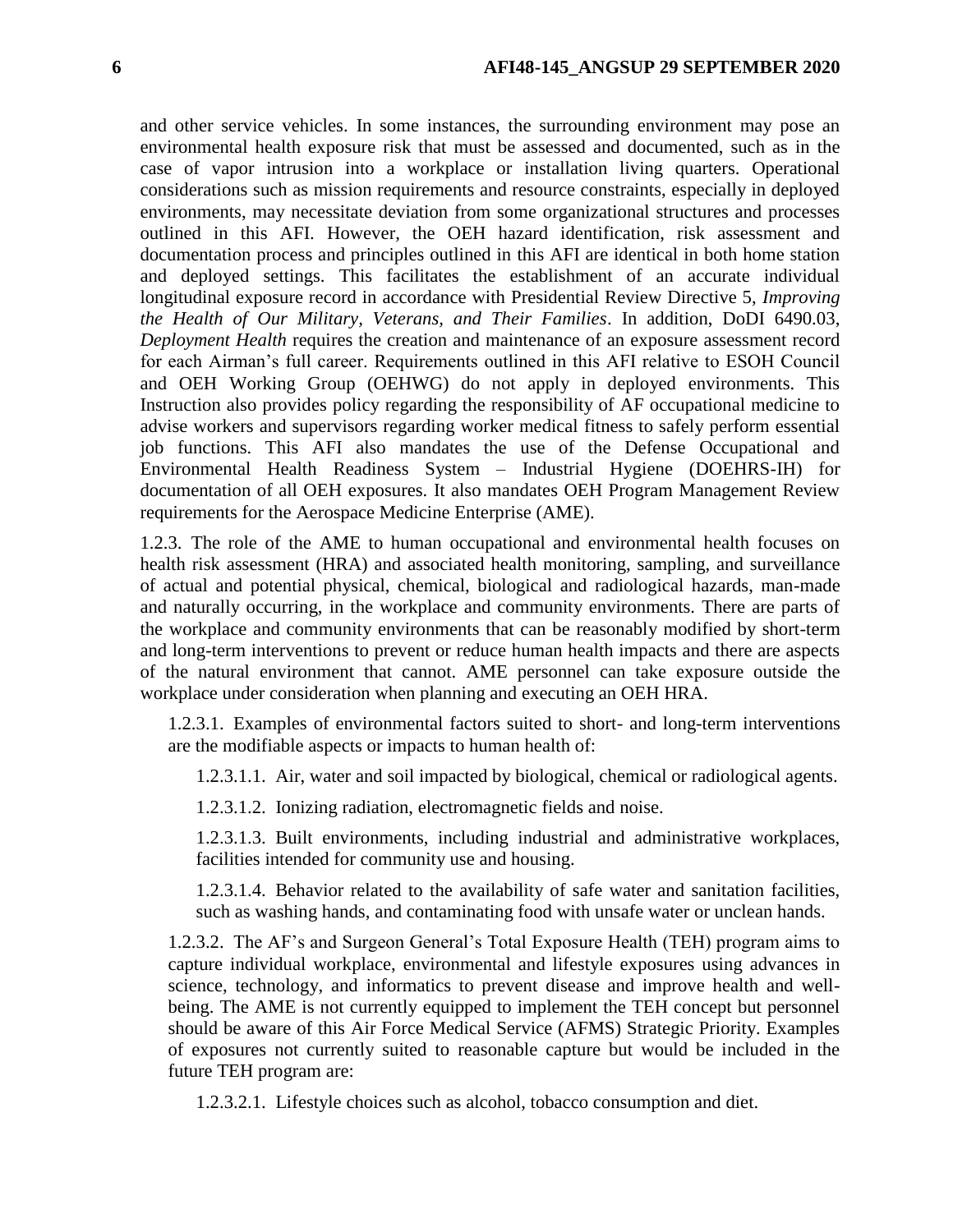1.2.3.2.2. The natural environments of vectors (e.g. in rivers, lakes and wetlands).

1.2.3.2.3. Natural biological phenomena, such as pollen in the outdoor environment.

1.2.3.2.4. Person-to-person transmission that cannot reasonably be prevented through environmental interventions such as improving facilities, sanitary hygiene or the occupational environment.

1.2.3.2.5. Off-duty OEH exposures such as hazardous noise.

### <span id="page-6-0"></span>**1.3. Concepts:**

1.3.1. The AF uses DOEHRS-IH to manage longitudinal exposure recordkeeping and reporting.

1.3.2. This AFI requires the use of a management system approach, as illustrated in **[Figure](#page-6-1) [1.1,](#page-6-1)** to ensure continual program improvement through clearly defined OEH roles and responsibilities, planning requirements, effective execution, and management review. It provides a structured framework using the plan-do-check-act cycle for:

1.3.2.1. Organizing and managing OEH functions and responsibilities to develop, implement, and sustain required OEH capabilities.

1.3.2.2. Evaluating the effectiveness of the OEH Program and determining how it supports the operational mission.

### <span id="page-6-1"></span>**Figure 1.1. AF OEH Program Management.**

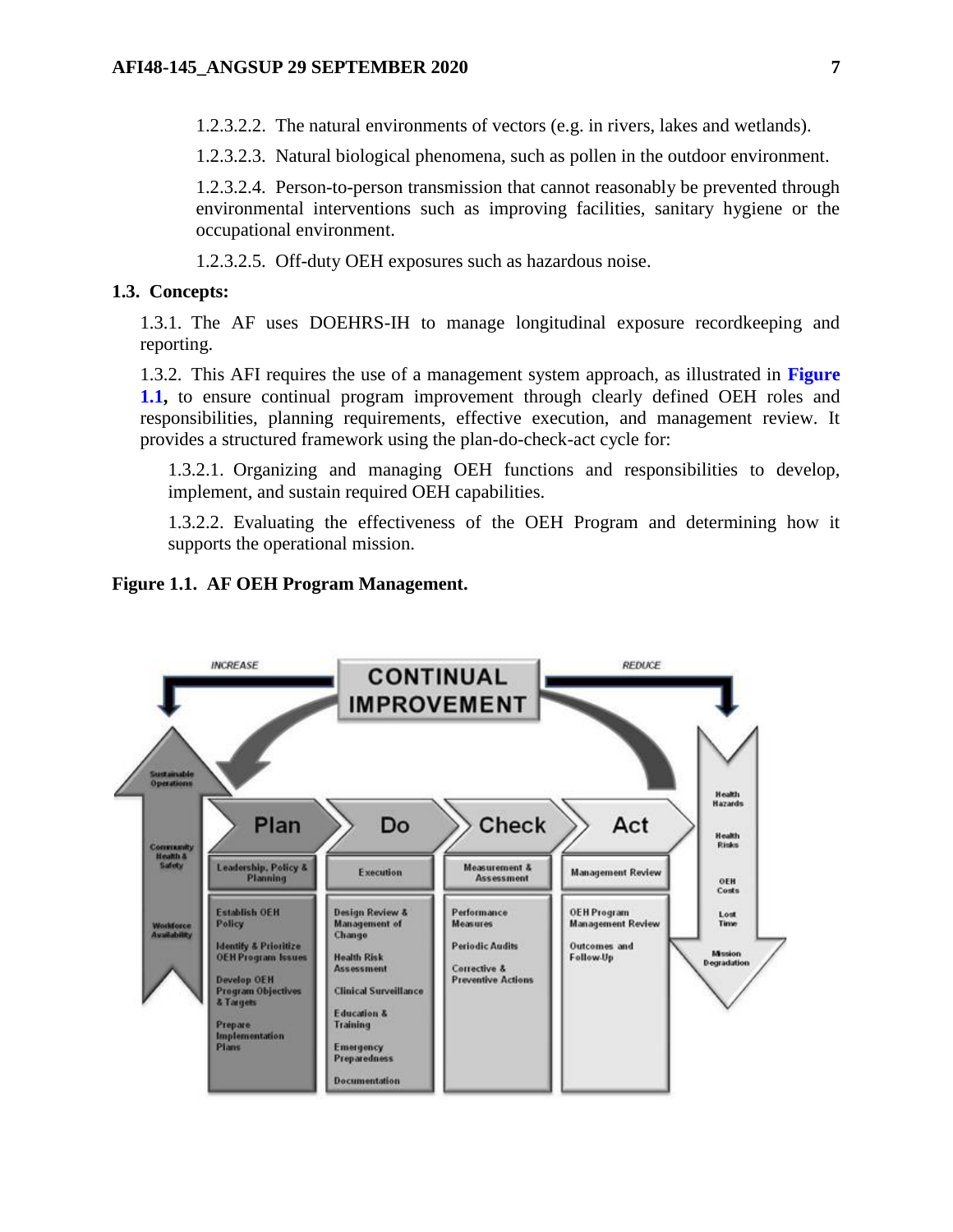1.3.3. OEH risks are communicated through the Risk Management (RM) process to engage installation leadership in OEH exposure and hazard reduction and resource prioritization. The overall OEH Program contribution to the supported organization's RM process is depicted in **[Figure](#page-7-0) 1.2**. The OEH Program expands upon the AF RM process to align with AIHA's and the National Academy of Science's risk assessment protocols. Specifically, the OEH RM process adds "Confirm Controls in Place" as a component of step five in the AF RM process "Supervise and Evaluate". Additionally, the OEH RM process adds an inner circle to emphasize that constant communication and continuous improvement must occur throughout each one of the five steps.

### <span id="page-7-0"></span>**Figure 1.2. The OEH Risk Management Cycle.**



1.3.4. AFMS personnel play a key role in the RM process by identifying actual and potential exposures and health threats, assessing and determining significance of those exposures and health risks, determining appropriate control measures, communicating exposure and health risk information, and performing medical surveillance. Exposure and health risk assessment information enhance the decision-making process by helping commanders, program managers and other decision makers to effectively apply the principles of RM outlined in DoDI 6055.05 and AFI 90-802:

1.3.4.1. Anticipate and identify exposures/hazards,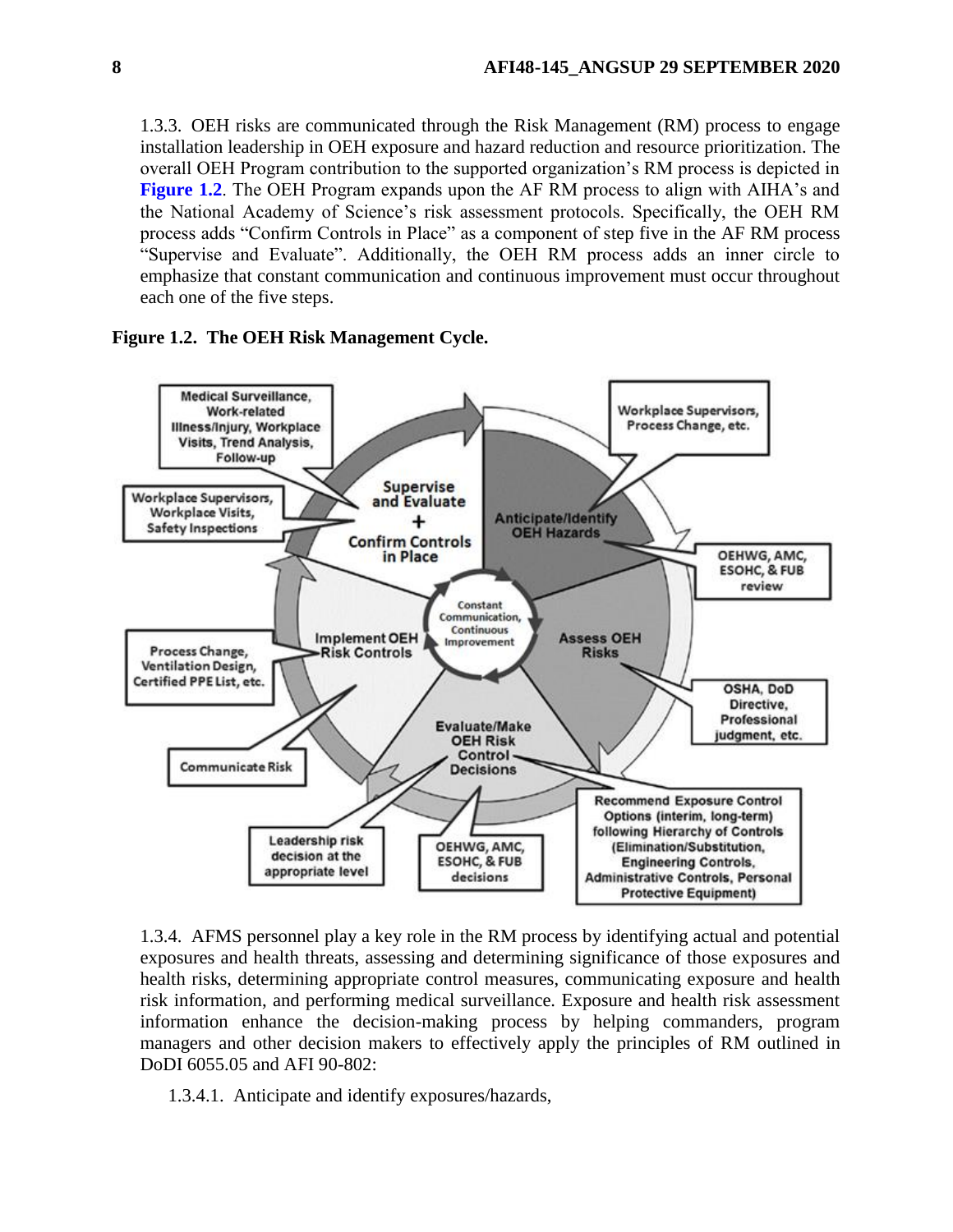# **AFI48-145\_ANGSUP 29 SEPTEMBER 2020 9**

- 1.3.4.2. Assess hazards to determine risks.
- 1.3.4.3. Evaluate/make risk control decisions.
- 1.3.4.4. Implement risk controls.
- 1.3.4.5. Supervise and evaluate.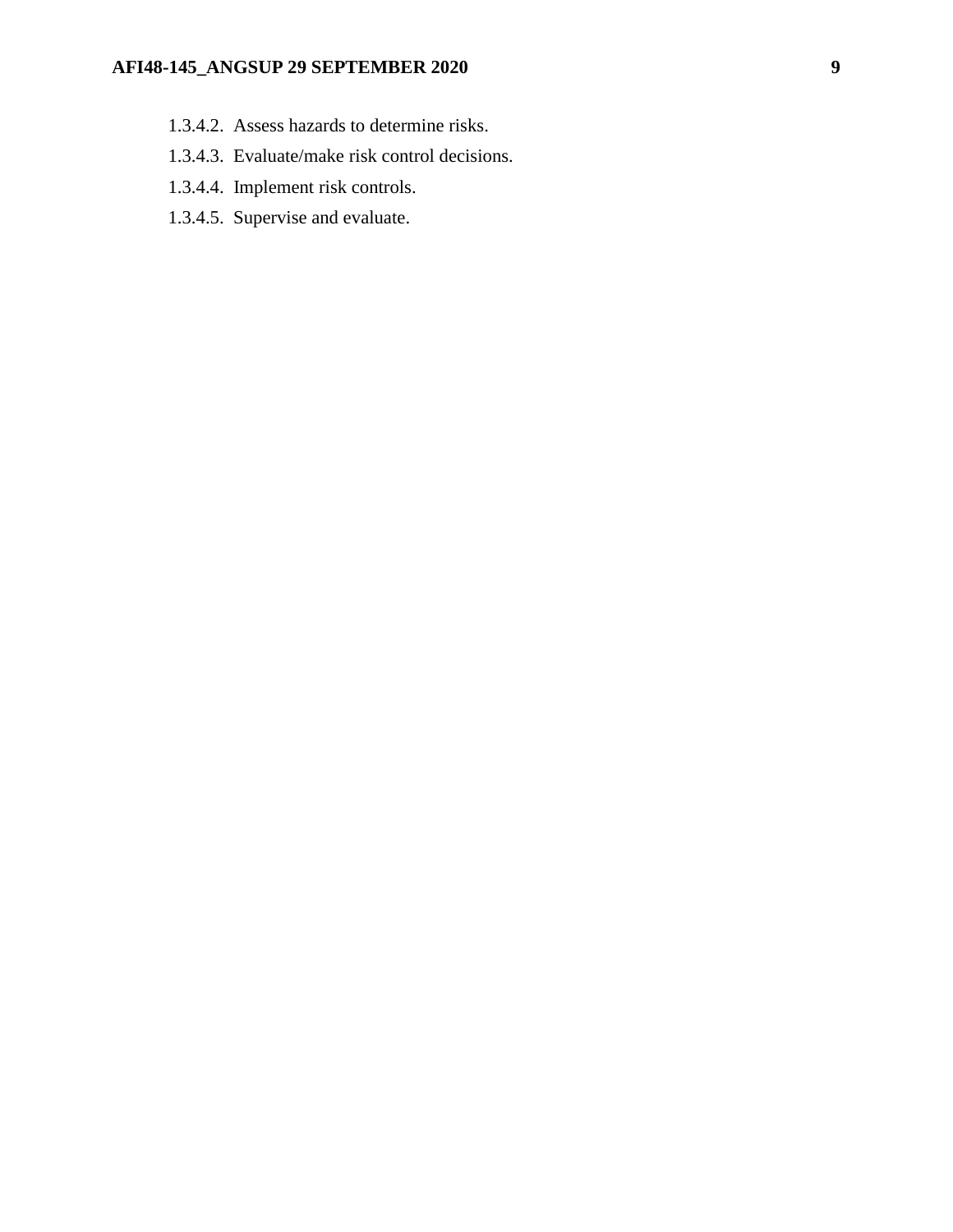# **Chapter 2**

# **ROLES AND RESPONSIBILITIES**

# <span id="page-9-1"></span><span id="page-9-0"></span>**2.1. Assistant Secretary of the Air Force for Installations, Environment and Energy (SAF/IE).**

2.1.1. Develops policy and provides oversight of all matters pertaining to the formulation, review and execution of plans, policies, programs and budgets relative to the AF ESOH programs.

2.1.2. Serves as the AF Designated Agency Safety and Health Officer (DASHO) and principal AF representative on all ESOH issues with the OSD staff, federal agencies and Congress. Delegates ESOH program responsibilities, with exception of the DASHO duties, to the Deputy Assistant Secretary for Environment, Safety, and infrastructure.

2.1.3. Co-chairs Headquarters Air Force (HAF) ESOH Council. Conducts senior level review of the AF OEH Program in accordance with AFI 90-801.

2.1.4. Ensures the OEH program management review is conducted at all levels annually.

# <span id="page-9-2"></span>**2.2. Deputy Assistant Secretary of the Air Force for Environment, Safety, and Infrastructure (SAF/IEE).**

2.2.1. As delegated by the SAF/IE, provides policy, guidance, direction and oversight of all matters pertaining to the formulation, review and execution of plans, policies, programs and budgets relative to the ESOH programs. Oversees implementation of those programs and approves them annually.

2.2.2. Conducts PMRs of the progress of the AF ESOH programs, at least annually. Reports the progress of the AF ESOH programs to the Assistant Secretary of Defense (Energy, Installations, and Environment) (ASD (EI&E)) through ASD (EI&E) periodic program management reviews.

# <span id="page-9-3"></span>**2.3. Air Force Surgeon General (AF/SG).**

2.3.1. Provides strategic direction and develops policy to execute the AF OEH Program.

2.3.2. Advocates for exposure and health risk assessment, surveillance and control requirements associated with health-based OEH programs through the medical and Line of the AF (LAF) Planning, Programming, Budgeting and Execution (PPBE) System.

2.3.3. Reports the status of the OEH program annually and on an as-requested basis to SAF/IE through a formal program management review.

# <span id="page-9-4"></span>**2.4. Air Force Medical Support Agency (AFMSA/SG3P)**

2.4.1. Assists AF/SG with developing policy to execute the OEH Program.

2.4.2. Plans, programs, and budgets for resources and provides oversight for execution of the OEH Program through the Aerospace Operations Panel. Supports OEH initiatives by validating requirements and technical needs.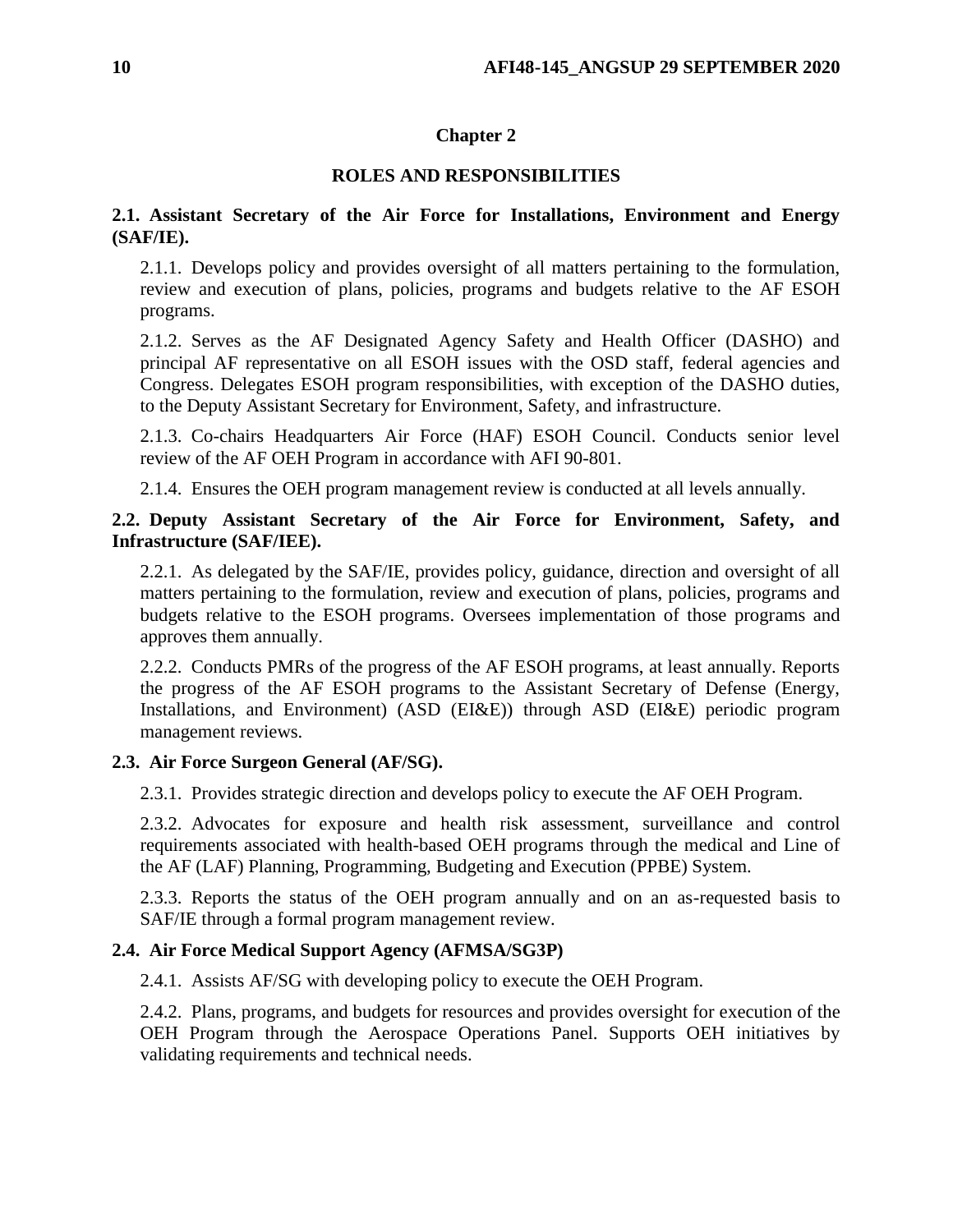2.4.3. Coordinates OEH technical expertise to acquisition program managers for the development, review, and coordination of the Programmatic Environment, Safety, and Occupational Health Evaluation (PESHE) IAW AFI 63-101/20-101.

2.4.4. Develops and monitors AF-level performance measures (metrics) to assess OEH Program effectiveness. Identifies metrics requiring DOEHRS-IH data quality report development to USAF School of Aerospace Medicine (USAFSAM).

2.4.5. Reviews OEH risk reduction and elimination opportunities and makes recommendations to assist LAF in executing effective resource prioritization.

2.4.6. Appoints representatives to the DOEHRS Services Functional Working group who in turn identify and prioritize DOEHRS-IH technical and management issues to OSD for modification or other appropriate actions.

2.4.7. Distributes policy for use of DOEHRS-IH in the AF.

2.4.8. Establishes Bioenvironmental Engineering (BE) equipment modernization and standardization process and ensures consistent utilization.

2.4.9. Plans, programs, and budgets for resources to accomplish and provides oversight for execution of AME programs.

2.4.9.1. Establishes a planning, programming and budgeting mechanism to advocate for and distribute OEH surveillance funds to conduct OEH surveillance and risk assessments, as well as to educate and train OEH personnel on these programs. Validates MAJCOM and installation budget submittals for OEH projects and oversees budgeting, programming, and execution of OEH funds through the AF.

2.4.9.2. Establishes a planning, programming and budgeting mechanism to maintain the DOEHRS-IH support functions.

2.4.10. Monitors OEH enforcement actions for trend analysis.

2.4.11. Identifies programmatic and policy implications and coordinates with the MAJCOMs to collect/analyze MAJCOM level data.

2.4.12. Provides annual guidance to base and MAJCOM AME personnel on standardized execution of the Program Management Review required by chapter six of this AFI.

2.4.13. Assists MAJCOMs, as requested, in conducting base-level virtual assessments including reviewing installation Self-Assessment Communicators.

2.4.14. Reviews MAJCOM PMRs for trend analysis for input into OEH policy decisions.

# <span id="page-10-0"></span>**2.5. Major Command Surgeon (MAJCOM/SG).**

2.5.1. Establishes OEH Program medical support priorities and supplements to this AFI when needed to execute MAJCOM mission requirements.

2.5.2. Assists Aerospace Operations Panel in the PPBE process by identifying and advocating for operational OEH requirements.

2.5.3. Supports OEH hazard identification, control, mitigation, or elimination considerations in the AF operational capability requirements development process.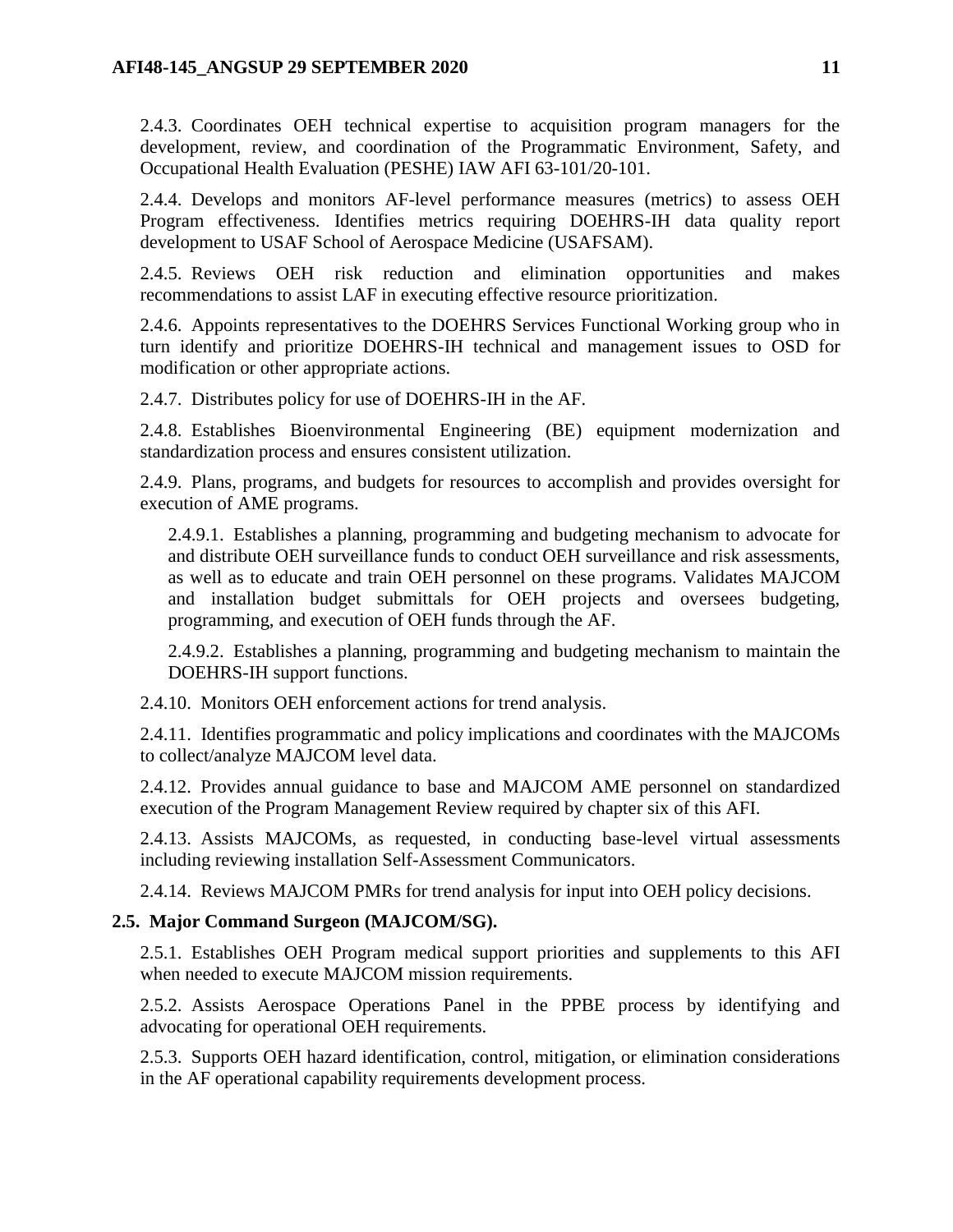2.5.4. Ensures OEH Program management performance monitoring across all bases within their command through the MAJCOM and installation ESOH Councils.

2.5.5. Disseminates information pertaining to policy and new or pending legislation within the MAJCOM by communicating to installation OEH staff.

2.5.6. Coordinates with AFMSA/SG3P to identify and resolve OEH programmatic issues.

2.5.7. Ensures that each Geographically Separated Unit (GSU) within their Area of Responsibility (AOR) has a supporting Military Treatment Facility (MTF) assigned IAW AFI 25-201, *Intra-Service, Intra-Agency, and Inter-Agency Support Agreements Procedures*, and DoDI 4000.19, *Support Agreements*, to assist with the OEH Program as outlined in this AFI.

2.5.8. Ensures that at least one MAJCOM/SG staff member (i.e., PHO or 4E0X1 MFM) maintains an Air Force Safety Automated System (AFSAS) user administrator account.

2.5.9. Identifies programmatic and policy implications within the MAJCOM and collects/analyzes installation-level data to be rolled up eventually at AFMSA.

2.5.10. Sends applicable continual evaluation, staff assistance visits, and enforcement action reports to AFIA (Air Force Inspection Agency) Medical Core Team for review prior to the UEI Capstone. (**T-1**)

2.5.11. Ensures, through the MAJCOM ESOH Council, the MAJCOM OEH PMR is briefed and signed by the MAJCOM ESOH Council Chair and forwarded to AFMSA/SG3P.

2.5.12. Ensure appropriate BE support for the MAJCOM and installation Hazardous Material Management Process (HMMP) activities IAW AFI 32-7086, Hazardous Material Management.

### <span id="page-11-0"></span>**2.6. Installation Commander.**

2.6.1. Provides a safe and healthful workplace and community environment for all military and civilian personnel IAW DoD ESOH requirements (**T-0**) and the AF ESOH Vision and Priorities as established in AFPD 90-8. (**T-1**)

2.6.2. Reviews all completed installation OEH program management reviews (PMR). (**T-2**)

2.6.3. Directs execution of the installation OEH Program through the installation ESOH Council IAW AFI 90-801.

2.6.3.1. Ensures the ESOH Council distributes the installation OEH PMR to the MAJCOM ESOH Council. (**T-1**)

2.6.4. Ensures non-Defense Health Program (DHP) OEH requirements necessary for compliance with federal law or the needs of the AF are properly funded by the unit or organization to which the employee(s) in question belong(s). (**T-1**) This applies only to the organizations and units that directly belong to the base. Supported GSUs and tenant organizations are responsible for supporting the non-DHP OEH costs of their employees. (**T-1**)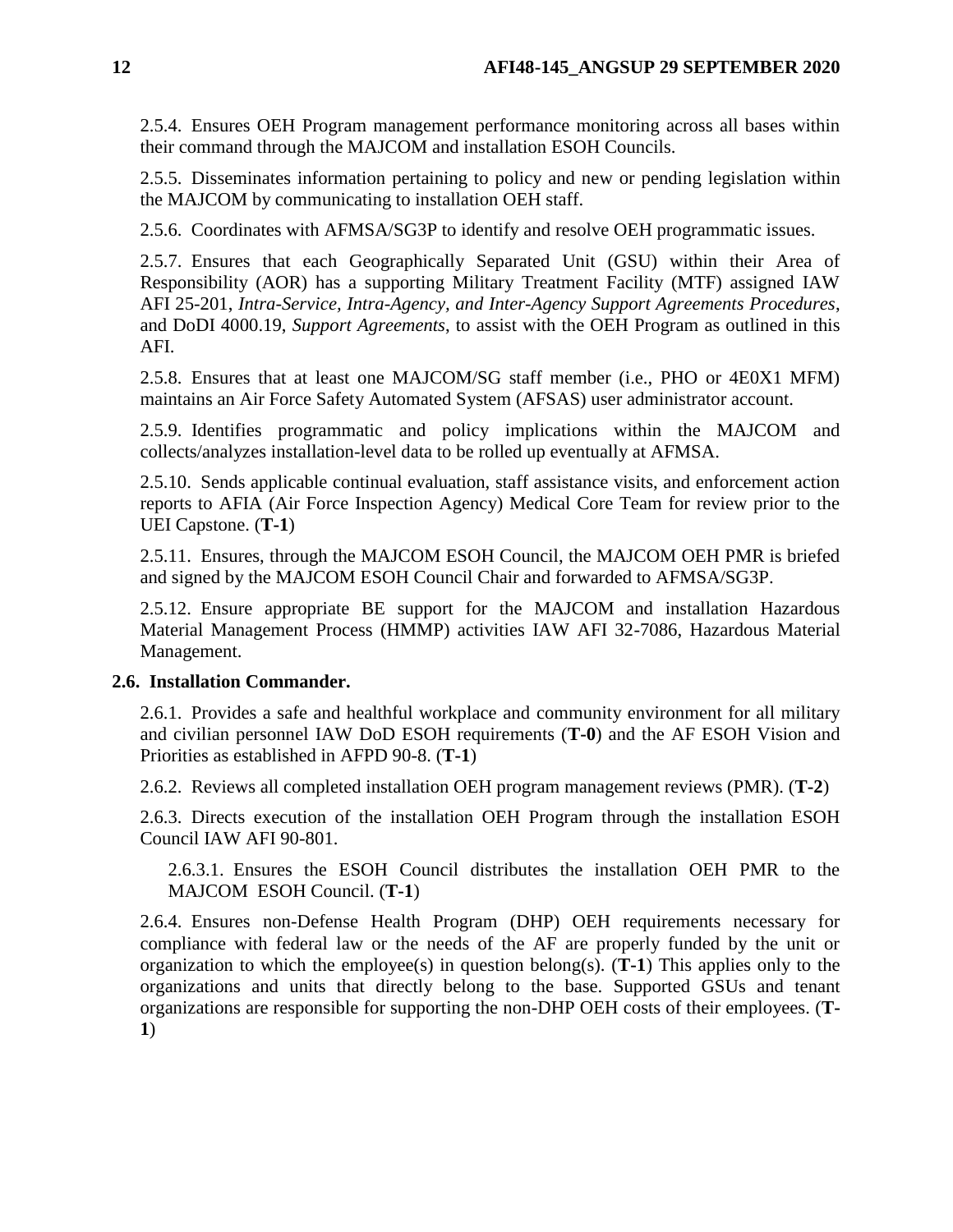# <span id="page-12-0"></span>**2.7. Installation Environment, Safety, and Occupational Health (ESOH) Council.**

2.7.1. Provides senior leadership input and direction and senior management review of the installation OEH Program IAW the requirements of AFI 90-801 and this AFI. (**T-1**)

2.7.2. Annually, provides a consolidated OEH PMR to the installation commander for review. (**T-2**)

# <span id="page-12-1"></span>**2.8. Military Treatment Facility Commander (CC) / AF Reserve Medical Unit Commander (RMU/CC)/Guard Medical Unit Commander (GMU/CC) (or local equivalent).**

2.8.1. Provides OEH support to the installation (or local equivalent) and supported units (as outlined in applicable host-tenant support agreements). Provides appropriate scope of OEH support through organic capabilities and ensures the quality of OEH program support to AF personnel through agreement with the joint base lead when in a supported relationship on a joint base. (T-0)

2.8.2. Directs the installation OEH Program and ensures it is supported with adequate resources and staffing to implement the responsibilities outlined in this AFI. (T-0)

2.8.2.1. Is responsible for the OEH Program at supported GSUs or Munitions Support Squadron (MUNSS) sites and ensures appropriate support is provided. (**T-2**)

2.8.2.2. Coordinates with MAJCOM/SG to submit Program Objective Memorandum for additional MTF personnel to meet the requirements to support assigned GSUs or MUNSS sites based on current manpower models and increased workload. (**T-2**) **Note:** ANG or AFRC MTF/CC (or local equivalent) provides OEH support utilizing organic capabilities or through a host-tenant support agreement and retains overall responsibility for ensuring execution of OEH support to ANG or AFRC personnel. (**T-2**)

2.8.2.3. **(ADDED-ANG)** ANG Installation – For the purpose of Bioenvironmental Engineering (BEE) manpower requirements, An ANG Installation *"does not"* physically reside on any Active Duty, Air Reserve, or Joint Installation and whereby the host component BEE Flight "*does not*" provide direct and comprehensive manpower support to the assigned ANG BEE section. Two full time BEE manpower requirements are directed

2.8.2.4. **(ADDED-ANG)** Hosted ANG Installation - For the purpose of BEE manpower requirements, Hosted ANG Installations are defined as an ANG Installation that *"does"*  physically reside on an Active Duty, Air Reserve, or Joint Installation and whereby the host component BEE Flight provides direct and comprehensive manpower support to the assigned ANG BEE section. One full time BEE manpower requirement is directed

2.8.2.5. **(ADDED-ANG)** ANG positive or negative manpower variances may be considered when installations meet certain criteria. All variance requests will be submitted to NGB/SGPB and validated by NGB/A1M in accordance with *AFMAN 38- 208, Vol I., AIR FORCE MANAGEMENT ENGINEERING PROGRAM (MEP) - PROCESSES.*

2.8.3. Ensures that timely care is provided for OEH-related injuries and illnesses. (**T-3**)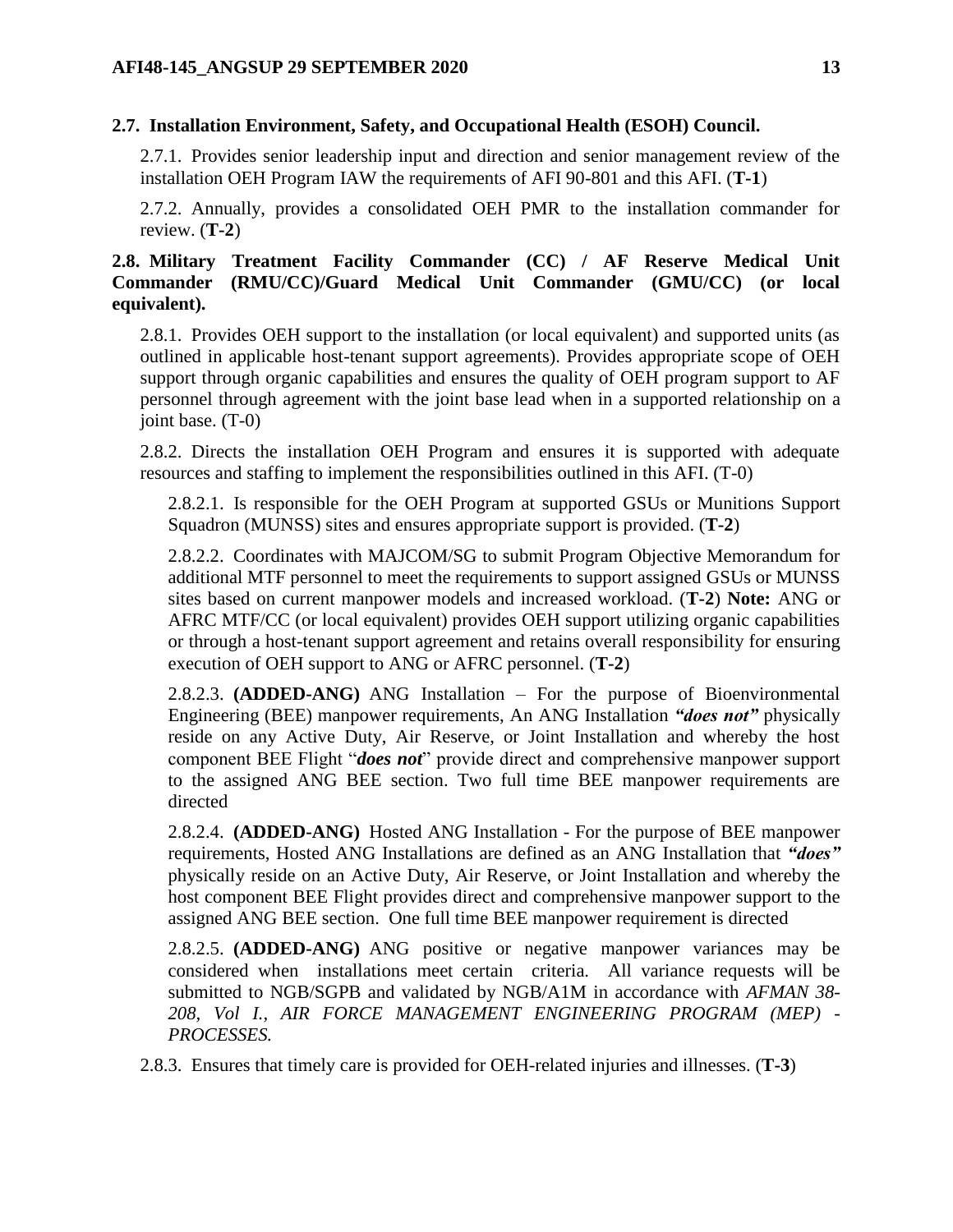2.8.4. Ensures all medical staff who examine patients are aware of illnesses and injuries that may have a correlation to a hazardous OEH exposure. (**T-2**)

2.8.5. Shall assign a physician in writing to serve as the Installation Occupational and Environmental Medicine Consultant (IOEMC) as well as the Chair, Occupational, and Environmental Health Working Group (OEHWG). (**T-1**)

2.8.5.1. An occupational medicine physician (44UX) or an aerospace medicine specialist (48AX) is most appropriate; a flight surgeon or family practice physician with occupational health experience may substitute for a 44UX or 48AX. (**T-1**)

2.8.6. Ensures the IOEMC performs the functions outlined in this AFI for supported GSUs or MUNSS sites if no flight surgeon or occupational medicine physician is assigned at the site. (**T-1**)

2.8.7. Ensures the IOEMC (or a designated full-time medical representative for ARC installations) attends the Federal Employee Compensation Act (FECA) Working Group or equivalent (if held on the installation), with Flight and Operational Medicine, BE, and Public Health (PH) support and attendance as required. (T-0) Medical participation will be IAW DoDI 1400.25, *DoD Civilian Personnel Management System*, Volume 810 – *Injury Compensation* and other military and civilian lost work/duty time initiatives.

2.8.8. At co-located installations (i.e., host Regular AF installations with tenant AF Reserve units), the AF Ground RMU Commander is responsible for assuring a comprehensive OEH Program for Traditional Reserve members is available to include program elements accomplished by the Regular AF MTF and Ground RMU. (**T-2**)

2.8.8.1. In accordance with DoDI 4000.19, a support agreement between the host Regular AF MTF and collocated tenant Ground RMU will describe OEH Program responsibilities assigned to each. (T-0)

2.8.8.2. The Regular AF MTF will provide the Tenant AFRC unit with the same quality and quantity of support as provided to all AF receivers, unless the Regular AF MTF and Ground RMU agree to different levels of support IAW AFI 25‐201. (**T-1**)

2.8.8.3. In accordance with AFI 25‐201\_AFRCSUP, *Intra-Service, Intra-Agency, and Inter-Agency Support Agreement Procedures*, the support agreement is forwarded to HQ AFRC/A4OP for review and approval.

2.8.8.4. Depending on availability of active duty installation resources, the Reserve unit may be required to reimburse the active duty for OEH support provided. **Note:** This does not apply to joint bases that have interservice memorandums of agreement or to ANG Units who are managed under the ANG Supplement to AFI 48-145. (T-0).

2.8.9. At non-co-located ARC installations (i.e., no active duty host installation), OEH Program responsibilities conferred to the ground RMU with Unit Type Code (UTC) supporting Aerospace Medicine Functions and full-time BE/PH Office are a joint responsibility between the RMU Commander and the Mission Support Group (MSG) Commander. A Memorandum of Agreement between the RMU and MSG will describe OEH Program responsibilities assigned to each. The RMU Commander is responsible for assuring a comprehensive OEH Program is available for Traditional Reserve members to include program elements accomplished by the MSG. (T-0)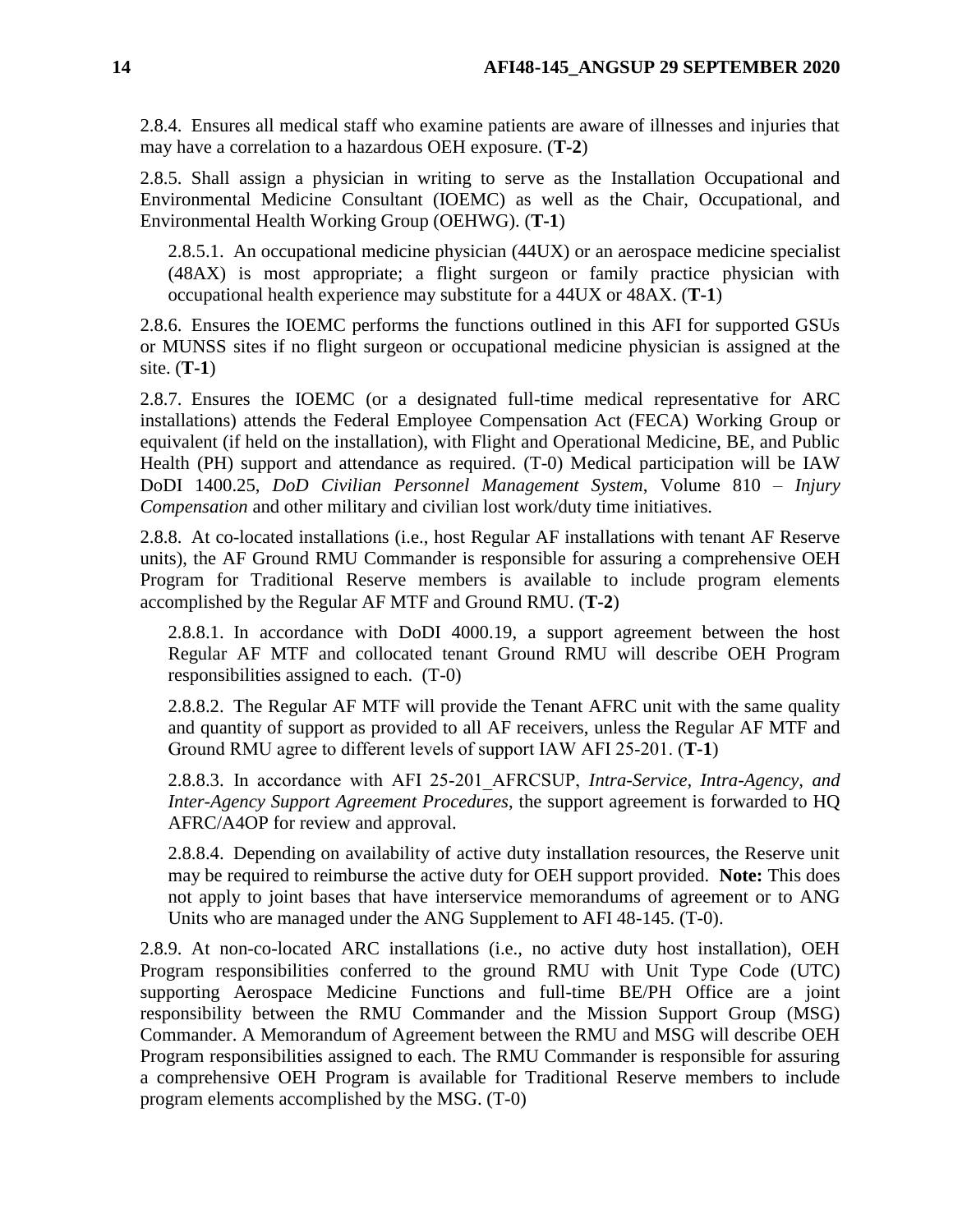2.8.10. Ensures that the medical group purchases the most current edition of the AIHA's *A Strategy for Assessing and Managing Occupational Exposures* and the AME incorporates the associated guidelines into their operations. (**T-3**) This comprehensive document outlines strategies for accomplishing occupational health monitoring programs.

# <span id="page-14-0"></span>**2.9. Chief of Aerospace Medicine (SGP).**

2.9.1. Leads the AME execution of OEH Program responsibilities. (**T-1**)

2.9.2. Provides administrative and technical oversight of the OEH Program at supported GSUs and MUNSS sites. (**T-1**)

2.9.3. Establishes an OEHWG under the direction of the Aerospace Medicine Council (AMC). (**T-1**)

2.9.4. Ensures, at a minimum, representatives from Flight and Operational Medicine, BE, and PH participate in OEHWG meetings. (**T-1**)

2.9.5. Ensures integration of OEHWG activities with other installation ESOH professionals, including but not limited to Safety, Civil Engineering, Fire and Emergency Services, Physical Therapy, and the Injury Compensation Specialist. (**T-1**)

2.9.6. Ensures the OEHWG performs all required functions for workplaces at supported GSUs and MUNSS sites. (**T-1**)

2.9.7. Ensures Medical Surveillance Examination (MSE) scheduling, administration, reporting, and follow up are accomplished IAW **[paragraph](#page-32-0) 4.4**. (**T-1**)

2.9.7.1. Ensures MTF medical providers are aware (or familiar with) the spectrum of potential occupational injuries/illnesses based on health risks associated with the installation. (**T-1**)

2.9.8. Ensures workers who require MSEs receive the appropriate exam. (**T-1**)

2.9.8.1. Effectively partners with unit commanders (or designees) to ensure MSEs are accomplished before they become overdue. (**T-3**)

2.9.8.2. Ensures that PH regularly communicates MSE compliance rates to medical and line commanders through the local ESOH Council. (**T-3**)

2.9.9. Ensures prompt medical support and consultation is provided to the Injury Compensation Specialist or to the ANG Injury Compensation Specialist and Human Resources Office, as requested. (**T-1**)

2.9.10. Works with supervisors, individuals and the Injury Compensation Specialist to expedite return-to-work and reduce worker compensation costs for injured employees at supported GSUs and MUNSS sites. (**T-1**)

2.9.11. Ensures OEHWG produces a consolidated OEH PMR that is presented at the ESOH Council, approved by the installation commander and forwarded to the MAJCOM ESOH Council. (T-1) OEH PMR shall include locally determined pertinent information from Flight and Operational Medicine, BE, and PH PMRs. (**T-1**)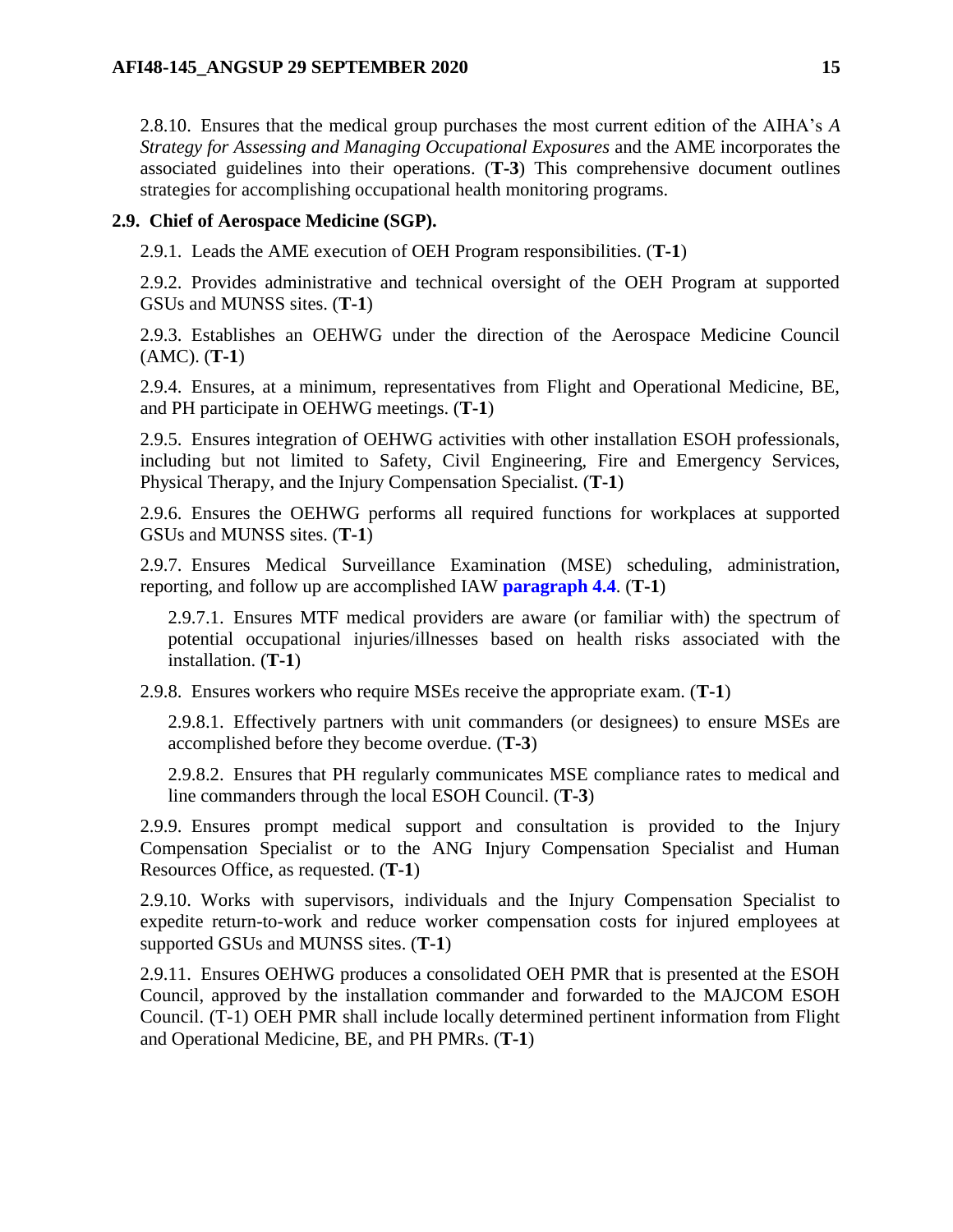### <span id="page-15-0"></span>**2.10. Flight and Operational Medicine Flight Commander (or local equivalent).**

2.10.1. Annually assess program effectiveness by reviewing and reporting occupational health key indicators as required by AFI 48-101, *Aerospace Medicine Enterprise,* and applicable policy directives, instructions, and manuals. (**T-1**)

2.10.2. Complete OEH Self-Assessment Communicators in Management Internal Control Toolset (MICT) IAW AFI 90-201. (**T-1**)

2.10.3. Complete Flight and Operational Medicine -specific PMR and present at OEHWG for incorporation into the overall OEH PMR. (**T-1**)

2.10.4. Serves as a member of the OEHWG, providing consultation on recommended OEH MSE and risk communication. (**T-1**)

2.10.5. Supports the installation OEH Program through consultation and workplace visits. Category 1 workplaces require a physician visit annually. **Note**: for the ANG if no Flight Surgeon is available or, if no Flight Surgeon assigned, a non-fight surgeon physician or midlevel provider will visit all Category 1 workplaces.

2.10.5.1. A written report for each visit is attached to the OEHWG minutes and a copy sent to the supervisor of the employees in the workplace NLT 60 days following the visit. (**T-3**)

2.10.5.2. Significant findings are communicated to BE and PH or installation Safety as soon as possible, but NLT 2 work days following discovery. (**T-1**) BE and PH are notified of potential hazardous exposures or other OEH issues (e.g. inadequate ventilation or noise control, no Safety Data Sheets available at workplaces, etc.). (**T-1**) Installation Safety is notified for safety specific issues (e.g. fall hazards, faulty eye wash station, etc.). (**T-1**)

2.10.5.3. When possible, worksite visits should be coordinated with BE and PH. **Note:**  For co-located AFRC installations, a minimum of one flight surgeon visit to a Category 1 work area with appropriate written report is required for Readiness Skills Verification (RSV). Flight surgeons at standalone AFRC installations will visit Category 1 work areas annually, preferably with BE and PH. (**T-1**)

2.10.6. Ensures MSEs are conducted based upon recommendations from the OEHWG as ultimately determined by the IOEMC, unless there is an Occupational Medicine flight in the MTF. (**T-2**) If there is an Occupational Medicine flight, its flight commander is responsible for ensuring this takes place (e.g., Air Logistics Complexes). For AFRC, the Reserve Medical Unit (RMU)/SGP may delegate to full-time Air Reserve Technicians the responsibility for ensuring MSEs are conducted based upon recommendations from the OEHWG as ultimately determined by the IOEMC.

2.10.6.1. Assists healthcare providers in communication of MSE results to the worker within timeframes established by AF and/or regulatory requirements. (**T-2**)

2.10.6.2. Schedules any required follow-ups and monitors until completion. (**T-2**)

2.10.6.3. Ensures any abnormalities identified during the MSE are properly and appropriately addressed and documented in the individual's medical record. (**T-1**)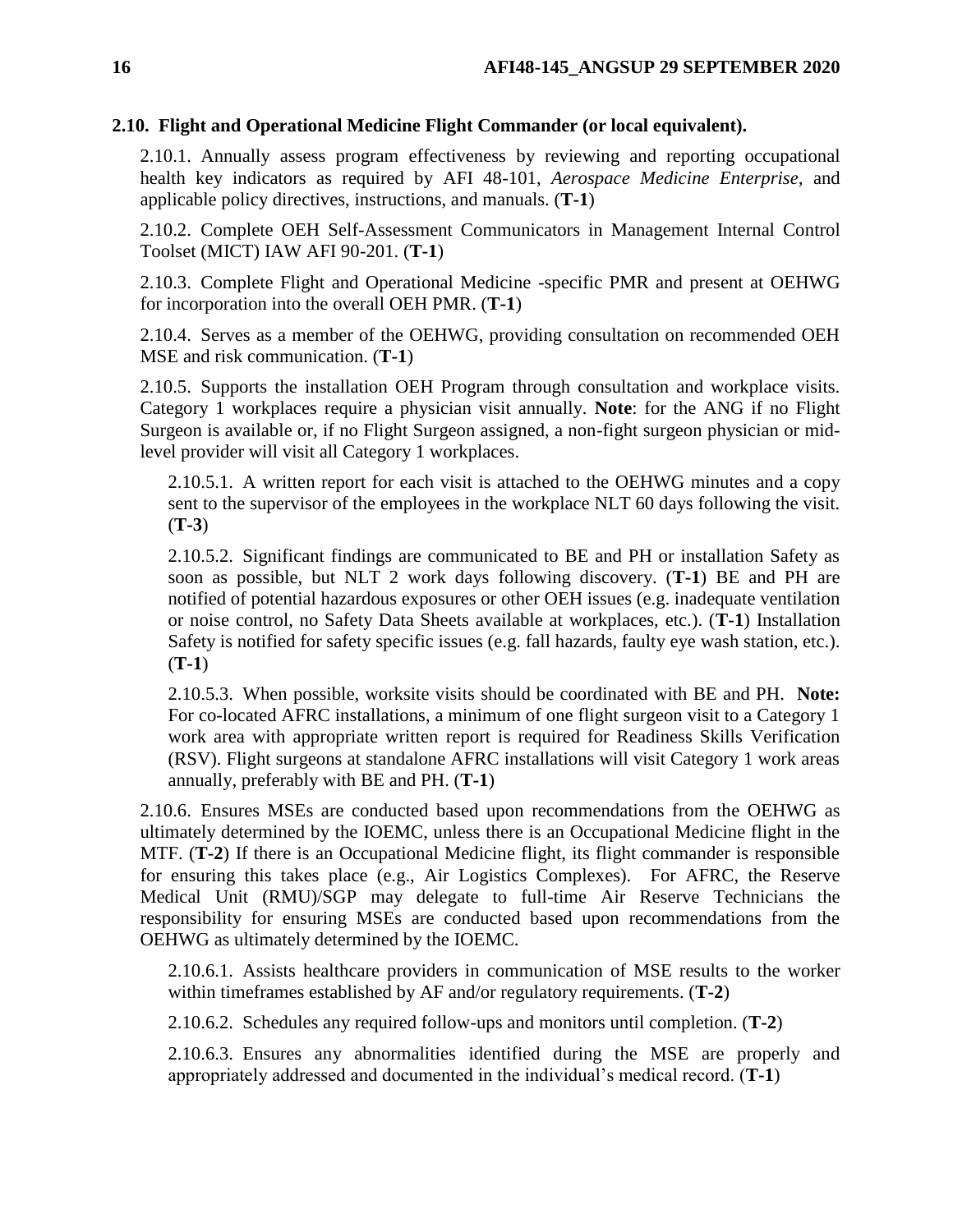2.10.6.4. For AFRC, the RMU/SGP may delegate to full-time Air Reserve Technicians the responsibility for ensuring MSEs are conducted based upon recommendations from the OEHWG as ultimately determined by the IOEMC. (**T-2**)

2.10.7. Provides MSEs for Medical Aid Station **(**MAS) personnel and GSUs without assigned medical personnel as well as Limited Scope Medical Treatment Facilities (LSMTF) without credentialed providers. **(T-2)** Ensures a flight surgeon or occupational health physician reviews all MSEs performed at supported LSMTF if no flight surgeon or occupational health physician is assigned to the LSMTF. (**T-2**)

2.10.8. Perform duties as outlined in Base Operations Medicine Clinic Implementation Plan. (**T-2)**

# <span id="page-16-0"></span>**2.11. Bioenvironmental Engineering Flight Commander (or local equivalent).**

2.11.1. Annually assess program effectiveness by reviewing and reporting occupational health key indicators as required by AFI 48-101, *Aerospace Medicine Enterprise,* and policy referenced in **[attachment](#page-36-0) 1**. (**T-1**)

2.11.2. Completes OEH Self-Assessment Communicators in MICT as required locally. (**T-1**)

2.11.3. Completes BE-specific Program Management Review (PMR) and present at OEHWG for incorporation into the overall OEH PMR. (**T-1**)

2.11.4. Assists commanders and supervisors with integrating OEH input into risk-based decision processes. (**T-3**)

2.11.5. Serves as member of the OEHWG, providing consultation on OEH exposures and workplace-specific Occupational and Environmental Health Exposure Data (OEHED). Provides DOEHRS-IH OEHED documents to the OEHWG for each Similar Exposure Group (SEG) reviewed. (**T-0**) Provides the personnel listing to Public Health to ensure the most upto-date SEG rosters in Aeromedical Services Information Management System (ASIMS). (**T-1**)

2.11.6. Ensures OEH exposure and risk assessments are accomplished using procedures outlined in AFMAN 48-146 and published Common Operating Practices (COPS). (**T-1**)

2.11.6.1. Assigns risk-level categorization to each workplace and provides a complete list to the OEHWG (SGP for deployed locations) for review. (**T-0**) Completes routine assessments according to assessment frequency requirements in **para 4.3.3.2**. (T-1) Ensures personnel associated with identified workplaces are assigned to an appropriate SEG in DOEHRS-IH. (**T-0**)

2.11.6.2. Identifies and assesses OEH exposure pathways on military installations or within the AOR (which may include areas such as geographically separated ranges, recreational areas, or units stationed at another nation's installation, etc.). (**T-1**)

2.11.6.3. In consultation with MAJCOM/SGPB, Remedial Project Managers, and USAFSAM, provides exposure and health risk assessment technical review and support for plans and activities related to cleanup of sites contaminated with toxic and hazardous substances, low-level radioactive materials and other pollutants when it has been determined that a potential threat to AF worker and community health exists. (**T-1**)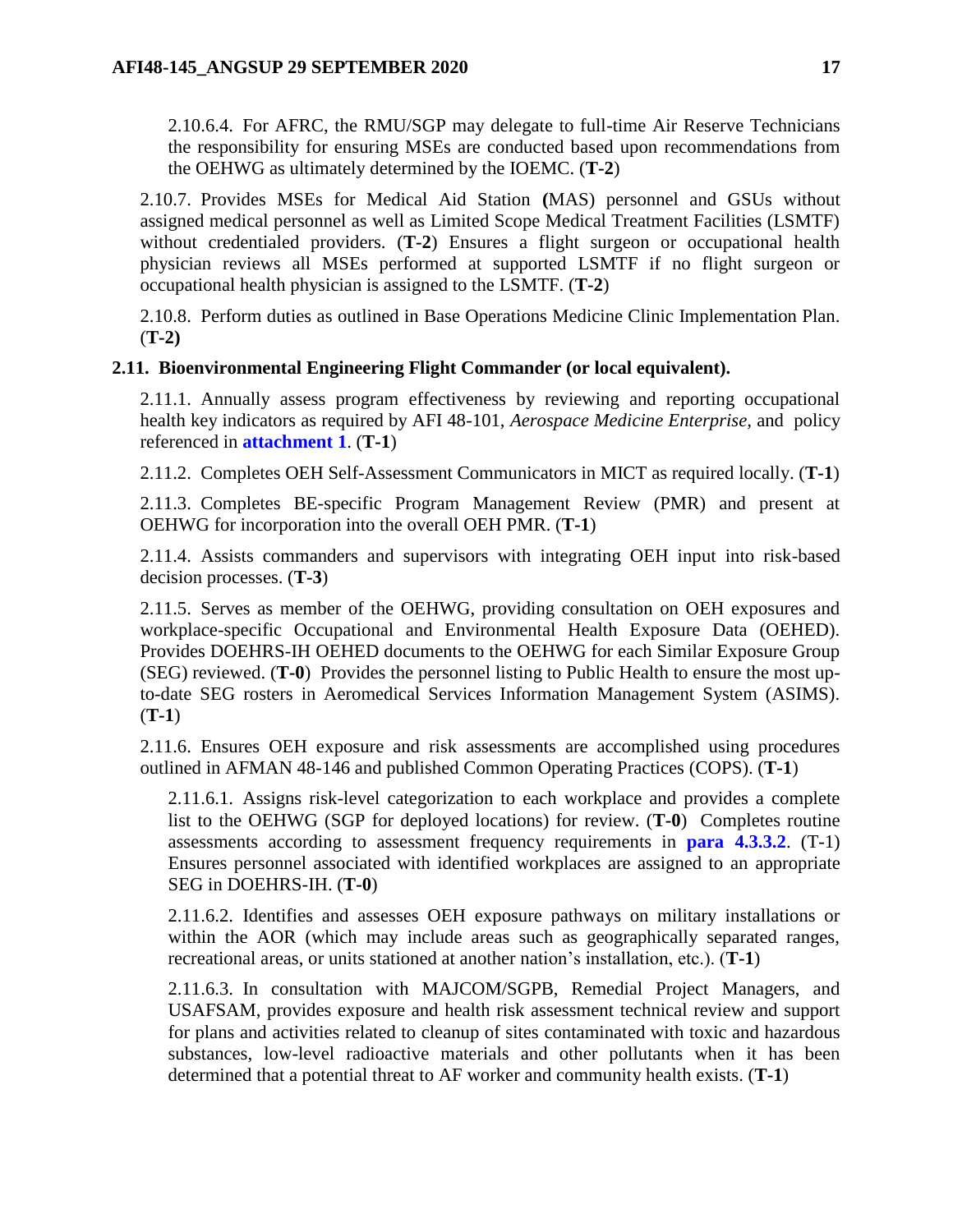2.11.6.3.1. Ensures that exposure and health risk assessment data and sampling strategies are reviewed for quality and appropriateness. (**T-1)**

2.11.6.3.2. Ensures applicable health portions of on-site health and safety plans are reviewed. (**T-0**)

2.11.6.4. Communicates OEH exposure, health risks, recommended controls, and/or corrective actions to Squadron Commanders, workplace supervisor, affected individual(s), and members of a related SEG. (**T-1**)

2.11.6.5. When supporting an LSMTF or MAS with no BE officer assigned, provides technical oversight for all OEH risk assessments at the GSUs or MUNSS sites. (**T-2**) The level of involvement may range from simple oversight to performing the OEH assessments based on the technical expertise of the LSMTF or MAS personnel and the host-nation agreements for OCONUS locations.

2.11.7. Conducts an annual OEHSA at installations and/or AOR in DOEHRS IAW AFTTP 3-2.82\_IP and OEHSA technical guidance. (Deployed: **T-0**; In-garrison: **T-1**) Additionally, completes annual OEHSA updates for any supported sites to include Geographically Separate Units. (Deployed: **T-0**; In-garrison: **T-1**)

2.11.7. **(ANG)** Conducts a biennial OEHSA at installations to include Geographically Separate Units in DOEHRS IAW AFTTP 3-2.82\_IP and OEHSA technical guidance. (Ingarrison: **T- 1)**

2.11.7.1. In conjunction with the drinking water consumer confidence report, presents the consolidated conceptual site model to the OEHWG (once per rotation to the SGP for deployed locations) (**T-2**) and discusses updated surveillance activities in relation to the exposure pathways at AMC discretion. Presents relevant OEHSA information to the ESOH Council as needed. (**T-2**)

2.11.7.2. Assess exposure pathways and conduct specialized assessment if data or information collected from baseline activities or initial screening has identified potential OEH risk. (**T-2**)

2.11.8. Provides incident response IAW AFI 10-2501, *Emergency Management (EM) Program Planning and Operations,* and documents all pertinent information in the DOEHRS-IH incident reporting module. (**T-0**)

2.11.9. Ensures DOEHRS-IH is used to manage OEH program data (includes archiving of deployment-related OEH exposure data as required by DoDI 6490.03) following the DOEHRS-IH Student Guide/User Manual and DOEHRS Data Entry and Report Guides (DERGs) as published by the USAFSAM. (**T-0**)

2.11.10. Assesses and documents OEH exposures for investigations related to mishaps and OEH-related illnesses as identified by a physician. (**T-0**) Adds the appropriate remarks in the occupational health notes section in the AFSAS to ensure accurate OSHA reporting for the AF. (**T-1**) To obtain an AFSAS account, contact local MAJCOM designated AFSAS administrator. Adds comprehensive documentation of all exposures and surveillance performed in the completion of an illness or mishap-related assessment to DOEHRS as part of the worker's Longitudinal Exposure Record. (**T-0**)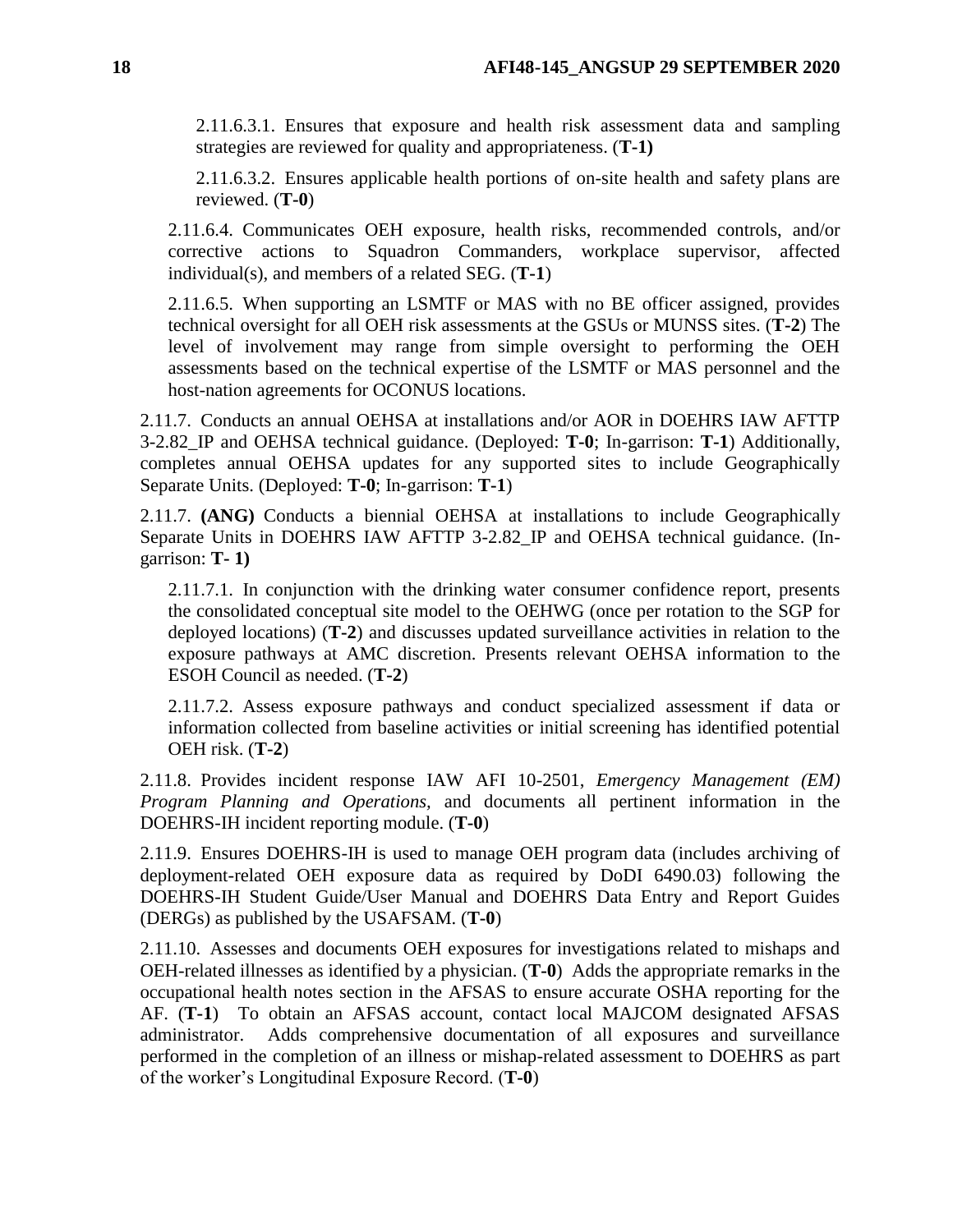2.11.11. Provides consultation and technical expertise to workplaces on potential OEH exposures/hazards, training, and regulatory requirements when applicable. (**T-1**)

2.11.12. Serves as OEH Program liaison to appropriate regulatory authorities, e.g., OSHA, as required. (**T-1**)

2.11.13. Investigates proposed changes to existing processes or operations, including equipment hazardous material usage (IAW AFI 32-7086, *Hazardous Materials Management* authorization) and facilities (including, but not limited to construction plan reviews, the AF Form 332 *Base Civil Engineer Work Request*, AF Form 813, *Request for Environmental Impact Analysis*, or other base specific process) for potential OEH hazards to AF personnel. (**T-1**)

2.11.14. Upon notification of pregnancy of a worker by Public Health, performs a workplace hazard evaluation, by process, on potential or actual OEH threats as part of the installation Fetal Protection Program IAW AFI 10-203, *Duty Limiting Conditions*, Paragraph 3-5. (**T-1**)

2.11.15. Plans and programs for resources to support OEH mission requirements. Specific resources the BE should purchase (but is not limited to) the current versions of the American Conference of Governmental Industrial Hygienist's (ACGIH) *Threshold Limit Value (TLV) and Biological Exposure Indices (BEIs)*, ACGIH's *Documentation of the TLVs and BEIs*, *Patty's Industrial Hygiene*, *Industrial Ventilation: A Manual of Recommended Practices*, *SAX's Dangerous Properties of Industrial Materials*, and *Health Physics and Radiological Health*.

2.11.16. Works with the Weapon System Maintenance organization when the BE identifies an OEH hazard associated with equipment, processes, or materials used by that organization to sustain and operate a weapon system. If the equipment, process, or material is controlled by technical data (technical orders, technical manuals, technical specifications, etc.) that is owned by the Acquisition Program Office that has configuration control of the system, the BE works with the system Maintenance organization to contact the owning Program Office to submit an appropriate change request to eliminate or mitigate the hazard. Change requests to eliminate or mitigate a hazard can take the form of a Deficiency Report (reference paragraph 5.2.2.8.3 of AFI 63-101/20-101) or a Technical Manual Change Recommendation (AFTO 22). Attempts to make changes to weapon system equipment, processes, or materials without formal prior Program Office approval can result in unintended consequences that involve even greater safety and OEH risks

2.11.17. Provide BE HMMP team participation IAW AFI 32-7086 and Environmental Management System cross-functional team participation IAW AFI 32-7001, *Environmental Management*.

2.11.18. Appoint/ID an individual(s) to attend the Civil Engineer Work Request Review Board (**T-3**)

# <span id="page-18-0"></span>**2.12. Public Health Flight Commander (or local equivalent).**

2.12.1. Annually assess program effectiveness by reviewing and reporting occupational health key indicators as required by AFI 48-101, *Aerospace Medicine Enterprise,* and applicable policy directives, instructions, and manuals. (**T-1**)

2.12.2. Complete OEH Self-Assessment Communicators in MICT as required locally. (**T-1**)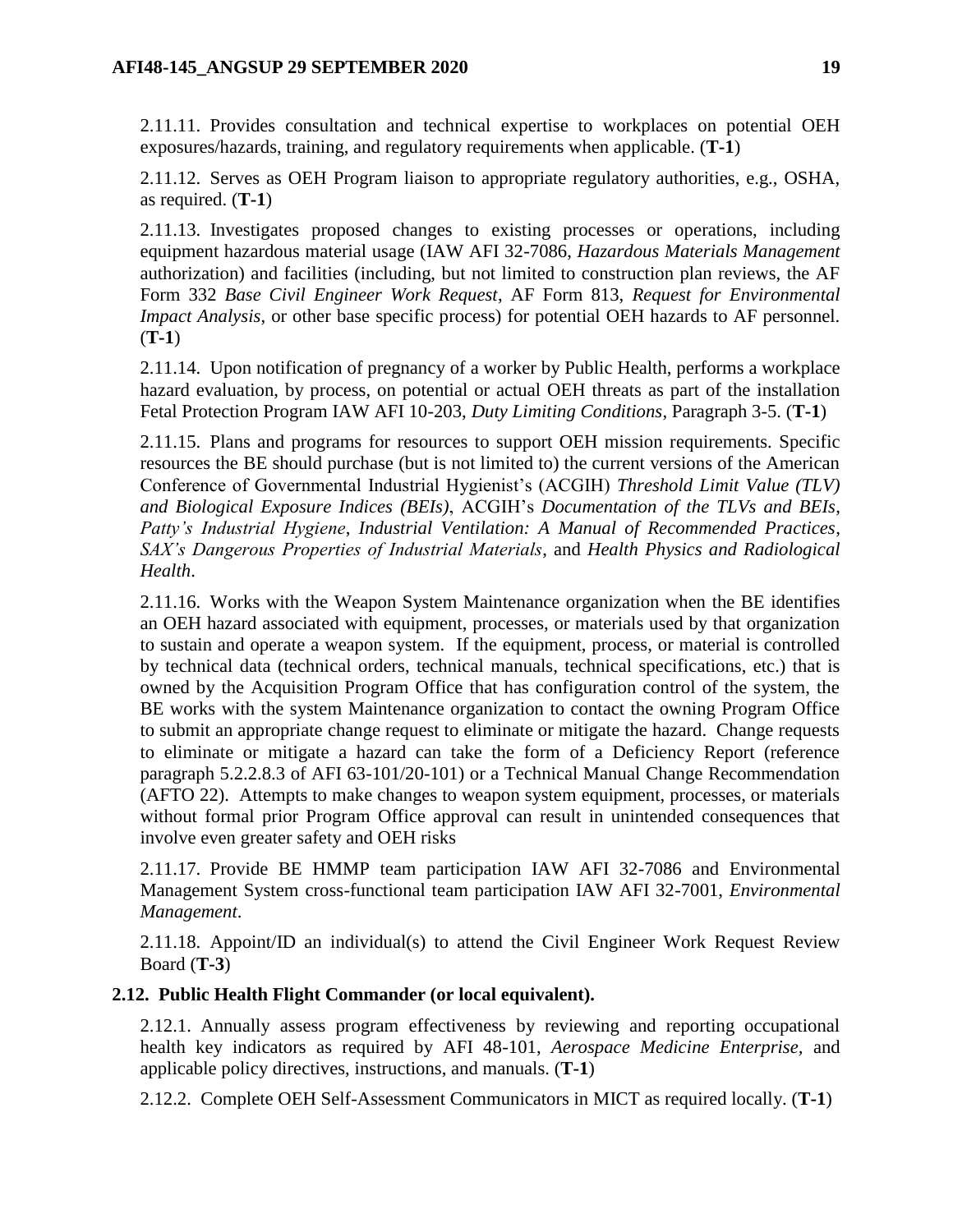2.12.3. Complete PH-specific PMR and present at OEHWG for incorporation into the overall OEH PMR. (**T-1**)

2.12.4. Serves as a member of the OEHWG, providing consultation on recommended OEH Medical Surveillance Examination (MSE), OEH training requirements, risk communication and OEH clinical surveillance. (**T-1**)

2.12.4.1. Conducts OEH epidemiological analysis and provides this data to the OEHWG, to include as a minimum, a description of trends in OEH-related illnesses (to include audiogram significant threshold shifts (STS) and permanent threshold shifts (PTS)) and abnormal medical surveillance examination results (based on a records review). (**T-2**) Analysis may also include trends in exposure incidents, injuries, clinic visits by type/AFSC/workplace, adverse pregnancy outcomes, etc. as deemed necessary and appropriate by the OEHWG.

2.12.4.2. Conducts workplace/SEG visits for workplaces requiring investigation or supervisor and/or worker education based on adverse epidemiological findings and adverse health events. (**T-2**) For example, workplaces with a higher than expected number or proportion of workers with STS and/or PTS should receive a visit from PH.

2.12.4.3. On an annual basis, PH will conduct routine shop visits to 100% of Category 1 workplaces (as defined by BE). (**T-2**) Conduct routine shop visits to 100% of Category 2 workplaces at a minimum of every 30 months. (**T-2**) The routine PH shop visit should be done in conjunction with the workplace routine or special assessments conducted by BE. It is highly recommended/encouraged that PH visits Category 3 workplaces as necessary. Maintain all documentation from the shop visit in the file plan IAW AFMAN 33-363. (**T-2**) Document the shop visit date in the electronic notes in the Occupational Health module in the Aeromedical Services Information Management System (ASIMS). (**T-2**)

2.12.4.3.1. The PH shop visit schedule will be approved by the OEHWG chair and PH shop visit participation will be documented in the OEHWG meeting minutes. (**T-3**)

2.12.5. Manages the Occupational and Environmental Health Illness Program. (**T-1**)

2.12.5.1. Ensures all occupational and environmental illnesses reported to PH are investigated, initiated in AFSAS, and closed within 30 days IAW requirements in AFI 91-204, *Safety Investigations and Reports*. (**T-1**) If the investigation cannot be completed within this 30-day period, then PH will request an extension from the SGP and annotate the extension in AFSAS. (**T-1**) **Exception:** Reportable hearing loss investigations in AFSAS will be closed within 7 calendar days of the confirmed permanent threshold shift. (**T-0**)

2.12.5.1.1. After the provider makes the final determination on the illness report and prior to closing an investigation, PH will review each illness record to ensure internal (within individual report) and external (compared with other similar illness reports) consistency and that all supporting data have been captured and documented. (**T-1**)

2.12.5.1.2. PH will monitor and track occupational illness investigations until completion in AFSAS. (**T-1**)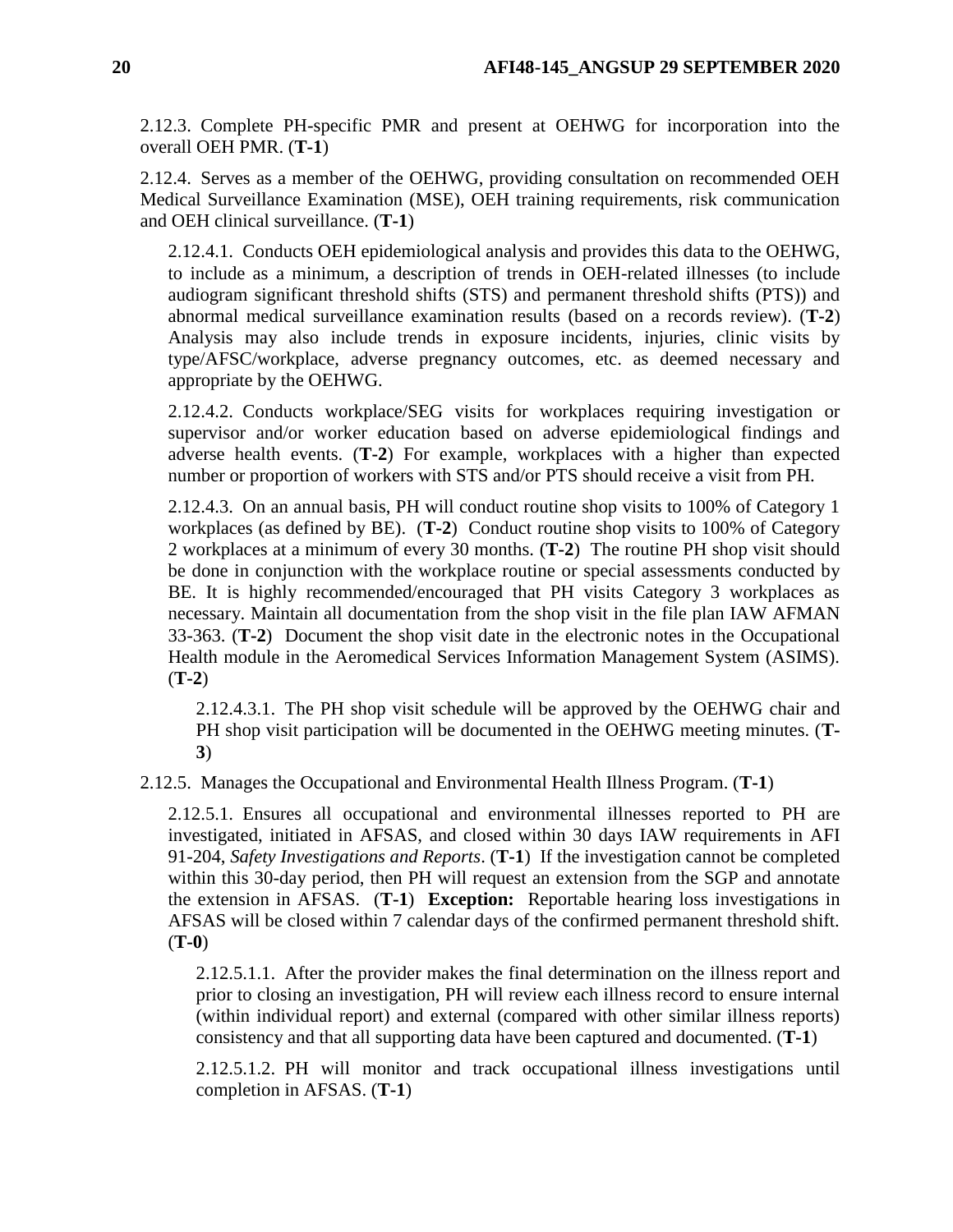2.12.5.1.3. PH will ensure the completed AF Form 190 from AFSAS is filed in the patient's hard copy medical record or uploaded to the electronic medical record if resources allow (**T-2**).

2.12.5.2. Provides OEH-related illness and exposure data to installation's ESOH Council, FECA Working Group or equivalent and any other appropriate venue, which address workers compensation issues. (**T-1**)

2.12.5.3. Ensures all appropriate information is available as needed for workers' compensation cases. (**T-1**)

2.12.6. Manages the Installation Fetal Protection Program. (**T-1**)

2.12.6.1. Ensures all pregnant military workers assigned to the base are interviewed (upon notification of pregnancy by worker, supervisor, laboratory, or military healthcare providers) and ensures that all pregnant civilian workers are offered the same opportunity. (**T-1**)

2.12.6.2. Consults with BE, the healthcare providers managing the pregnancy, and the IOEMC on potential or actual OEH threats. (**T-1**) Initiates, if not already initiated by the provider, records health risks, and documents recommended preventive actions on the AF Form 469, *Duty Limiting Condition Report,* IAW AFI 44-102, *Medical Care Management,* and AFI 10-203. (**T-1**) If the AF Form 469 is initiated by PH then obtain the healthcare providers signature. ASIMS automatically forwards the AF Form 469 to the Medical Standards Management Element to finalize, sign, and forward to the profile officer for signature. (**T-1**)

2.12.7. Acts as a consultant to workplace supervisors for OEH training. In coordination with BE, reviews the workplace's training materials to ensure compliance with regulatory requirements and makes available standardized training materials to the workplace supervisors. (**T-3**) During shop visits, PH reviews training materials with the supervisor, reviews documentation of worker training (e.g., AF Form 55), and assesses worker knowledge. In addition, PH will proactively offer training assistance (materials, consultation) to non-MTF employees (e.g., first responders, life guards) at risk to bloodborne pathogen hazards. (**T-3**)

**Note:** Ensure workplace supervisors are modifying standardized training material to include workplace and task specific details. PH will only perform training for contractor employees when it is negotiated in the contract and coordinated with the Contracting Officer. -

2.12.8. Provides administrative oversight of MSE program as directed by the IOEMC. (**T-1**)

2.12.8.1. Identifies appropriate MSEs triggered by regulatory authority, exposure, and risk assessment activity based on OEHED. (**T-0**)

2.12.8.2. Produces an updated Clinical Occupational Health Exam Requirements (COHER) form using the ASIMS Web application. (**T-1**) The document is subject to modification and final approval by the IOEMC. (**T-1**) After completion routine surveillance or when changes are made to the COHER, briefs the COHER for the SEG in conjunction with the OEHED for the corresponding SEG at the OEHWG. (**T-1**)

<span id="page-20-0"></span>2.12.8.3. Ensures that PH flight (or equivalent) works with supervisors, designated unit representatives or individual employees to maintain current SEG/workplace rosters using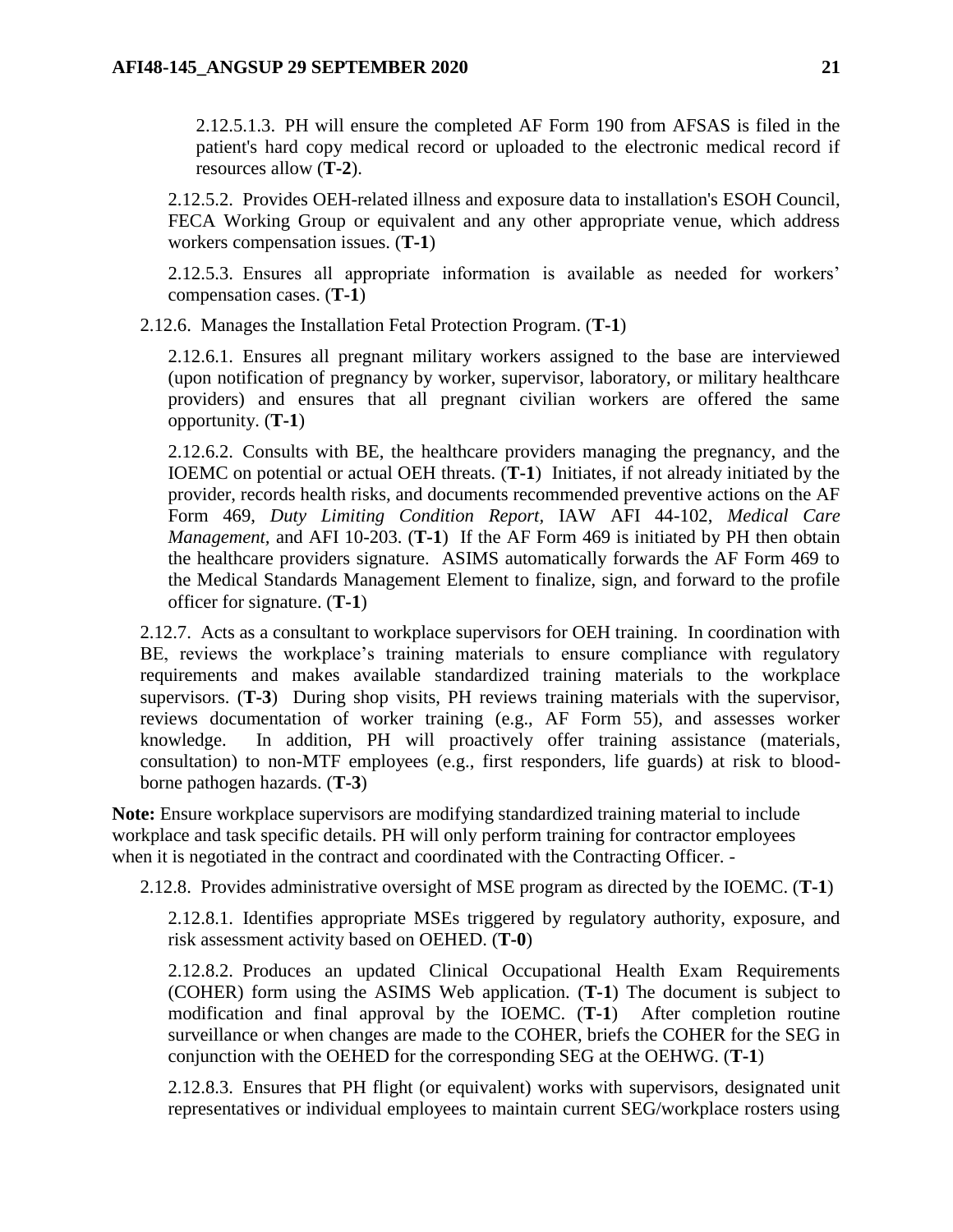the Occupational Health Supervisor Module in ASIMS Web and schedules audiogram appointments. SEG/workplace rosters shall be updated a minimum of every 3 months and shall be sent to BE. (**T-2**)

2.12.8.4. Provide updated copies of the COHER and OEHED to the physician completing the MSE. (**T-2**)

2.12.8.5. Coordinates with supervisors to maximize MSE completion rates and to minimize impact on mission where possible. (**T-3**)

2.12.8.6. Tracks MSE completion rates and maintains records of no-show/cancellation rates for audiograms and reports this information to the OEHWG as applicable. (**T-2**)

2.12.8.7. Provides unit commanders and unit health monitors access to their unit personnel MSE status and compliance via ASIMS Web. (**T-3**)

2.12.8.8. Reports currency rates for all units with personnel on the MSE program to the AMC and at the installation ESOH Council (or equivalent installation-wide meeting) IAW AFI 48-101. (**T-3**)

2.12.9. Acts as MTF or ARC medical unit liaison to local/community health department. (**T-2**)

2.12.10. When supporting an LSMTF or MAS with no PH officer assigned, oversees the OEH epidemiology and PH aspects of the OEH Program at the GSUs or MUNSS sites. The level of involvement may range from simple oversight to performing the functions based on the technical expertise of the LSMTF or MAS personnel. (**T-2**)

# <span id="page-21-0"></span>**2.13. Installation Occupational and Environmental Medicine Consultant (IOEMC).**

2.13.1. Appointed in writing by the Medical Group Commander and serves as Chair and approval authority for the OEHWG-recommended clinical MSE requirements, including pregnancy profiles IAW AFI 44-102 (this can be delegated to any flight surgeon as needed). (**T-1**)

2.13.2. Provides medical oversight for the OEH program and ensures medically appropriate risk assessment and medical surveillance activities are conducted. (**T-1**) Reviews reported and suspected OEH-related illnesses or injuries and provides necessary feedback to BE, PH, Flight and Operational Medicine and Injury Compensation Specialist as required. (**T-1**)

2.13.3. Ensures the installation ESOH Council receives an annual (or more frequently as directed) OEH Program review that at a minimum includes adverse trends and MSE completion rates. (**T-1**)

2.13.4. Determines work relatedness of suspected occupational and environmental illnesses in consultation with the worker, supervisor, BE, PH, Flight and Operational Medicine, Primary Care Manager (PCM) and other appropriate agencies using guidelines in National Institute for Occupational Safety and Health (NIOSH) publication 79-116, *A Guide to the Work-Relatedness of Disease*, or most current edition*.* (**T-1**) Provider will document his/her comments and work relatedness determination in AFSAS. (**T-1**)

2.13.5. Reviews all pregnancy AF Form 469s (military members) and other pregnancyrelated correspondence (for federal civilian employees) to ensure that recommendations made adequately protect the worker and fetus from workplace exposures and that work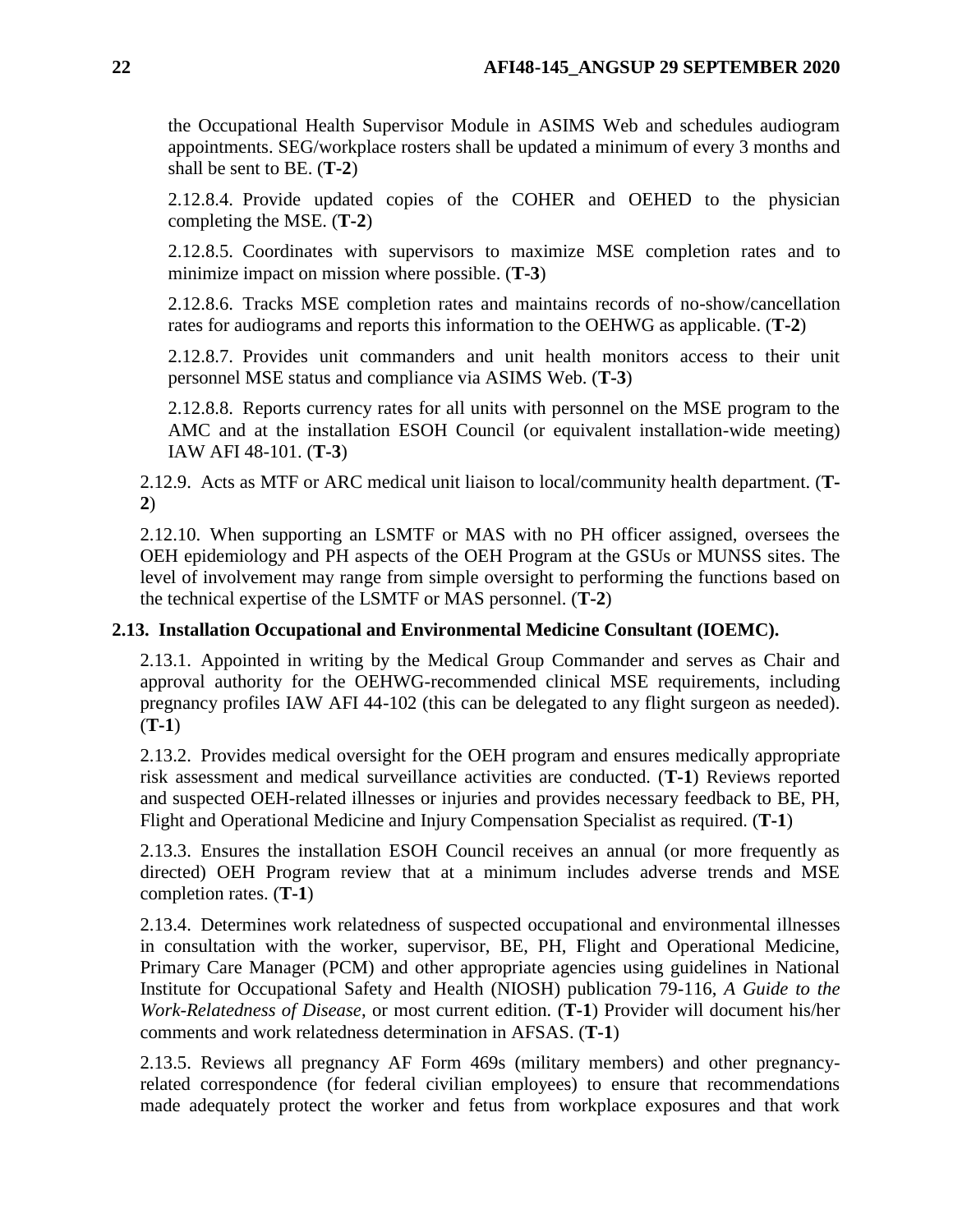restrictions, based on medical condition and exposure, are consistently applied. (**T-1**) Specific guidance is outlined in AFI 10-203 and AFI 44-102.

2.13.6. Recommends occupational illness and injury claims submissions to the Department of Labor based on work relatedness and to the Social Security Administration regarding Disability Retirement applications. (**T-1**) (Garrison Only) At ANG installations, the FECA working group or equivalent will make recommendations for submission to the Department of Labor. (**T-1**)

2.13.6.1. Represents the MTF or ARC medical unit at the installation's workers compensation working group, the Installation ESOH Council and/or other AF forum where OEH illness data are discussed and used to approve or disapprove compensation. (**T-1**)

2.13.6.2. Leads medical participation in multi-disciplinary forums to reduce military and civilian lost workdays and injury rates. (**T-1**)

2.13.7. Periodically briefs or schedules another qualified flight surgeon to brief the professional staff on occupational illness and injury trends and related issues (e.g., recognition, prevention, care and reporting) based on local needs and frequency of staff turnover. (**T-1**)

2.13.8. Reviews and approves occupational "Fitness for Duty" determination examinations. (**T-1**)

2.13.9. Serve as Operational Medicine Flight Commander or Operational Medicine Medical Director, or both, unless SGP is IOEMC. (**T-2**)

# <span id="page-22-0"></span>**2.14. Occupational and Environmental Health Working Group (OEHWG).**

2.14.1. Includes BE, PH, Flight and Operational Medicine, IOEMC, and Safety representatives as principal members and ensures workplace supervisors are invited to attend when their workplace MSE requirements are under review. (**T-1**) Should consider other representatives such as Injury Compensation Specialist, where warranted.

2.14.1. **(ANG)** Includes BE, PH, Flight and Operational Medicine, IOEMC, and Safety representatives as principal members and ensures workplace supervisors are invited to attend when their workplace MSE requirements are under review. OEHWG shall meet no less than quarterly. (**T-1**) Should consider other representatives such as Injury Compensation Specialist, where warranted.

2.14.2. Reviews workplace categorization and consolidated Conceptual Site Model (CSM) prioritization provided by the BE Flight Commander or equivalent and makes recommendations for changes. (**T-1**)

2.14.3. Recommends MSE requirements to the IOEMC; documents determinations in the OEHWG minutes. (**T-1**)

2.14.4. Ensures OEHED and COHER are filed in hard copy medical record (or upload to the electronic medical record if resources allow) IAW AFI 41-210 for all workers enrolled in OEH program. (**T-0**)

2.14.5. Implements procedures to investigate and report suspected OEH-related illness or injury. (**T-1**)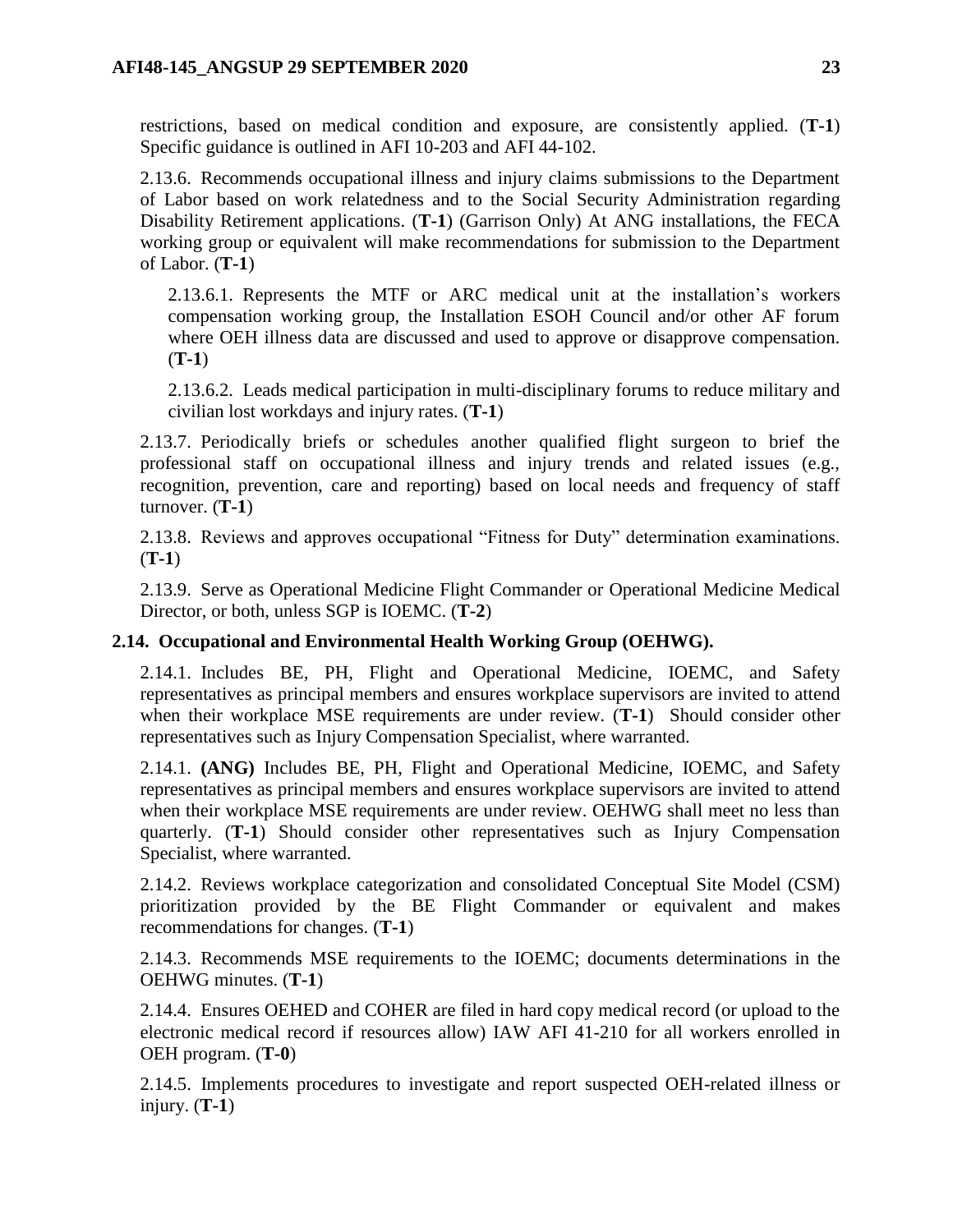2.14.6. Ensures all OEH-related training requirements are identified and communicated to workplace supervisors by BE or PH. (**T-1**)

2.14.7. Tracks AF-level, MAJCOM-level and installation-specific OEH performance measures to assess the effectiveness of the installation OEH Program IAW AFI 48-101. (**T-1**)

2.14.8. Assists the Installation ESOH Council with identifying and prioritizing requirements to optimize mission performance and minimize ESOH risk and cost IAW AFI 90-801. (**T-1**)

2.14.9. Provides for a collaborative process of assessment, planning, facilitation, and advocacy for options and services to meet an ill/injured worker's health needs through communication and coordination of care to minimize delays in diagnosis, treatment, and return-to-work. (**T-3**)

2.14.10. Review DOEHRS-IH OEHED documents provided by BE and corresponding COHER from ASIMS. (**T-1**)

2.14.11. Provides a consolidated OEH PMR to the ESOH Council. (**T-1**)

# <span id="page-23-0"></span>**2.15. Limited Scope Medical Treatment Facility Officer in Charge (OIC).**

2.15.1. Ensures that LSMTF staff provides OEH support as defined in this AFI to the extent possible within the scope of training, manpower and equipment available. (**T-3**)

2.15.2. Coordinates with the supporting MTF/SGP for OEH Program support as needed to fulfill the requirements of this AFI. (**T-3**)

2.15.3. Ensures credentialed LSMTF providers perform MSEs based on recommendations from the supporting MTF OEHWG. Credentialed providers at a LSMTF will have the same scope of responsibility as providers at the supporting MTF to include the appropriate evaluation, clinical management, referral, and profile disposition for their patients. (**T-3**)

2.15.4. Ensures scheduling of MSE and any required follow-up exams and reporting of findings and trends to the supporting MTF PH office. (**T-3**)

2.15.5. Ensures the PH office at the supporting MTF is informed promptly about each jobrelated illness or injury. (**T-3**)

2.15.6. Ensures timely notification is provided to the supporting MTF PH office for all employees who become pregnant. (**T-3**)

2.15.7. Ensures LSMTF providers participate in occupational illness investigations and fitness for duty evaluations as managed by the supporting MTF IOEMC. (**T-3**)

2.15.8. Ensures LSMTF credentialed providers participate in the supporting MTF OEHWG. This may be via video-teleconference or telephone. (**T-3**)

# <span id="page-23-1"></span>**2.16. Geographically Separated Unit Commander or Delegate (Medical Aid Station).**

2.16.1. Ensures that MAS staff provides OEH support as defined in this AFI to the extent possible within the scope of training, manpower and equipment available. (**T-3**)

2.16.2. Coordinates with the supporting MTF/SGP for OEH Program support as needed to fulfill the requirements of this AFI. (**T-3**)

2.16.3. Ensures compliance and facilitates scheduling of MSE and required follow-up exams and reporting of findings and trends to the PH office at the supporting MTF. (**T-3**)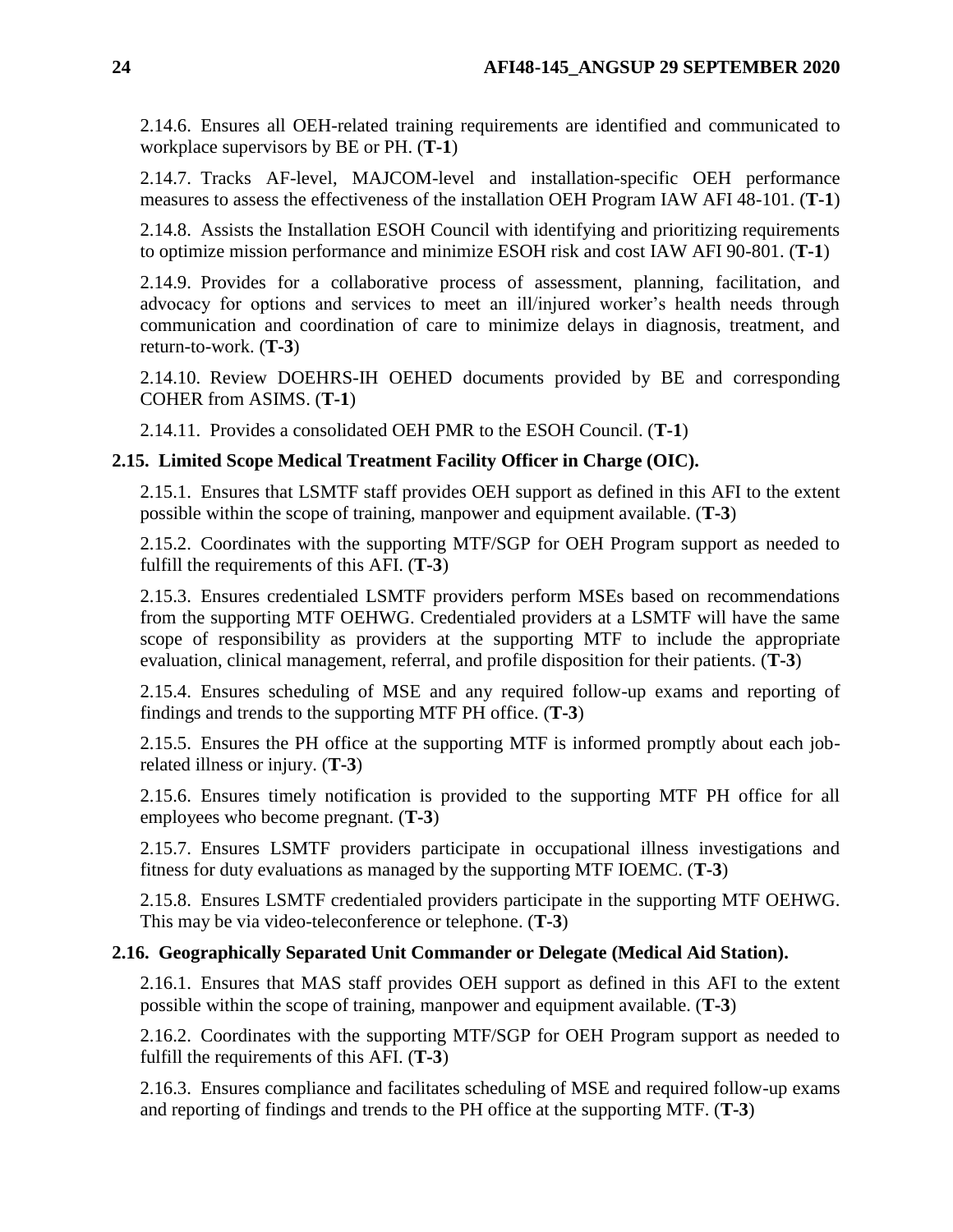2.16.4. Ensures the PH office at the supporting MTF is informed promptly about each jobrelated illness or injury. (**T-3**)

2.16.5. Ensures timely notification is provided to the supporting MTF PH office for all employees who become pregnant. (**T-3**)

2.16.6. Facilitates workplace supervisor communications with the credentialed providers from the supporting MTF as needed. (**T-3**)

2.16.7. Ensures medical staff participates in occupational illness investigations and fitness for duty evaluations as managed by the supporting MTF IOEMC. (**T-3**)

# <span id="page-24-0"></span>**2.17. Working Groups**

2.17.1. Assist AFMSA/SG3PB in the resolution of issues assigned by governance structure. Working groups established by governance will be considered mandatory. (**T-2**)

2.17.1. **(ANG)** The Regional DOEHRS Point of Contact (DPOC) will assist AFMSA/SG3PB in the resolution of issues assigned by governance structure. Working groups established by governance will be considered mandatory.

# <span id="page-24-1"></span>**2.18. USAFSAM Occupational and Environmental Health, (USAFSAM/OE).**

2.18.1. Provides reach back technical and scientific expertise as directed by SAF/IEE, AFMSA/SG3PB, RIC, and the AME to assist in assessing and managing AF and installation OEH Programs. (**T-1**)

2.18.2. Performs and/or assists with on-site evaluations, sampling, analysis, health risk assessment and mitigation to support DoD, AF, MAJCOM and installation OEH programs, as requested. Develops and maintains processes to validate and prioritize projects that have AF-wide impacts and submits to AFMSA/SGP on an annual basis (e.g. CATM study). (**T-1**)

2.18.3. Identifies OEH risk reduction and elimination opportunities with AF-wide significance and evaluates costs/benefits. Presents any courses of action (COA) to respective career-field Corporate Boards. (**T-1**)

2.18.4. Analyzes AF-wide, MAJCOM and installation OEH data (garrison and deployed locations) to identify significant trends, answer questions/requests and provide annual summary analyses (exposure and outcome based) to the SAF/IE, AF/SG, Combatant Command Air Component, MAJCOM, and MTF or ARC medical unit staff. (**T-1**)

2.18.5. Recommends AF-level OEH Program metrics to AFMSA/SG3PB. (**T-1**)

2.18.6. Serves as the AF DOEHRS-IH service-level administrator. (**T-1**)

2.18.7. Develops and maintains ad hoc reports identified by AFMSA or MAJCOMs for use with the DOEHRS-IH. (**T-1**)

2.18.8. Fields, responds to, and tracks questions and user-identified issues with the DOEHRS-IH and ad hoc reports and provides reports to AFMSA as requested. (**T-1**)

2.18.9. Develops and maintains DOEHRS-IH user guidance as requested by AFMSA. (**T-1**)

2.18.10. Maintains a master OEH exposure data repository through the DOEHRS-IH. (**T-1**)

2.18.11. Participates in the DOEHRS-IH functional user group and plans and programs for representative attendance at meetings. (**T-3**)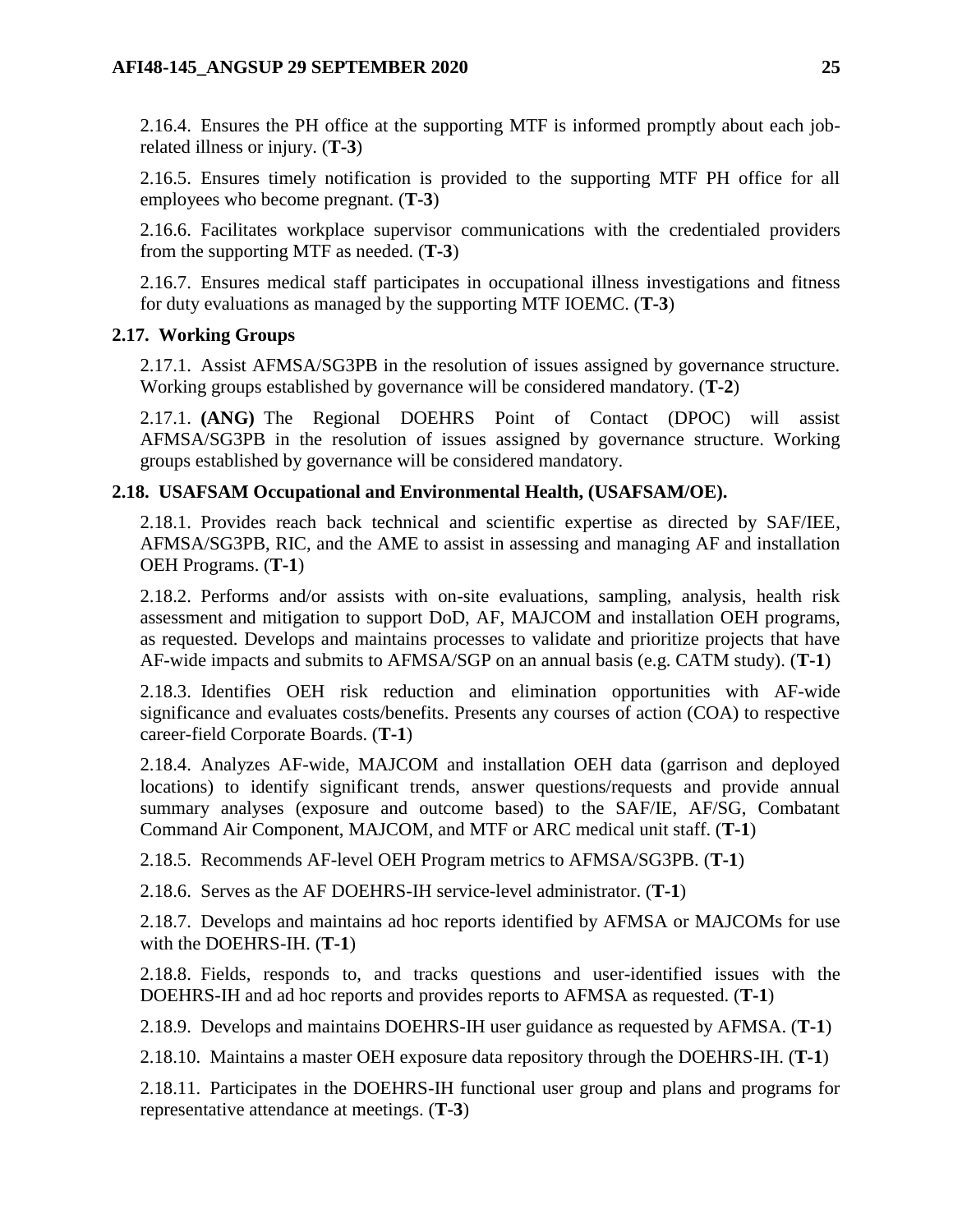2.18.12. Serve as AFMSA/SG3PB technical representative to DOEHRS-IH development process to include evaluating and testing system changes. (**T-2**)

2.18.13. Provides standardized recommendations for medical examinations based on exposures most commonly observed among given Air Force Specialty Codes (AFSCs). (**T-3**)

2.18.14. Provides technical consultative support to SAF/IE on OSD Emerging Contaminants Working group IAW DODI 4715.18, *Emerging Contaminants*. (**T-1**)

2.18.15. Provides AFSC-awarding and advanced OEH Program training to members of Aerospace Medicine, including appropriate DOEHRS-IH training. (**T-1**)

2.18.16. Ensures all aspects of OEH training are integrated with DOEHRS-IH data entry and information management training for OEH personnel. (**T-1**)

2.18.17. Conducts an annual OEH PMR and provides results to AFMSA/SG3P. (**T-1**)

# <span id="page-25-0"></span>**2.19. Air Force Inspection Agency/Surgeon General (AFIA/SG).**

2.19.1. Identify trends from inspection assessments and brief respective Corporate Boards. (**T-1**)

2.19.2. Provide medical core team inspectors at each UEI for wings with medical units IAW AFI 90-201. (**T-1**)

2.19.3. Capture lessons learned/improvements and forward any recommendations to AFMSA/SGP to incorporate into policy changes. (**T-1**)

# <span id="page-25-1"></span>**2.20. Injury Compensation Specialist.**

2.20.1. Performs workers compensation duties IAW DoDI 1400.25-V810 to expedite returnto-work and reduce compensation costs. At ANG installations, this responsibility lies within the State Human Resources Office . (**T-0**)

2.20.2. Shares appropriate workers compensation data with Occupational Safety and OEH POCs to ensure prevention and reduction of lost workdays. (**T-0**)

# <span id="page-25-2"></span>**2.21. Base Civil Engineer.**

2.21.1. Establishes and maintains processes to ensure design and construction lead personnel involve BE in all design review stages (conceptual, intermediate, and final), pre-construction meetings, pre-final, and final inspections to identify and address potential OEH concerns related to new construction and facility modification projects including Medical Facility projects and work orders. (**T-1**)

2.21.2. Provides BE access to work orders, drawings, specifications, and contractor submittals related to any real property systems that either produce or are designed to control or reduce OEH hazards (e.g. industrial paint corrosion control booths (blasting and painting), industrial ventilation systems, HVAC systems, noise control devices, etc.). (**T-1**)

# <span id="page-25-3"></span>**2.22. Chief of the Installation Contracting Office.**

2.22.1. Includes installation-specific OEH program requirements into contracts that have potential health impact to installation personnel in order to comply with all statutes, regulations, and instructions for managing OEH hazards. Any contract requiring inclusion of Federal Acquisition Regulation (FAR) Part 23, *Environment, Energy and Water Efficiency,*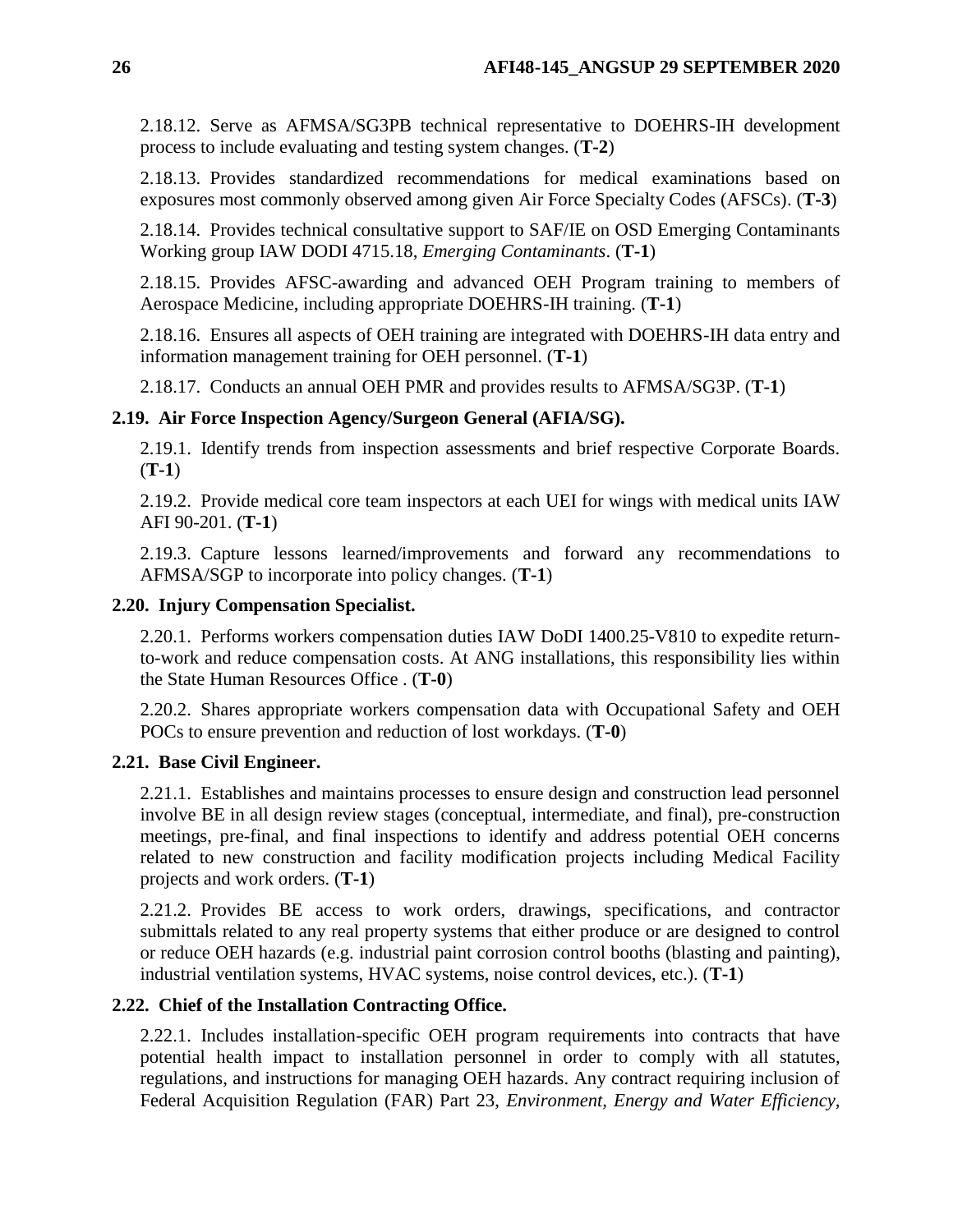*Renewable Energy Technologies, Occupational Safety, and Drug-Free Workplace* contract clauses, specifically those required by the following subparts, shall be considered as having potential health impact to installation personnel: (**T-0**)

2.22.1.1. Subpart 23.3, *Hazardous Material Identification and Material Safety Data*;

2.22.1.2. Subpart 23.6, *Notice of Radioactive Material*;

2.22.1.3. Subpart 23.8, *Ozone-Depleting Substances and Greenhouse Gases*;

2.22.1.4. Subpart 23.9, *Contractor Compliance with Environmental Management Systems*; and

2.22.1.5. Subpart 23.10, *Federal Compliance with Right-to-Know Laws and Pollution Prevention Requirements.*

2.22.2. Invite BE to all pre-contract kick-off meetings for construction (to include new construction, building modifications, etc.). (**T-1**)

2.22.3. Ensures BE review and approval prior to allowing work to commence on any contract. (**T-1**)

### <span id="page-26-0"></span>**2.23. Unit/Organizational Commander.**

2.23.1. Provides workers a safe and healthy work environment that complies with all OEH program requirements. (**T-0**)

2.23.2. Supports installation and organizational level OEH objectives and targets. (**T-0**)

2.23.3. Implements corrective actions for identified OEH discrepancies. (**T-1**)

2.23.4. Ensures employees accomplish initial, periodic, and termination Medical Surveillance Examination (MSE)IAW with workplace COHER form and report for all scheduled MSEs. (**T-0**)

2.23.5. Appoints a Unit Health Monitor to support coordination of MSE requirements. (**T-1**)

2.23.6. Arranges funding to support non-DHP medical assessments when required by federal law or to meet the needs of the USAF. (**T-0**)

2.23.7. Ensures unit personnel are trained on applicable components of the OEH program as described in section 4.5 of this AFI. (**T-0**)

2.23.8. At a minimum, completes applicable OEH Self-Assessment Communicators in MICT semi-annually. (**T-3**)

2.23.9. Serves as the validator, or delegates within the unit, for all Occupational Health related Self-Assessment Communicators assigned. (**T-3**)

<span id="page-26-1"></span>**2.24. Unit Health Monitor.** Notifies unit personnel of due/overdue MSE requirements and monitors MSE status in coordination with unit CCs, workplace supervisors and PH. (**T-1**)

#### <span id="page-26-2"></span>**2.25. Workplace Supervisor.**

2.25.1. Ensures all OEH hazards are abated to the maximum extent possible and that all Airmen comply with OEH requirements. (**T-0**)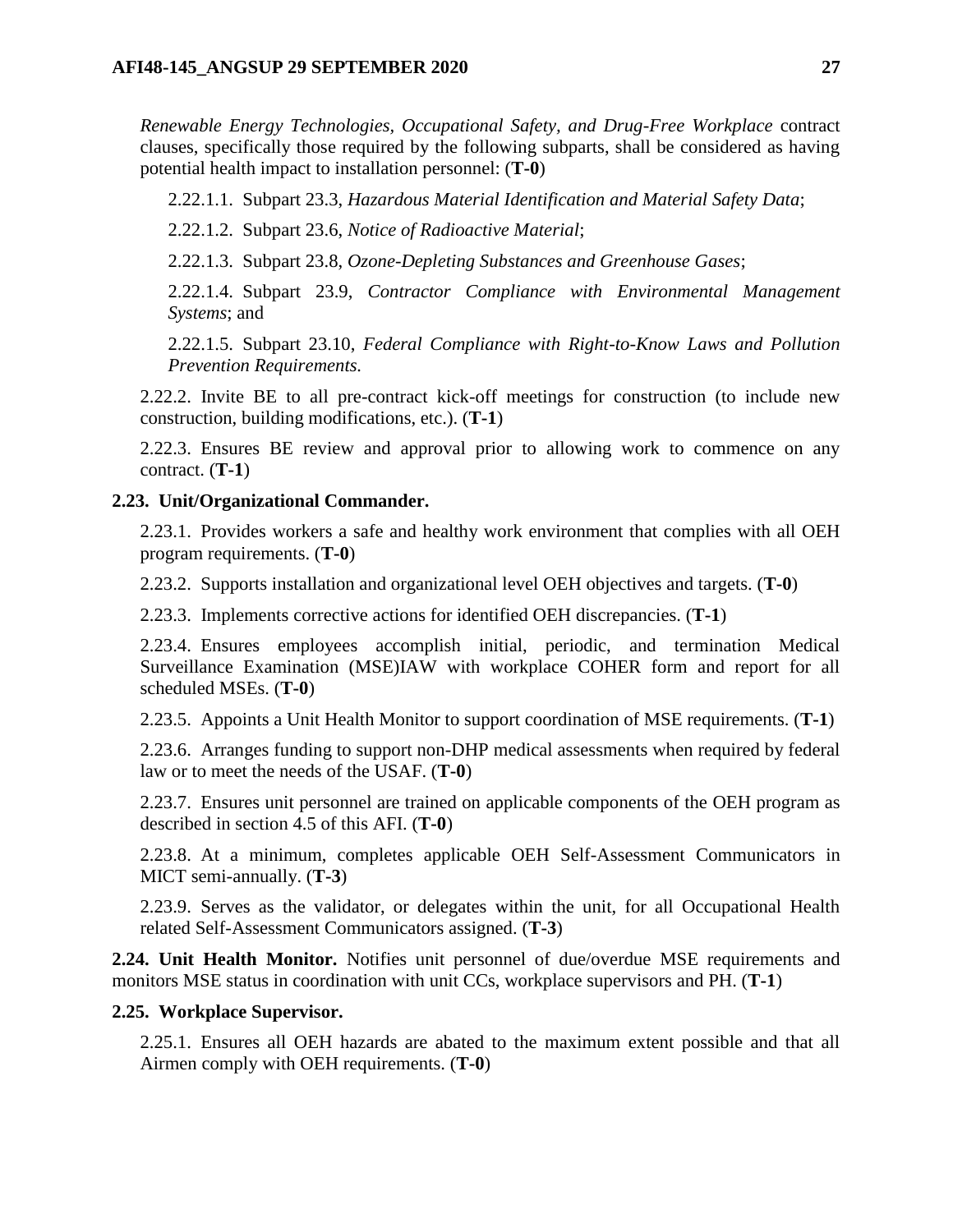2.25.2. Ensures required OEH hazard controls are implemented and functioning correctly; Personal protective equipment (PPE) is available and used correctly in the workplace; and instructs personnel on care/hygiene of their PPE. (**T-0**)

2.25.3. Ensures workplace compliance with applicable OEH regulatory and policy requirements. (**T-0**)

2.25.4. Informs BE, PH, and/or preventive medicine personnel (as applicable in deployed locations) of changes to workplace equipment, practices and/or procedures that may impact exposure to OEH hazards as soon as possible, but no later than 30 days. (**T-1**)

2.25.5. Conducts workplace-specific OEH hazard training, per regulatory or policy requirements; documents training in accordance with AFI 91-202. (**T-0**)

2.25.6. Consults with PH and/or BE to ensure OEH hazard training meets or exceeds minimum requirements. (**T-2**)

2.25.7. Ensures that pre-placement medical examinations are completed before placing the individual to work (if possible) and NLT 60 days after starting work (unless governed by more stringent CFR requirements) and that post-placement examinations are completed when the employee terminates work activities. (**T-0**)

2.25.8. Notifies PH of members separating or retiring so that appropriate termination examinations can be completed. (**T-0**)

2.25.9. Ensure personnel complete required MSEs. (**T-0**)

2.25.10. Attend in person or have a knowledgeable representative attend the OEHWG review of their workplace MSE requirements when invited to participate. (**T-3**)

2.25.11. Maintains accurate rosters of personnel assigned to the workplace by updating the Occupational Health Supervisor Module in ASIMS Web at least every 3 months (see **[paragraph](#page-20-0) 2.12.8.3**). (**T-2**)

2.25.12. Ensures PH, BE (or preventive medicine personnel as applicable when deployed), and the Injury Compensation Specialist are informed promptly about each job-related exposure, illness and pregnancy (if notified by worker). (**T-0**)

2.25.13. Supports the OEH hazard identification and exposure/health risk assessment process by ensuring active engagement of personnel with OEH professionals evaluating the workplace. (**T-3**)

2.25.14. Completes applicable OEH Self-Assessment Communicators in MICT and forward any findings and/or issues/concerns to BE. (**T-1**).

# <span id="page-27-0"></span>**2.26. Employee.**

2.26.1. Understands OEH aspects of work performed and complies with all OEH risk mitigation strategies and program requirements, including training, work practices and the proper use, maintenance and storage of PPE. (**T-0**)

2.26.2. Reports on time for scheduled MSE appointments. (**T-3**)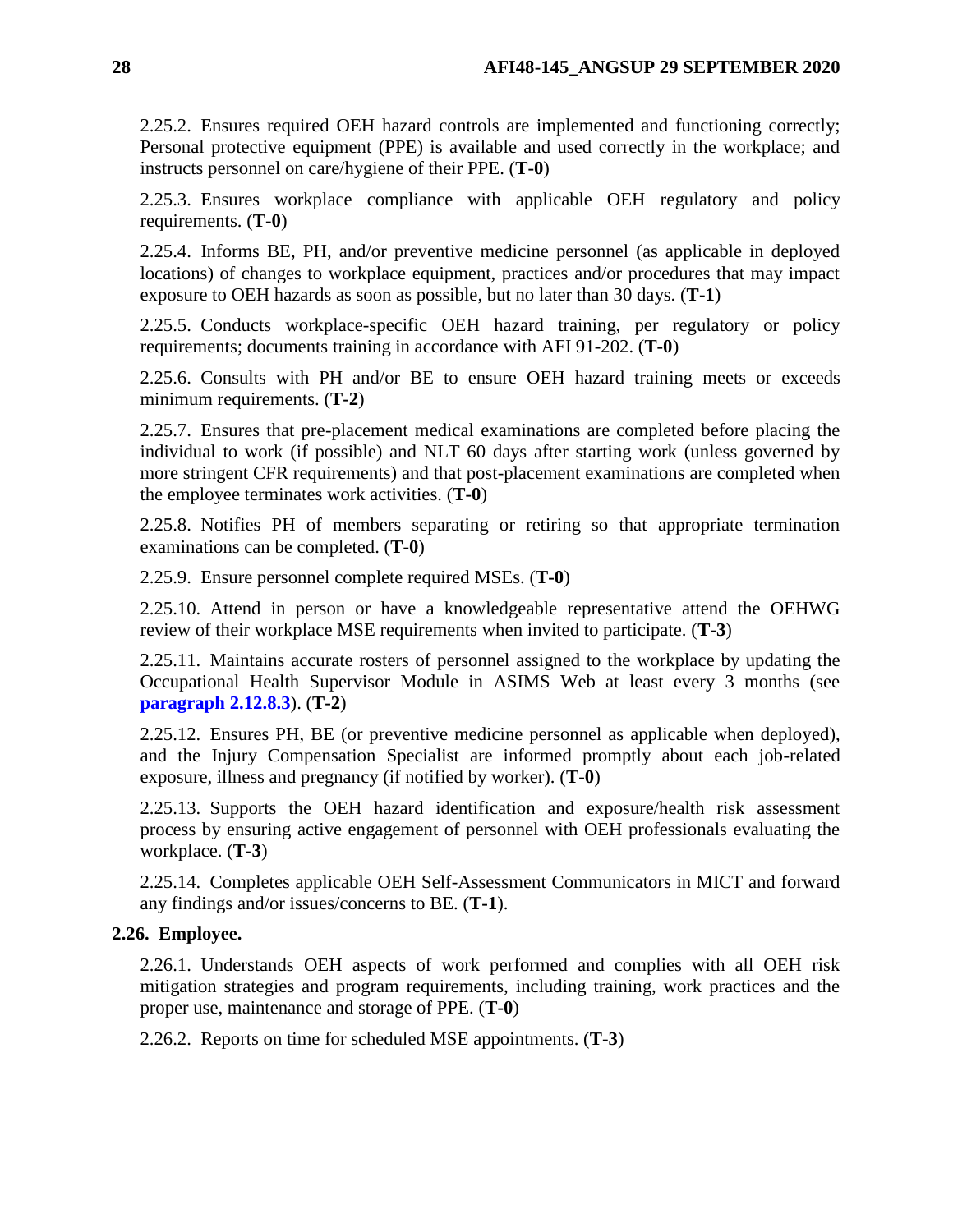2.26.3. Reports changes that may impact exposure to OEH hazards to the appropriate supervisor; actively participates in workplace health hazard identification and health risk assessments, to include wearing sampling/monitoring equipment. (**T-0**)

2.26.4. Reports to supervisors and medical authority any occupationally related exposures or health conditions, and seeks medical care as required. (**T-1**)

2.26.5. Notifies supervisor and reports to PH upon learning of pregnancy. (**T-1**, applicable to military personnel only, optional for civilian employees)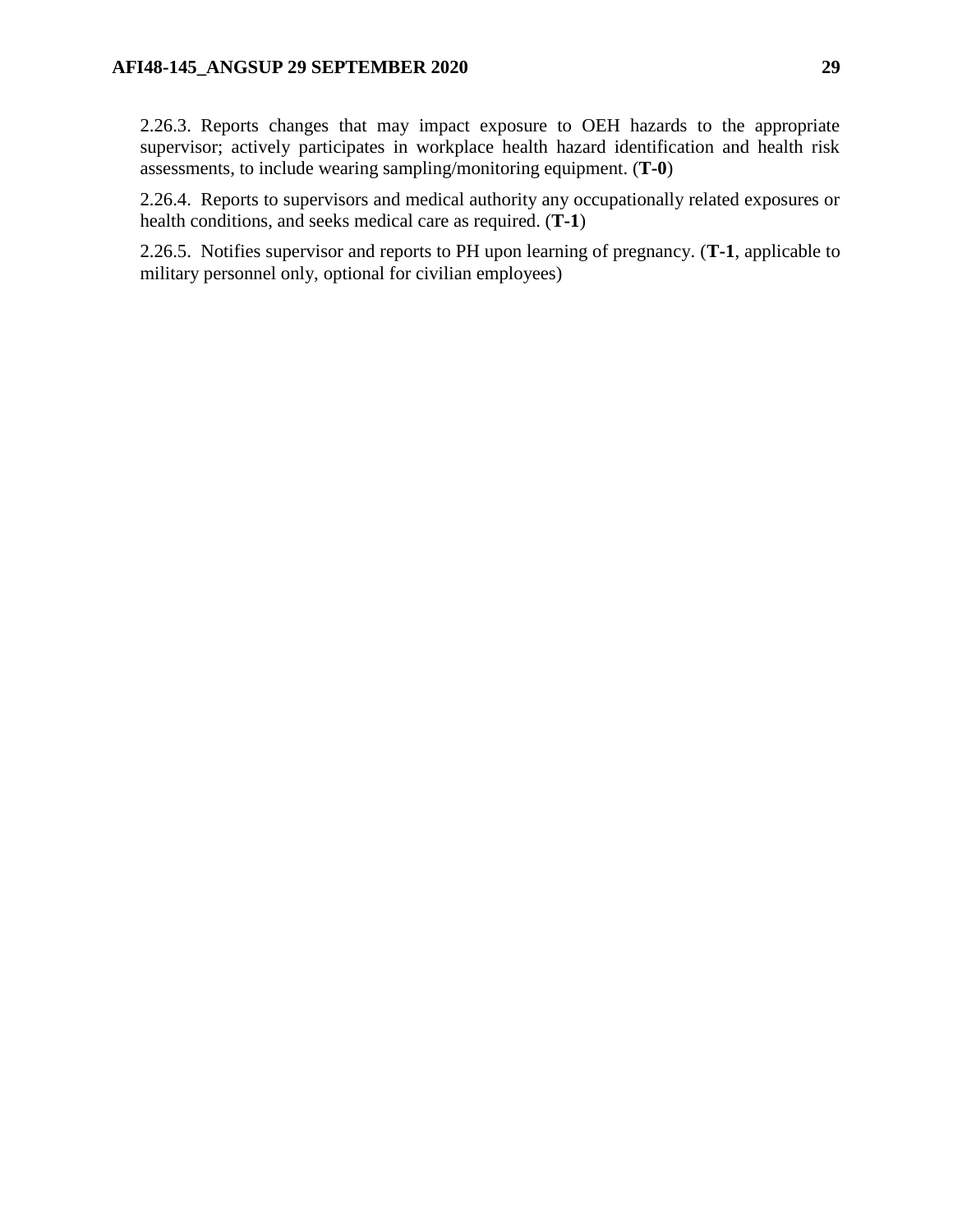#### **Chapter 3**

#### **PLANNING**

<span id="page-29-1"></span><span id="page-29-0"></span>**3.1. Overview.** The planning process identifies and prioritizes OEH program issues (hazards, risks, program deficiencies and opportunities for improvement) to establish objectives, identify risk reduction opportunities and ensure OEH program improvement. AF OEH Program policy articulates senior leadership's vision for the OEH Program. Routine Survey, compliance sampling, and other requirements should be identified and tracked to completion.

<span id="page-29-2"></span>**3.2. Supporting Policy Elements.** OEH policy and guidance consists of both directive and non-directive documents issued at all levels and is incorporated into the 10-, 32-, 40-, 48-, 90 and 91-series of publications, reflecting the cross-functional elements of the OEH Program. The most critical elements of the AF OEH Program are contained in 90-series and 48-series publications, as illustrated in **[Figure](#page-30-0) 3.1**. These documents are supported by AFIs, AFMANs, and other policy instruments to establish and maintain all the key compliance, risk reduction and continual improvement elements of the OEH Program. These supporting documents (e.g. AFI 91-203, *Consolidated Occupational Safety Instruction*, AFMAN 48-146, etc.) provide the "How To" instructions to implement the policy directives and program requirements. MAJCOM and installation-level supplements to these documents may be published as needed to address organization-specific aspects of the OEH program.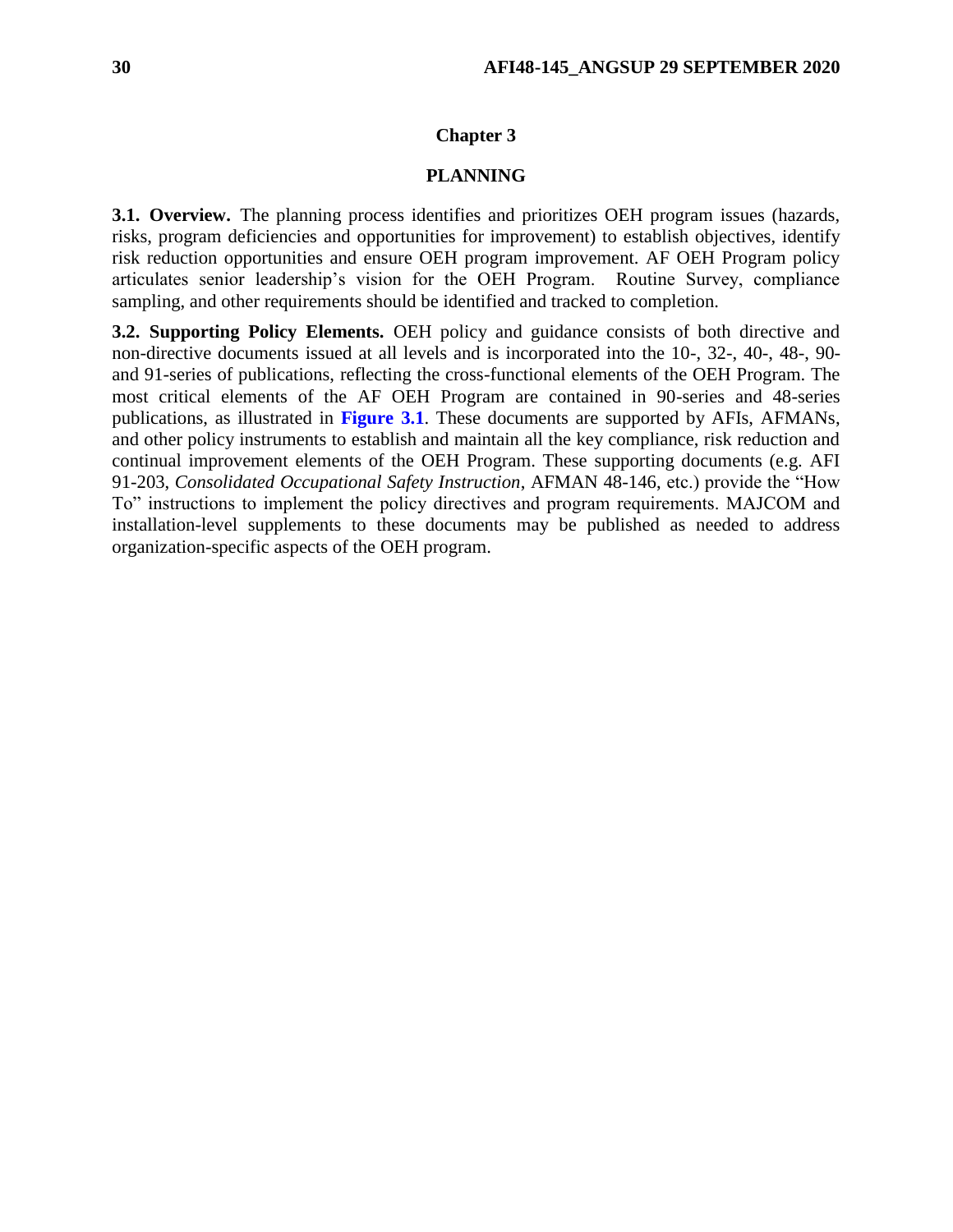### **AFI48-145\_ANGSUP 29 SEPTEMBER 2020 31**

<span id="page-30-0"></span>**Figure 3.1. Key Elements of the AF OEH Program.**

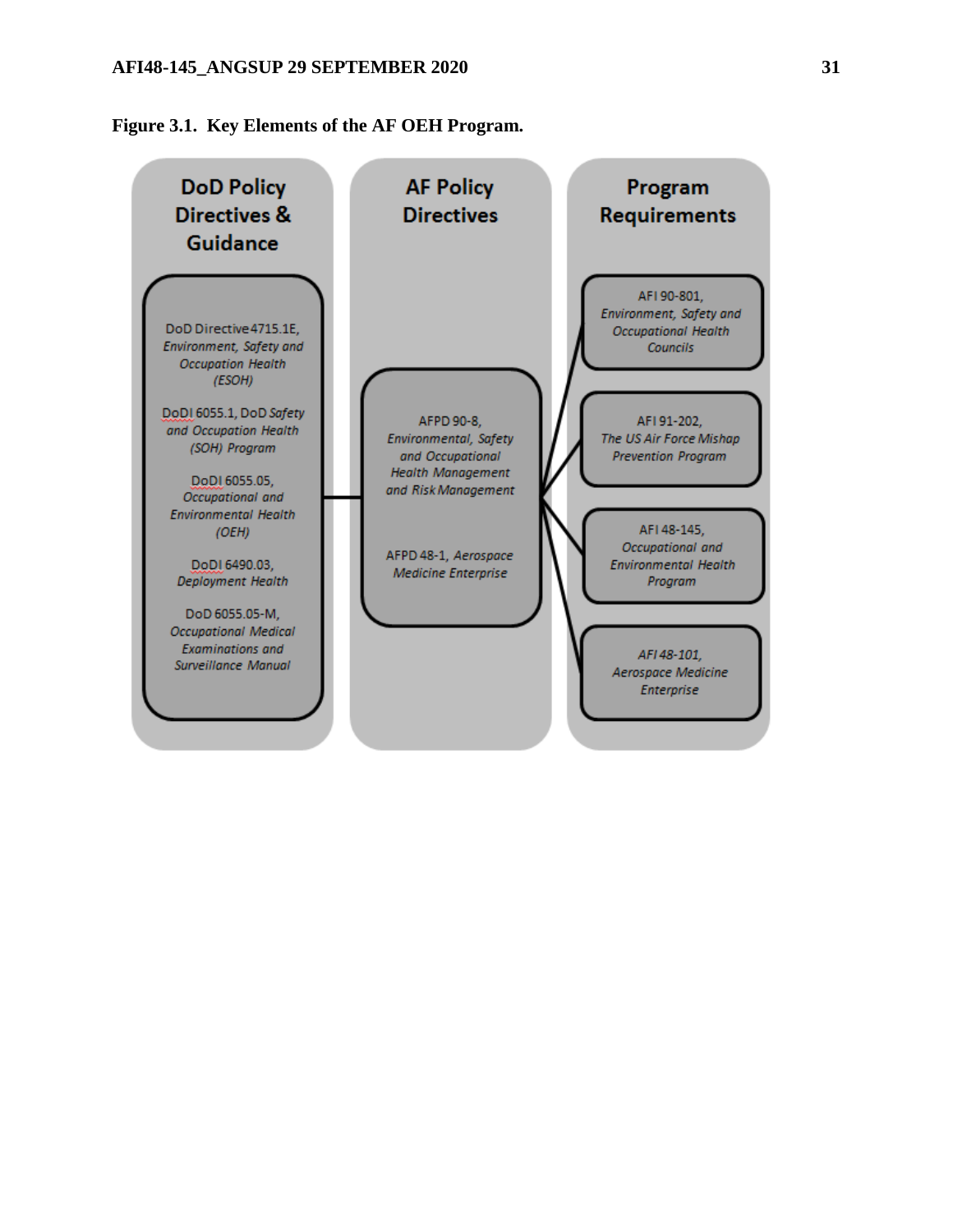### **Chapter 4**

### **EXECUTION**

<span id="page-31-1"></span><span id="page-31-0"></span>**4.1. Overview.** The OEH program includes six key elements to ensure successful execution and continuous improvement. The following paragraphs describe how those elements contribute to future goals and objectives.

<span id="page-31-2"></span>**4.2. Design Review and Change Management.** Effective design review prevents OEH-related injuries\illnesses by identifying hazards and associated risks before they are introduced into the workplace or community environment.

4.2.1. BE, with assistance from other Aerospace Medicine functional experts, will accomplish OEH design and process change reviews, including, but not limited to the following activities: design, construction, operation, maintenance, and decommissioning. (**T-2**)

4.2.2. The following are examples of conditions that should trigger a review: new or modified technology, equipment, or facilities; new or revised procedures, work practices, or design specifications; different types and grades of materials; significant changes to the workplace's organizational structure and staffing including use of contractors; modification of health and safety devices and equipment; and new or revised health and safety standards or guidelines. Refer to AFMAN 48-146 for detailed OEH program execution.

### <span id="page-31-3"></span>**4.3. OEH Process Assessment.**

4.3.1. Purpose. OEH process assessment enhances overall mission effectiveness by protecting AF personnel from OEH hazards/risks. Process assessment provides a framework to:

4.3.1.1. Integrate AF OEH Program objectives with AFMS desired effects and capabilities.

4.3.1.2. Effectively employ the DoD Industrial Hygiene Exposure Assessment Model to prioritize assessment efforts on operations/processes posing the greatest OEH risk, as well as utilize the American Industrial Hygiene Association (AIHA) Exposure Assessment Strategy for guidance in managing these assessment priorities.

4.3.1.3. Evaluate the effectiveness of control options designed to minimize OEH-related exposure.

4.3.1.4. Accurately document potential OEH exposure(s) to ensure an accurate Longitudinal Exposure Record for all AF personnel.

4.3.1.5. Ensure commanders comply with applicable federal, state or host-nation, and local regulations, standards and requirements, as applicable.

4.3.2. Utilize the DoD Industrial Hygiene Exposure Assessment Model. (**T-0**) Implementation is organized into two basic courses of action: Routine and Special Assessment.

4.3.2.1. Routine Assessment. The routine assessment is a normally a qualitative assessment that includes collecting and organizing basic information needed to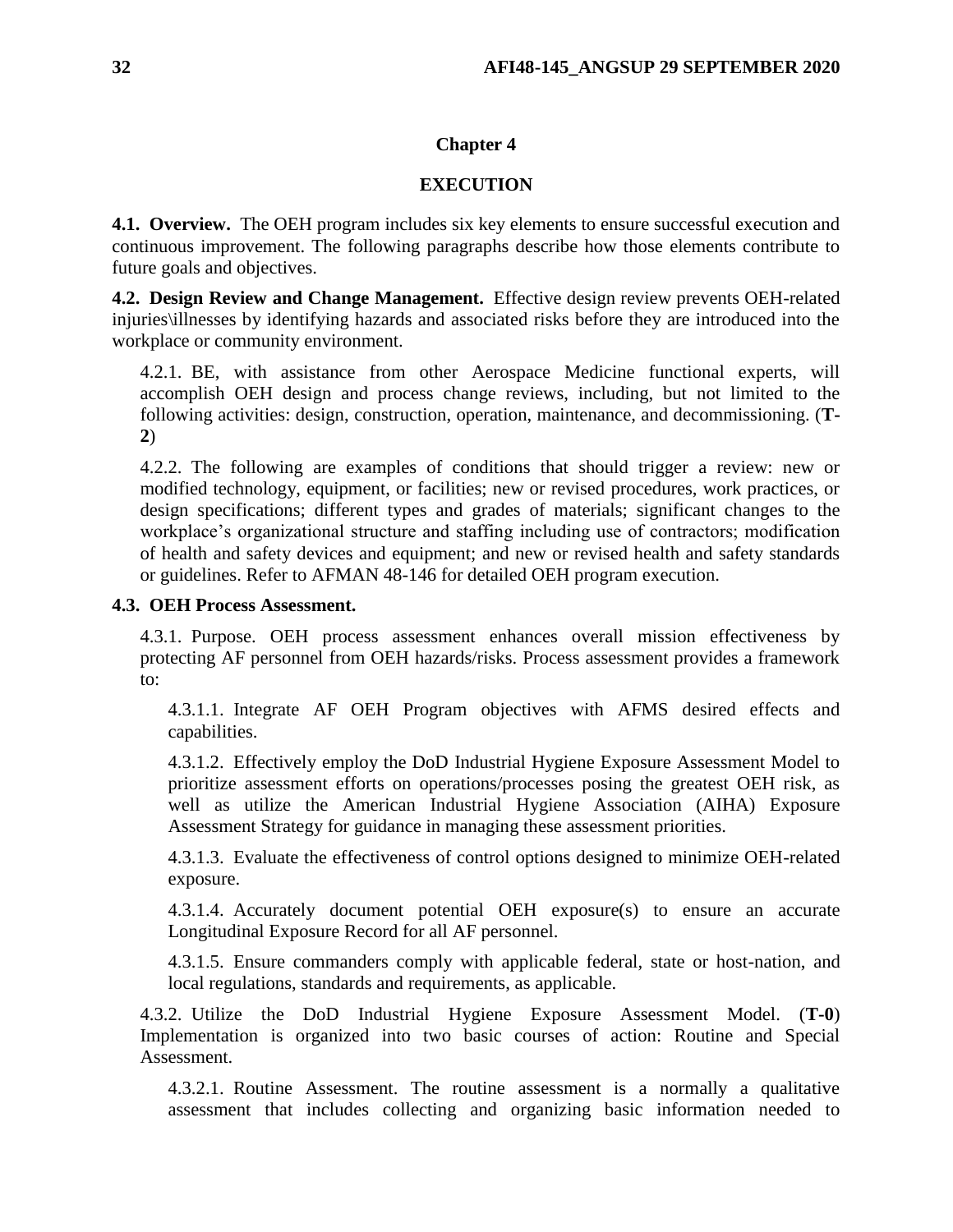characterize the workplace, work force, and environmental agents. Detailed guidance on conducting routine assessment can be found in AFMAN 48-146 and technical guides written by USAFSAM/OE and posted on the USAFSAM Environmental, Safety, and Occupational Health Service Center portal (**<https://hpws.afrl.af.mil/dhp/OE/ESOHSC/index.cfm>**).

4.3.2.1.1. Workplaces will be categorized as High (CAT 1), Medium (CAT 2), or Low (CAT 3) priority. (**T-0**)

4.3.2.1.2. Workplaces will be assessed every 12 (High), 30 (Medium), or 48 (Low) months, at a minimum. (**T-2**)

4.3.2.1.3. The decision to perform a routine assessment more often than the established minimum assessment frequency is made by the base Bioenvironmental Engineer (BEE), in consultation with the OEHWG.

4.3.2.2. Special Assessment. A special assessment is preferably a quantitative assessment that focuses resources on OEH-related hazards that require evaluation or classification. Once initial baseline assessments have been established, BE flights should focus the majority of their efforts on special assessments for OEH exposures. Detailed guidance on conducting special assessments can be found in AFMAN 48-146 and technical guides written by USAFSAM/OE and posted on the ESOH Service Center portal.

<span id="page-32-0"></span>**4.4. Occupational and Environmental Health Clinical Surveillance.** The objective of OEH clinical surveillance is to protect AF workers from adverse exposures by detecting potential failure in controlling exposure(s). A secondary objective is to protect AF workers by detecting disease at or before the point it becomes clinically evident.

4.4.1. Occupational Medicine. Occupational medicine supports AF mission objectives by helping optimize workforce availability and the OEH Program with direct clinical functions (tertiary preventive medicine) and illness prevention activities (primary and secondary prevention). This is accomplished through the performance of all Occupational Medical examinations (MSE, fitness for duty, Pre-placement, Injury/Illness, and Termination) IAW 29 CFR 1910, *Occupational Safety and Health Standards*, DoDI 6055.05-M and AFMAN 48-146.

4.4.2. Data Standardization. OEH clinical surveillance programs will be standardized across the AF as follows (**T-1**):

4.4.2.1. Flight and Operational Medicine will review the Occupational and Environmental Health Exposure Data (OEHED) and MSE requirements prior to each MSE. (**T-1**) The requirements must be those approved by the IOEMC. (**T-1**)

4.4.2.2. If the OEHED and MSE requirements (COHER) located in the employee's electronic medical record are not current, the office completing the examination (Flight and Operational Medicine or PH) will locate and file the current information in the hard copy medical record (or upload and attach to the electronic medical record if resources allow) IAW AFI 41-210. (**T-0**) Previous copies of OEHED and Clinical Occupational Health Exam Requirements (COHER) shall not be removed from the worker's medical record. (**T-0**)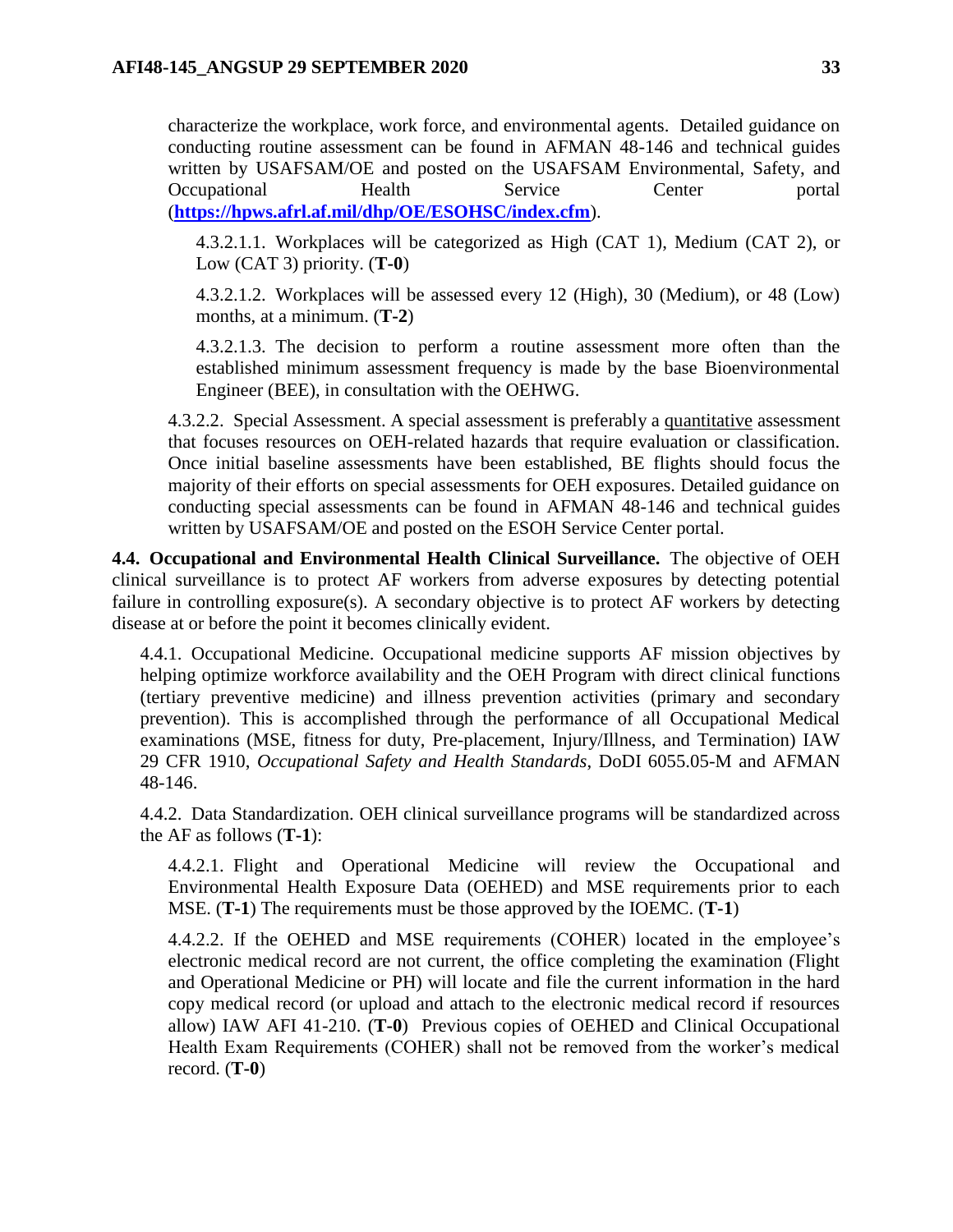### <span id="page-33-0"></span>**4.5. Education and Training.**

4.5.1. Unit/organizational commanders will ensure general OEH awareness training is provided to all personnel (military and civilian). The Job Safety Training Outline (JSTO) is the primary means for OEH training and must include the workplace-specific Hazard Communication (HAZCOM) training provided IAW AFI 90-821, *Hazard Communication.*  Additionally, BE routine and special assessment reports must be made available to all employees. Organizational commanders should periodically evaluate the effectiveness of OEH training including hazard identification, safe work practices, and use of PPE. (**T-0**)

4.5.2. OEH Program training will be documented on AF Form 55, *Employee Safety and Health Record*, in the Integrated Maintenance Data System (IMDS) or in other AF-approved systems that track/verify training is accomplished. (**T-2**)

<span id="page-33-1"></span>**4.6. Emergency Preparedness.** Installations will plan for and develop procedures to prevent and/or respond to foreseeable emergencies, natural and man-made, applicable to their workplace operations in accordance with Presidential Directives. (**T-3**) Emergency response incidents will be assessed for environmental health hazards and documented appropriately in DOEHRS-IH by the installation BE*.* (**T-0**)

<span id="page-33-2"></span>**4.7. Documentation.** Installations shall follow AFMAN 33-363 to establish and maintain an effective OEH records management program. (**T-1**) Those responsible for managing OEH documents and records will maintain strict compliance with the requirements of 29 Code of Federal Regulations (CFR) 1904, *Recording and Reporting Occupational Injuries and Illness*  and 29 CFR 1910.1020, *Access to Employee Exposure and Medical Records*. Personnel will be briefed and provided access to their personal exposure records and workplace evaluations by their supervisor and copies of records will be provided upon request. (**T-0**)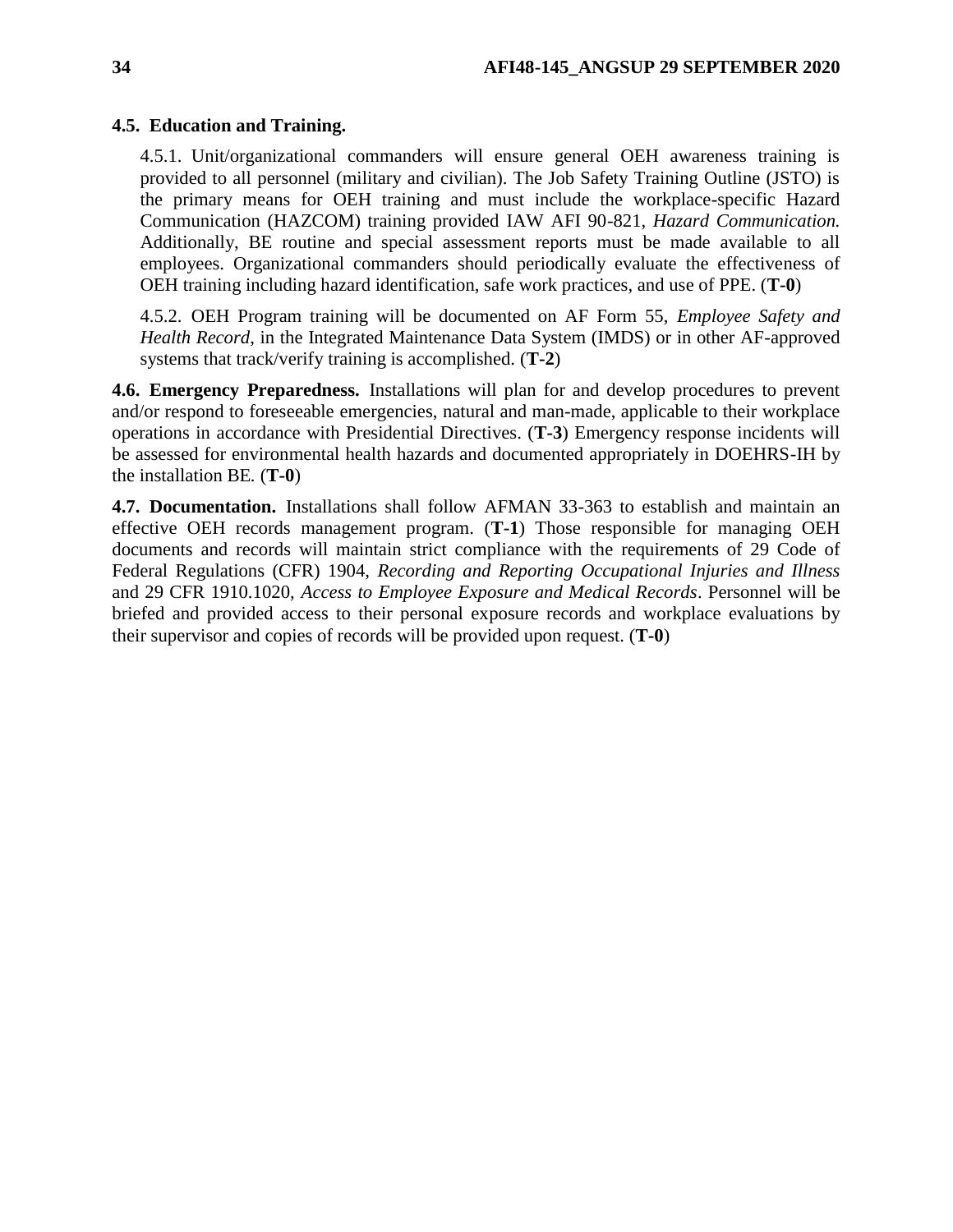### **Chapter 5**

### **MEASUREMENT AND ASSESSMENT**

<span id="page-34-1"></span><span id="page-34-0"></span>**5.1. Performance Measurement.** An effective monitoring/assessment program can identify significant deviations from "steady-state" OEH program performance. This may provide early indications the OEH Program is not performing at optimum effectiveness/efficiency.

5.1.1. Installations shall track operational performance using established/accepted HAF and MAJCOM OEH performance measures. Installations may also develop/adopt performance measures designed to achieve installation-unique objectives and targets. (**T-0**)

5.1.2. Measures should be designed according to the hazards in the workplace. Examples include the reduction of average exposure levels, the rate and timeliness of completion of corrective actions, completion of required training to include demonstration of employee knowledge.

<span id="page-34-2"></span>**5.2. Feedback to the Planning Process.** The results of monitoring, measurement and assessment activities, including audits, incident investigations and corrective and preventive actions, will be addressed in the planning process and the management review.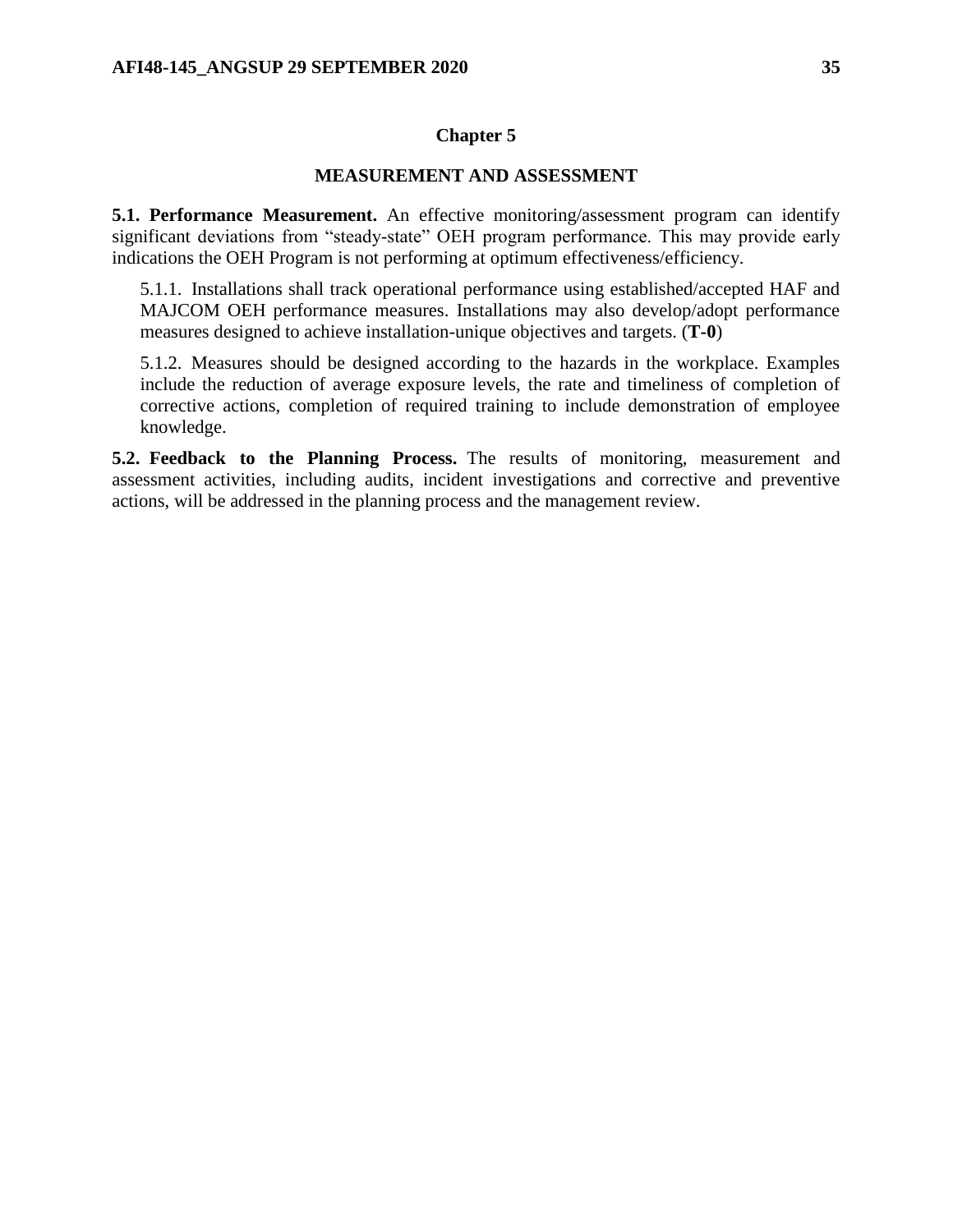#### **Chapter 6**

#### **MANAGEMENT REVIEW**

<span id="page-35-1"></span><span id="page-35-0"></span>**6.1. Purpose.** The Program Management Review (PMR) allows for leadership at HAF, MAJCOM and installation-level, along with OEH Program leaders and process owners, to critically evaluate OEH Program performance and implement improvements. HAF, MAJCOM and installation ESOH Councils (or equivalent) shall ensure an OEH PMR is conducted and briefed at least annually. (**T-1**) The PMR shall include, among other information: progress in the reduction of risk; effectiveness in programs to identify, assess, and prioritize risk and system deficiencies; effectiveness in addressing the underlying causes of risks and system deficiencies; input from employees and employee representatives; status of corrective and preventive actions and changing circumstances; follow-up actions from audits and previous management reviews; extent to which objectives have been met; and performance of the management system relative to the expectations. (**T-1**)

<span id="page-35-2"></span>**6.2. Outcome and Follow-Up.** Senior leadership at all levels will provide appropriate direction for correcting noted deficiencies, including the need for investment, policy revision and adjustments to objectives and targets. Performance measures will be reviewed during the ESOH Council for appropriateness and relevance, and adjusted as necessary to drive performance toward established OEH Program objectives and targets. The PMR must be documented IAW the template provided by AFMSA. (**T-1**)

> DOROTHY A. HOGG Lieutenant General, USAF, NC Surgeon General

#### **(ANG)**

KENNETH S. EGERSTROM, Colonel, USAF, MC,CFS Director, Air National Guard Medical Service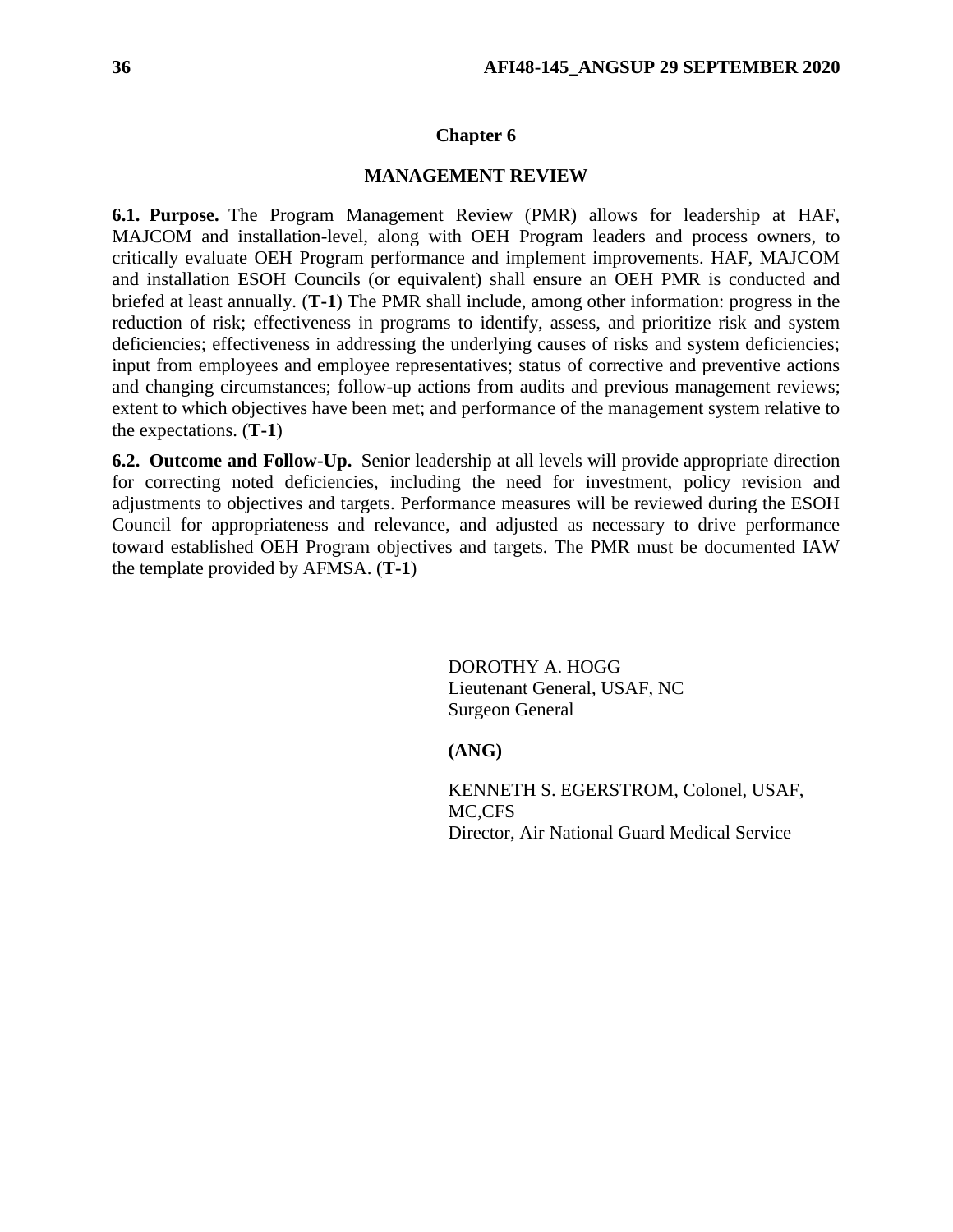## **Attachment 1**

# **GLOSSARY OF REFERENCES AND SUPPORTING INFORMATION**

<span id="page-36-0"></span>*References*

29 CFR 1904 *et seq*., *Recording and Reporting Occupational Injuries and Illnesses*

29 CFR 1960 *et seq., Basic Program Elements for Federal Employee Occupational Safety and Health Program and Related Matters*

29 CFR, *Labor*

40 CFR, *Protection of Environment*

CJCSI 3170.01I, *Joint Capabilities Integration and Development System*

AFPD 48-1, *Aerospace Medicine Enterprise* 23 Aug 2011

AFPD 90-1, *Policy Formulation* 6 Oct 2010

AFPD 90-8, *Environment, Safety, and Occupational Health Management and Risk Management* 2 Feb 2012

AFPD 91-2, *Safety Programs* 1 May 2017

AFI 10-203, *Duty Limiting Conditions* 20 Nov 2014

AFI 10-2501, *Air Force Emergency Management Program* 19 Apr 2016

AFI 21-200, *Munitions and Missile Maintenance Management* 2 Jan 2014

AFI 25‐201, *Intra‐Service, Intra‐Agency, and Inter‐Agency Support Agreement Procedures* 18 Oct 2013

AFI 32-7020, *The Environmental Restoration Program* 7 Nov 2014

AFI 32-7086, *Hazardous Materials Management* 4 Feb 2015

AFI 33-360, *Publications and Forms Management* 1 Dec 2015

AFI 40-201, *Managing Radioactive Materials in the US Air Force* 17 Sep 2014

AFI 44-102, *Medical Care Management* 17 Sep 2014

AFI 48-101, *Aerospace Medicine Enterprise* 8 Dec 2014

AFI 48-105, *Surveillance, Prevention, and Control of Disease and Conditions of Public Health or Military Significance* 15 Jul 2015

AFI 48-123, *Medical Examination and Standards* 5 Nov 2013

AFI 48-127, *Occupational Noise and Hearing Conservation Program* 26 Feb 2016

AFI 48-144, *Drinking Water Surveillance Program* 21 Oct 2014

AFI 63-101/20-101, *Integrated Life Cycle Management* 9 May 2017

AFI 90-201, *The Air Force Inspection System* 21 Apr 2015

AFI 90-801, *Environment, Safety, and Occupational Health Councils* 4 Aug 2016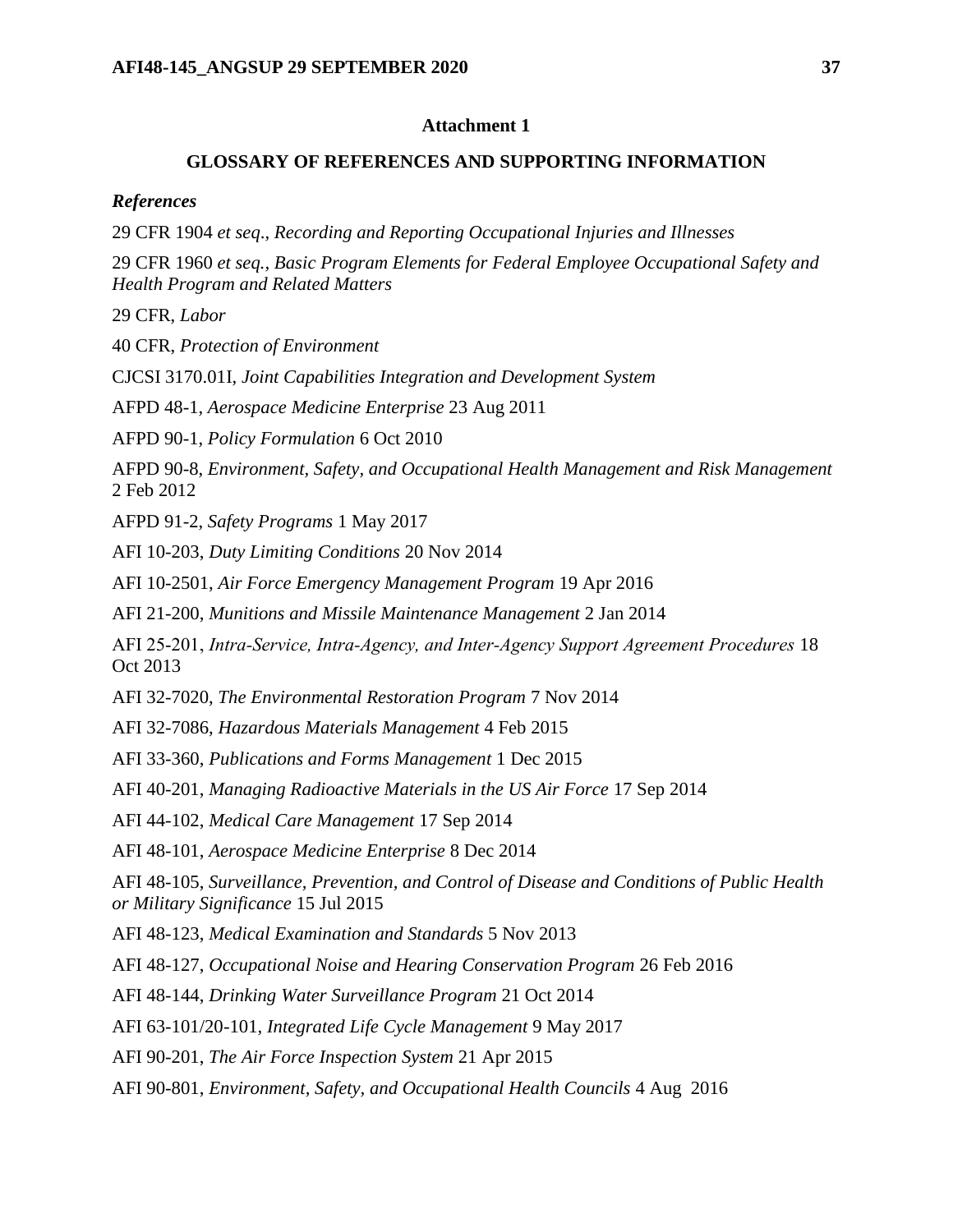AFI 90-821, *Hazard Communication* 27 Jan 2014

AFI 91-202, *The US Air Force Mishap Prevention Program* 24 Jun 2015

AFI 91-203, *Air Force Consolidated Occupational Safety Instruction* 15 Jun 2012

AFI 91-204, *Safety Investigations and Reports* 12 Feb 2014

AFMAN 33-363, *Management of Records* 1 Mar 2008

AFMAN 48-138, *Sanitary Control and Surveillance of Field Water Supplies* 1 May 2010

AFMAN 48-146, *Occupational & Environmental Health Program Management* 9 Oct 2012

AFMAN 48-154, *Occupational and Environmental Health Site Assessment* 28 Mar 2007

AFMAN 48-155, *Occupational and Environmental Health Exposure Controls* 1 Oct 2008

AFTTP 3-2.82\_IP, *Occupational and Environmental Health Site Assessment*

*Base Operational Medicine Clinic Implementation Plan*

AIHA Publication *A Strategy for Assessing and Managing Occupational Exposures, 4th Ed., or most current*

CJCSI 3170.01I, *Joint Capabilities Integration and Development* System

DODD 4715.1E, *Environment, Safety, and Occupational Health (ESOH)*

DODI 6055.01, *Safety and Occupational Health (SOH) Program*

DODI 6055.05, *Occupational and Environmental Health*

DODI 6490.03, *Deployment Health*

DODI 1400.25, *DoD Civilian Personnel Management System, Vol 810, Injury Compensation*

DOD 6055.05-M, *Occupational Medical Examinations and Surveillance Manual*

Executive Order 12196, *Occupational Safety and Health Programs for Federal Employees*.

New OSHA Injury and Illness Recordkeeping and Reporting Requirements webpage: **[www.osha.gov/recordkeeping/index.html](http://www.osha.gov/recordkeeping/index.html)**

NIOSH Publication 79-116, *A Guide to the Work Relatedness of Disease,* January 1979

NSTC/PRD-5 Presidential Review Directive 5, *Improving the Health of Our Military, Veterans, and Their Families*

### *Adopted Forms*

AF Form 847, *Recommendation for Change of Publication*  OSHA Form 300, *Log of Work-Related Injuries and Illnesses*  OSHA Form 301, *Injury and Illness Incident Report* AF Form 55, *Employee Safety and Health Record* AF Form 190, *Occupational Illness/Injury Report* AF Form 332, *Base Civil Engineer Work Request*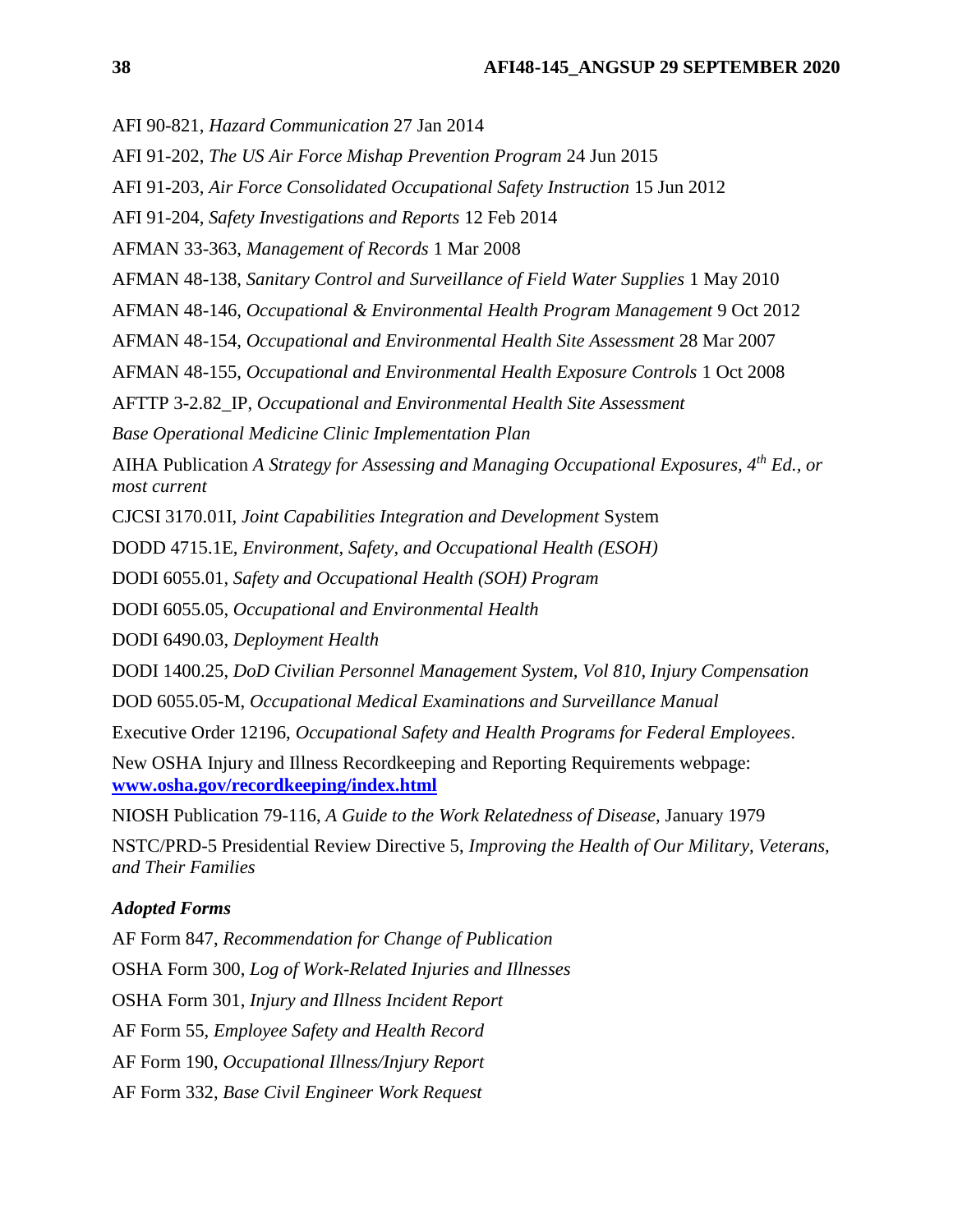### **AFI48-145\_ANGSUP 29 SEPTEMBER 2020 39**

AF Form 469, *Duty Limiting Condition Report*

*Abbreviations and Acronyms*

**AFI**—Air Force Instruction

**AFMAN**—Air Force Manual

**AFMSA**—Air Force Medical Support Agency

**AFMS**—Air Force Medical Service

**AFPD**—Air Force Policy Directive

**AFRC**—Air Force Reserve Command

**AFSAS**—Air Force Safety Automated System

**AIHA**—American Industrial Hygiene Association

**AMC**—Aerospace Medicine Council

**AME**—Aerospace Medicine Enterprise

**AOR**—Area of Responsibility

**ASIMS**—Aeromedical Services Information Management System

**BE**—Bioenvironmental Engineering

**BEE**—Bioenvironmental Engineer

**CJCSI**—Chairman of the Joint Chiefs of Staff Instruction

**COHER**—Clinical Occupational Health Exam Requirements

**CSM**—Conceptual Site Model

**DERG**—Data Entry and Report Guide

**DoD**—Department of Defense

**DoDD**—Department of Defense Directive

**DoDI**—Department of Defense Instruction

**DOEHRS-IH**—Department of Defense Occupational & Environmental Health Readiness System–Industrial Hygiene

**ESOH**—Environment, Safety, and Occupational Health

**FAR**—Federal Acquisition Regulations

**FECA**—Federal Employees' Compensation Act

**GSU**—Geographically Separated Unit

**HAZCOM**—Hazard Communication

**HRA**—Health Risk Assessment

**IMDS**—Integrated Maintenance Data System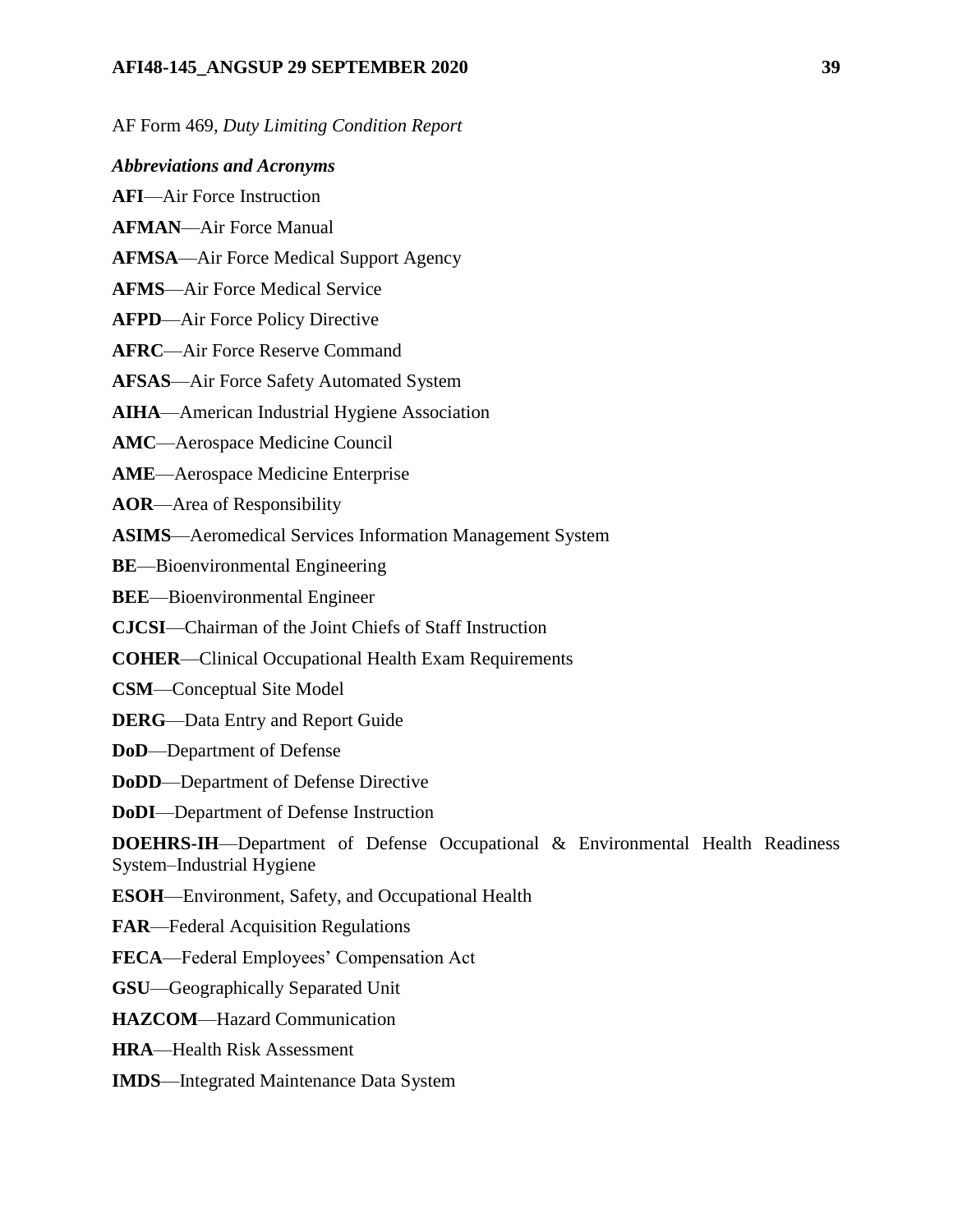**IOEMC**—Installation Occupational & Environmental Medicine Consultant

- **LAF**—Line of the Air Force
- **LSMTF**—Limited Scope Medical Treatment Facility
- **MAJCOM**—Major Command
- **MAS**—Medical Aid Station
- **MICT**—Management Internal Control Toolset
- **MSE**—Medical Surveillance Exam
- **MTF**—Medical Treatment Facility
- **MUNSS**—Munitions Support Squadron
- **NIOSH**—National Institute for Occupational Safety and Health
- **OEH**—Occupational & Environmental Health
- **OEHED**—Occupational & Environmental Health Exposure Data
- **OEHSA**—Occupational & Environmental Health Site Assessment
- **OEHWG**—Occupational & Environmental Health Working Group
- **OM**—Occupational Medicine
- **OH**—Occupational Health
- **OSHA**—Occupational Safety and Health Administration
- **PCM**—Primary Care Manager
- **PESHE**—Programmatic Environment, Safety and Occupational Health Evaluation
- **PH**—Public Health
- **PMR**—Program Management Review
- **PPBE**—Planning, Programming, Budgeting, and Execution
- **SEG**—Similar Exposure Group
- **SG3PB**—Bioenvironmental Engineering Branch within AFMSA
- **SOH**—Safety and Occupational Health
- **TEH**—Total Exposure Health
- **UTC**—Unit Type Code
- **USAFSAM**—United States Air Force School of Aerospace Medicine

# *Terms*

**Air Force Civilian**—A civilian federal employee of the AF: Senior executive service (SES), general manager (GM), general schedule (GS), and federal wage system (FWS) employees, including ANG and USAFR technicians; scientific and technical; laboratory demonstration; administratively determined; US citizen employees in Panama; non-appropriated fund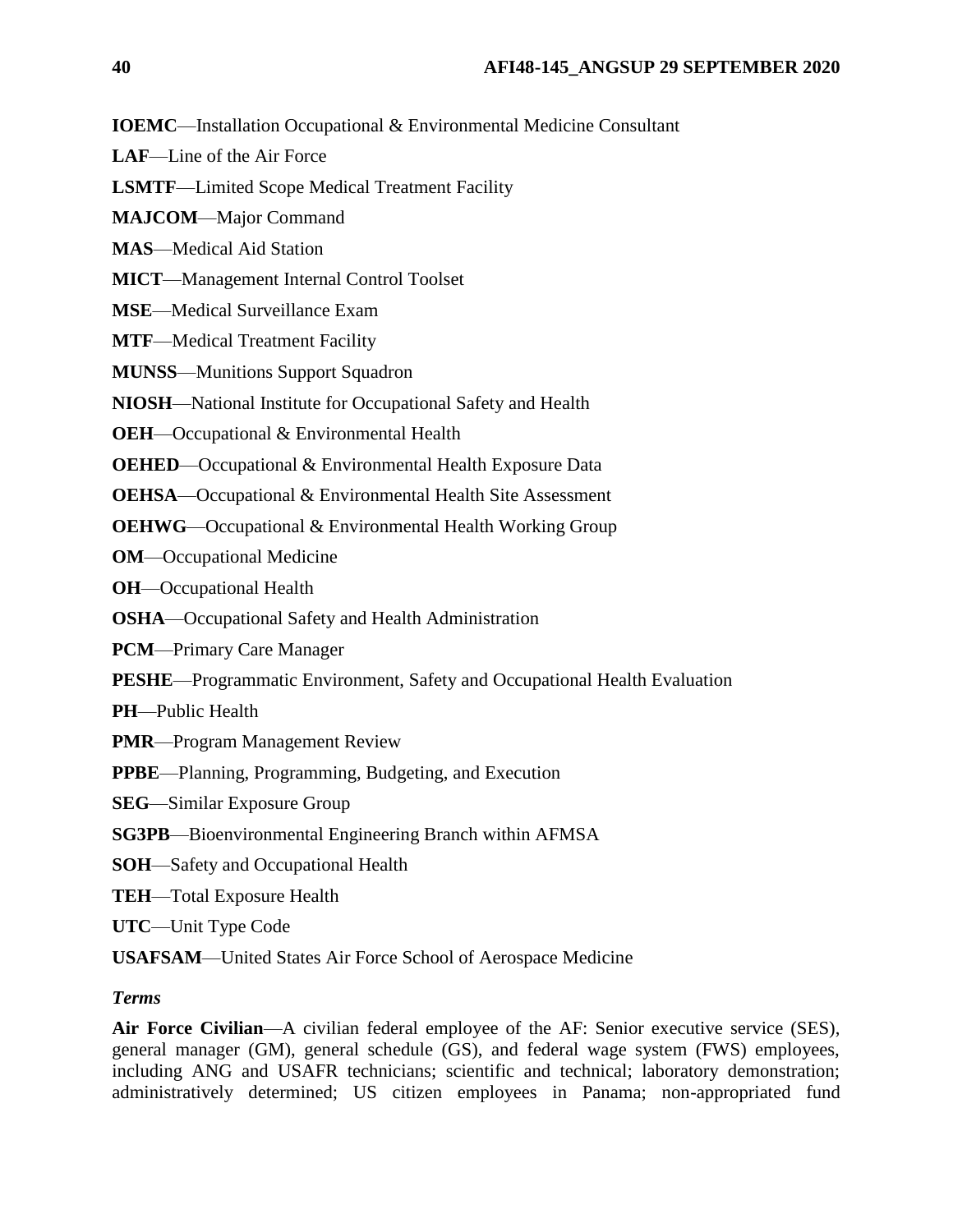## **AFI48-145\_ANGSUP 29 SEPTEMBER 2020 41**

employees; Youth and Student Assistance Program employees; and foreign nationals employed by the AF under a direct or indirect hire arrangement. NOTE: Excludes Army-Air Force Exchange Service (AAFES), Defense Commissary Agency (DeCA), and Defense Finance and Accounting Service (DFAS) employees.

**Air Force Military**—All military personnel on active duty with the US Air Force; Air National Guard and Air Force Reserve personnel on active duty or in drill status; US Air Force Academy cadets; Reserve Officers' Training Corps cadets when engaged in directed training processes; and foreign national military personnel assigned to the US Air Force.

**Air Force Worker**—Collective group comprised of Air Force Military and Civilian personnel.

**Aspects**—OEH aspects are features or characteristics of an activity, product or service that affect or can affect occupational and environmental health.

**Clinical Surveillance**—The process by which workers receive Occupational & Environmental Health Medical Examinations, which are designed and conducted, based on an assessment of workers' identified OEH risks. The results of these examinations are analyzed to determine if AF operations are adversely affecting the health of the workers. Clinical surveillance is also required in specific instances to meet OSHA requirements for medical monitoring. Additionally, clinical surveillance can be used to assess the adequacy of protective measures.

**Confidence in Controls**—A qualitative and/or quantitative determination of how well and how consistently an OEH hazard is being controlled.

**Exposure**—The intensity, frequency, and length of time personnel are subject to a hazard. [Source DODI 6055.05]

**Exposure Assessment**—A qualitative or quantitative determination of the exposure to one or more Occupational and Environmental Health hazards experienced by a specific population-atrisk, a similar exposure group (SEG), or an individual; determination can be based on a variety, or combination, of exposure measurement methods to include personal exposure monitoring including, but not limited to, personal biomarkers, unit-level or SEG exposure monitoring, area monitoring (e.g., environmental sampling), extrapolation of monitoring from similar settings, and/or mathematical exposure modeling or simulations; the sophistication of the exposure assessment is contingent upon available time, measurement technology, and the level of technical expertise of the personnel performing the exposure assessment

**Exposure Guideline**—An exposure concentration of an Occupational and Environmental Health hazard for individuals, units, or similar exposure groups that is related to a specified health or operational impact, or the avoidance of such impacts; exposure guidelines support nearly all kinds of risk assessment activities; whereas, exposure limits are used specifically to support compliance decisions. Examples include: Operational Exposure Guidelines (OEGs), Military Exposure Guidelines (MEGs), Acute Emergency Guideline Levels (AEGLs), Emergency Exposure Guidance Level (EEGLs), and Short-Term Public Emergency Guidance Level (SPEGLs)

**Exposure Limit**—The concentration and/or duration of exposure to an Occupational and Environmental Health hazard to which individuals, or similar exposure groups, may be exposed without triggering a compliance-related risk management action. Usually such limits are based fully, or in part, on the expectation of avoiding the development of any adverse health outcomes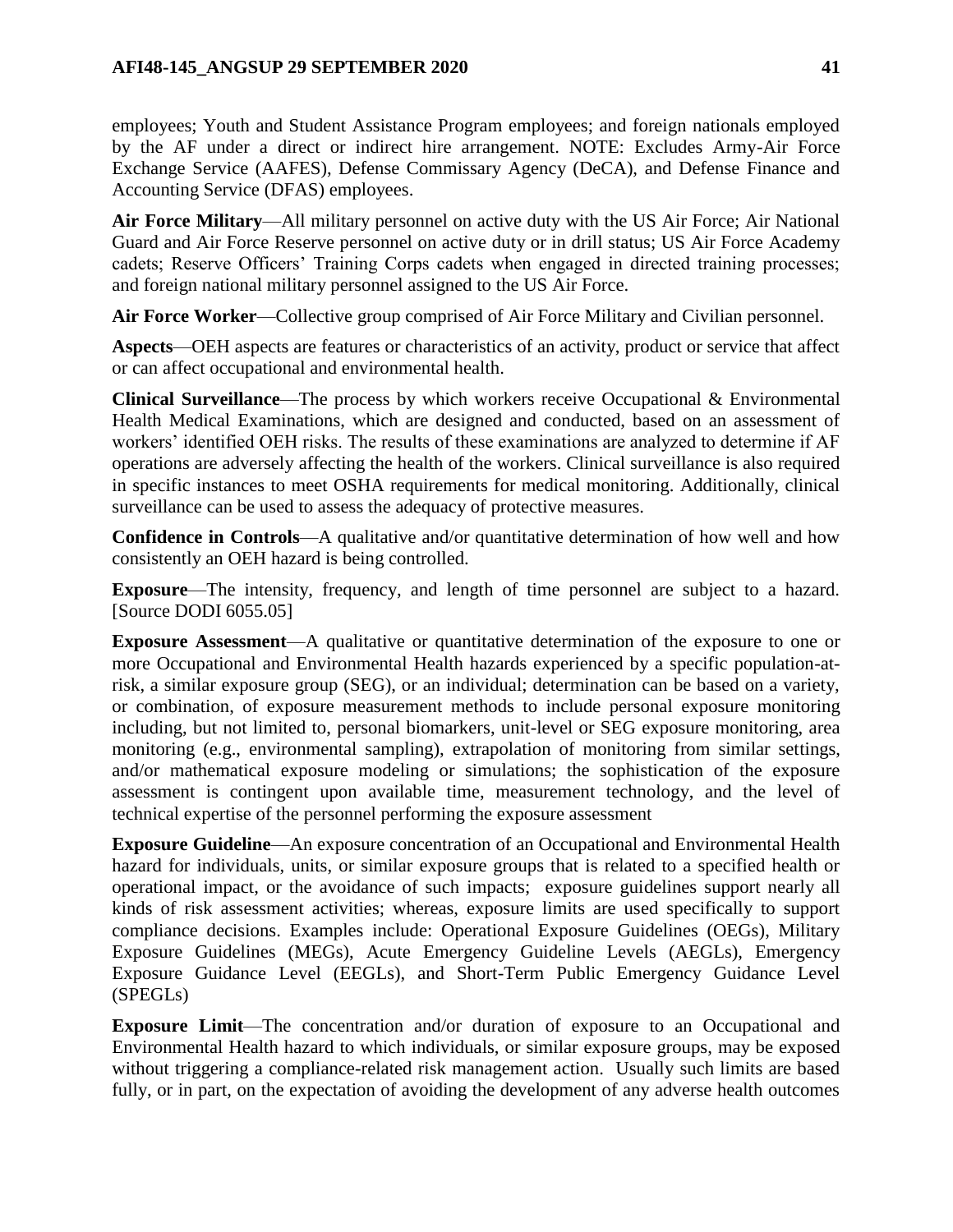within the exposed population; see Environmental Exposure Limit and Occupational Exposure Limit

**Health Risk Assessment (HRA)**—A HRA is the process of identifying and defining doseresponse relationships and hazard criteria, collecting all "relevant and reliable" exposure information to refine the hazard criteria, and to characterize the risks associated with "realistic" combinations of hazards and exposures.

**Limited Scope Medical Treatment Facility (LSMTF)**—LSMTFs are medical elements, flights, or small medical squadrons with a credentialed medical provider that do not provide the scope of services found in a medical group. LSMTFs are typically assigned to a line squadron or group (e.g. Air Base Squadron, Mission Support Group or Air Base Group). In some cases, a LSMTF may report directly to a wing or MAJCOM.

**Individual Longitudinal Exposure Record (ILER)**—A specific individual's Longitudinal Exposure Record (LER)

**Longitudinal Exposure Record (LER)**—A comprehensive record of all occupational and environmental exposures for a full working lifetime; applies to all DoD personnel.

**Medical Aid Station (MAS)**—A small medical element without a credentialed medical provider and typically located at a GSU or MUNSS site.

**Munitions Support Squadron (MUNSS)**—A geographically separated unit responsible for receipt, storage, maintenance and control of United States War Reserve Munitions in support of the North Atlantic Treaty Organization and its strike missions. See AFI 21-200.

**Objectives**—Objectives are derived from program goals and are well-defined, specific and quantifiable statements of the desired results of the program.

**Occupational and Environmental Health Site Assessment (OEHSA)**—The OEHSA is the key operational health tool for producing data or information used for health risk assessments (HRA) and to satisfy OEH surveillance requirements. OEHSAs focus on collecting site-specific data to identify potential or actual exposure pathways during bed down, employ, and sustainment of air and space forces. (See AFMAN 48-154, *Occupational and Environmental Health Site Assessment*, 28 Mar 2007 for additional information)

**OEH-Related Illness or Injury**—A suspected or confirmed adverse health event caused or aggravated by employment as described in Occupational Injury and Illness Reporting Guidelines for Federal Agencies (OMB 1200-0029). OEH-related illness or injury also includes biological changes indicative of overexposure to a hazard.

**Population at Risk**—The population or a subset of the population that is at risk of experiencing an event or being exposed to a health threat during a specified period and at a specified location.

**Process**—Any item of work or situation that may pose a risk and may require evaluation and control; the lowest level of work that may require evaluation to assess exposure and associated controls. Not all processes are associated with a physical location, e.g., working near the flight line may constitute a process. The terms Activity and Process are synonymous.

**Routine Assessment**—A qualitative assessment that includes collecting and organizing basic information needed to characterize the workplace, work force, and environmental agents. Information is gathered that will be used to understand the tasks being performed, materials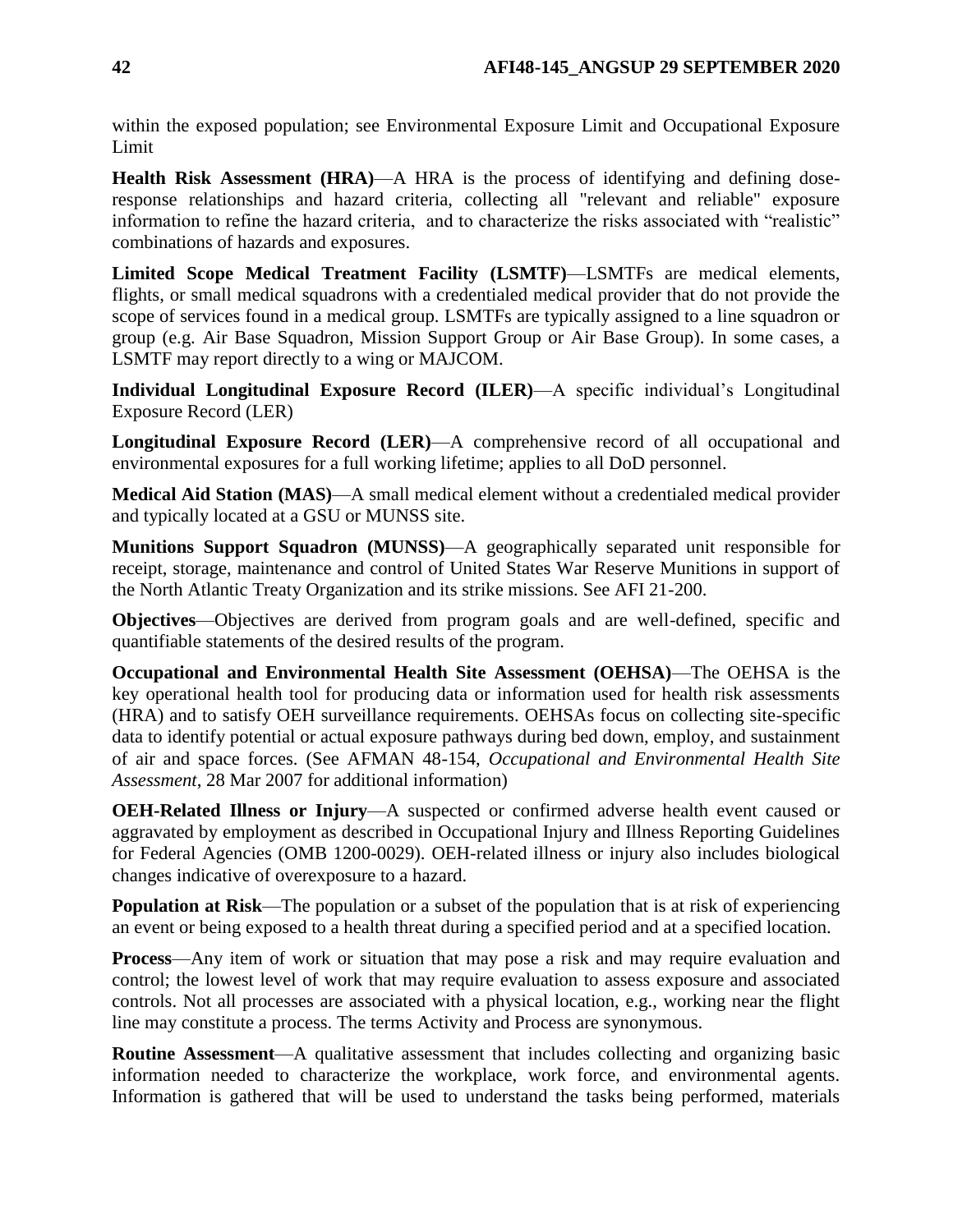being used, processes being run, and controls in place so that a picture of exposure conditions can be made.

**Special Assessment**—A special assessment is preferably a quantitative assessment that focuses resources on OEH-related hazards that require evaluation or classification and involves all components of AIHA's exposure assessment.

**Targets**—The specific target values for performance measures designed to measure progress towards established objectives, e.g. reduce occupational illness by 2% over previous FY.

**Total Exposure Health (TEH)**—Integrates the identification, surveillance, and documentation of workplace, environment and lifestyle exposures to improve "Health Situational Awareness" and advance the health and well-being of all AF beneficiaries.

**Unit Health Monitor**—An individual appointed by the Unit Commander to ensure that medical surveillance exams are scheduled and completed by individuals in their organization in a timely manner, and communicates the status of medical exams completion to the Commander, supervisors in the organization and to Public Health.

**Vapor Intrusion**—The migration of vapor-forming chemicals from any subsurface source into an overlying building.

**Vector**—Living organisms that can transmit infectious diseases between humans or from animals to humans.

**Workplace**—Any occupational environment where a potential OEH exposure may occur. A workplace may be administrative, industrial, or all encompassing, e.g., any setting where an OEH exposure may occur while deployed.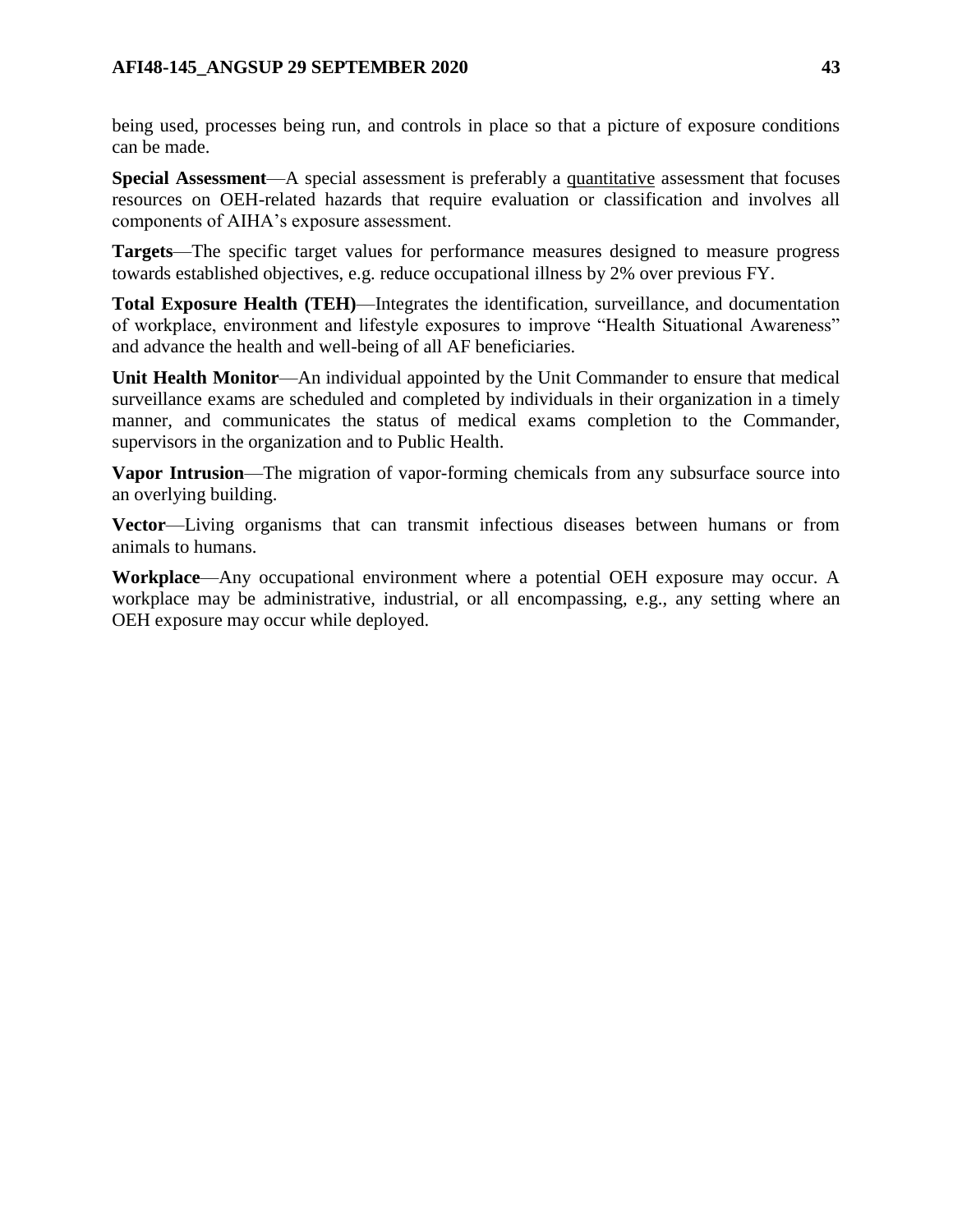# **Attachment 2 (ADDED-ANG)**

# **EXAMPLE TEMPLATE OEHWG MEETING AGENDA**

- <span id="page-43-0"></span>**A2.1. (ANG) Date, time, and location of meeting.**
- **A2.2. (ANG) Attendance.**
- **A2.3. (ANG) Review of previous minutes.**
- **A2.4. (ANG) Bioenvironmental Engineering (BEE) Data.**

|  |  |  | Table A2.1. (ANG) Bioenvironmental Engineering (BEE) Data. |  |  |
|--|--|--|------------------------------------------------------------|--|--|
|--|--|--|------------------------------------------------------------|--|--|

| Item               | <b>Reference</b>                           | <b>Next Date Due</b> | <b>Date Complete</b> | <b>OEHWG Notes</b> |
|--------------------|--------------------------------------------|----------------------|----------------------|--------------------|
|                    |                                            |                      | or Data              |                    |
| *Date of BEE       | AFI 48-145, 6.1                            | <b>DD MMM YY</b>     | Example:             |                    |
| Program            |                                            |                      | 10 May 2018          |                    |
| Management         |                                            |                      |                      |                    |
| Review (PMR)       |                                            |                      |                      |                    |
| *Date of           | AFI 48-101,                                | <b>DD MMM YY</b>     |                      |                    |
| Occupational       | A2.5.2                                     | [OEWHG must          |                      |                    |
| and                | [DOEHRS: (select the<br>OEHSA then click   | review the           |                      |                    |
| Environmental      | "Export to PDF" or for                     | consolidated         |                      |                    |
| <b>Health Site</b> | CSM only, go to<br><b>Business Objects</b> | conceptual site      |                      |                    |
| Assessment(s)      | Reports, "2. OEHSA                         | model (CSM)]         |                      |                    |
|                    | CSM Pathways By<br>Program Office"]        |                      |                      |                    |
| *TIC/TIM           | <b>AFMAN 48-146</b>                        | <b>DD MMM YY</b>     |                      |                    |
| Assessment         | 1.2.5.6                                    |                      |                      |                    |
| *Consumer          | AFI 48-144,                                | <b>DD MMM YY</b>     |                      |                    |
| Confidence         | 2.9.2.1.5                                  | [typically, 1 Jul]   |                      |                    |
| Report             |                                            |                      |                      |                    |
| *Date of Water     | AFI 48-101.                                | <b>DD MMM YY</b>     |                      |                    |
| Vulnerability      | $A2.7.5.1$ ;                               |                      |                      |                    |
| Assessment         | AFMAN 10-                                  |                      |                      |                    |
| (WVA)              | 246, 2.9.5.2                               |                      |                      |                    |
| *Date of annual    | AFI 48-101,                                | <b>DD MMM YY</b>     |                      |                    |
| radiation safety   | A2.5.7.6/7; AFI                            |                      |                      |                    |
| program review     | 48-148 2.20.11                             |                      |                      |                    |
| Radiation safety   | AFI 48-148,                                | <b>DD MMM YY</b>     |                      |                    |
| program briefed    | 2.20.11                                    |                      |                      |                    |
| to Installation    |                                            |                      |                      |                    |
| Commander          |                                            |                      |                      |                    |
|                    |                                            |                      |                      |                    |
|                    |                                            |                      |                      |                    |
| *Date of           | AFI 48-101,                                | <b>DD MMM YY</b>     |                      |                    |
| Respiratory        | A2.5.7.1; AFI                              |                      |                      |                    |
| Protection         | 48-137, 2.14.11                            |                      |                      |                    |
| Program (RPP)      |                                            |                      |                      |                    |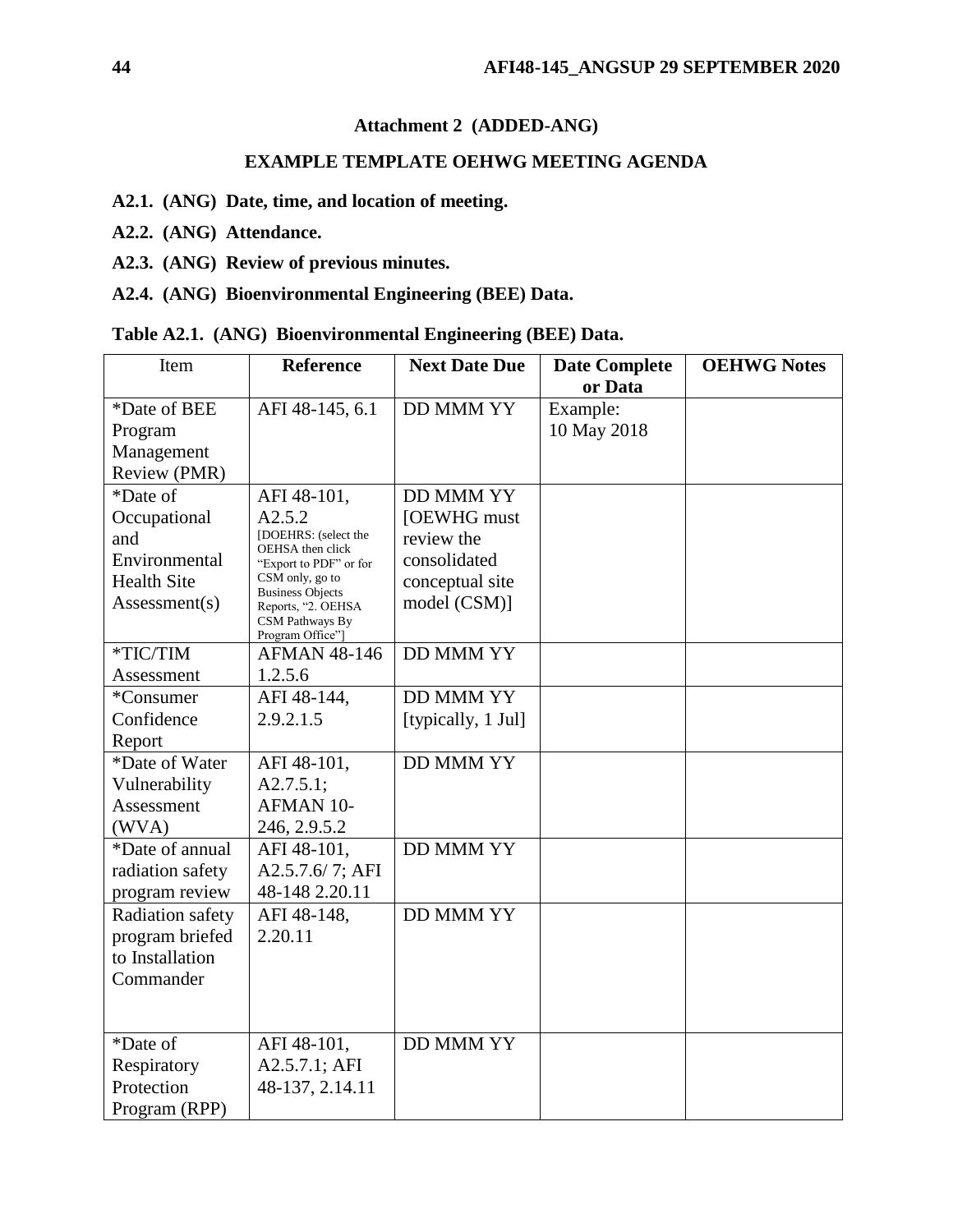| <b>Annual Review</b>                                                                       |                                                  |                  |          |  |  |
|--------------------------------------------------------------------------------------------|--------------------------------------------------|------------------|----------|--|--|
| Date that                                                                                  | AFI 48-137,                                      | <b>DD MMM YY</b> |          |  |  |
| medical facility                                                                           | 2.11.3                                           |                  |          |  |  |
| professional                                                                               |                                                  |                  |          |  |  |
| staff were                                                                                 |                                                  |                  |          |  |  |
| briefed on                                                                                 |                                                  |                  |          |  |  |
| respirator users                                                                           |                                                  |                  |          |  |  |
| Shop                                                                                       | AFI 48-101,                                      | <b>DD MMM YY</b> | Example: |  |  |
| Completion                                                                                 | $A2.5.3$ [DOEHRS                                 |                  | 89%      |  |  |
| Rate, Priority 1                                                                           | <b>Business Objects</b><br>Reports: DQR1, Report |                  |          |  |  |
|                                                                                            | 31                                               |                  |          |  |  |
| Shop                                                                                       | AFI 48-101,                                      | <b>DD MMM YY</b> |          |  |  |
| Completion                                                                                 | $A2.5.3$ [DOEHRS                                 |                  |          |  |  |
| Rate, Priority 2                                                                           | <b>Business Objects</b><br>Reports: DQR1, Report |                  |          |  |  |
|                                                                                            | 31                                               |                  |          |  |  |
| Shop                                                                                       | None [DOEHRS]                                    | <b>DD MMM YY</b> |          |  |  |
| Completion                                                                                 | <b>Business Objects</b>                          |                  |          |  |  |
| Rate, Priority 3                                                                           | Reports: DQR1,                                   |                  |          |  |  |
|                                                                                            | Report 31                                        |                  |          |  |  |
| Workplace                                                                                  | AFI 48-101,                                      | Frequency        |          |  |  |
| Assessment                                                                                 | A2.5.6, AFI 48-                                  | determined by    |          |  |  |
| <b>Completion Rate</b>                                                                     | 145, AFI 10-203                                  | <b>OEHWG</b>     |          |  |  |
| for Fetal                                                                                  |                                                  |                  |          |  |  |
| Protection                                                                                 |                                                  |                  |          |  |  |
| Program                                                                                    |                                                  |                  |          |  |  |
| OEHED for                                                                                  | AFI 48-                                          | Frequency in     |          |  |  |
| review                                                                                     | 145, AFMAN                                       | association to   |          |  |  |
|                                                                                            | 48-146                                           | Priority/CAT     |          |  |  |
| <b>Current Special</b>                                                                     | <b>AFMAN 48-146</b>                              | Frequency as     |          |  |  |
| <b>OEH Risk</b>                                                                            | 6.3.2                                            | determined by    |          |  |  |
| Assessment(s)                                                                              |                                                  | <b>OEHWG</b>     |          |  |  |
| <b>Status</b>                                                                              |                                                  |                  |          |  |  |
| *Copies of these reports (unclassified version only) will be attached to the OEHWG meeting |                                                  |                  |          |  |  |

minutes and OEHWG discussion will be documented in the meeting minutes

# A2.4.1. **(ANG) BEE Program component review:**

A2.4.1.1. **(ANG)** Jan: (48-101, A2.7.5.7) Summary of Environmental Sampling (including drinking water):

A2.4.1.2. **(ANG)** Feb: (48-101, A2.5.7.2) Summary of confined space permits:

A2.4.1.3. **(ANG)** Mar: (48-101, A2.5.7.8) HazMat authorization report summary:

A2.4.1.4. **(ANG)** Apr: (AFI 48-101, A2.5.7.5) Industrial Ventilation Program (ie: % of vents that have current assessments, as displayed in the DOEHRS master schedule):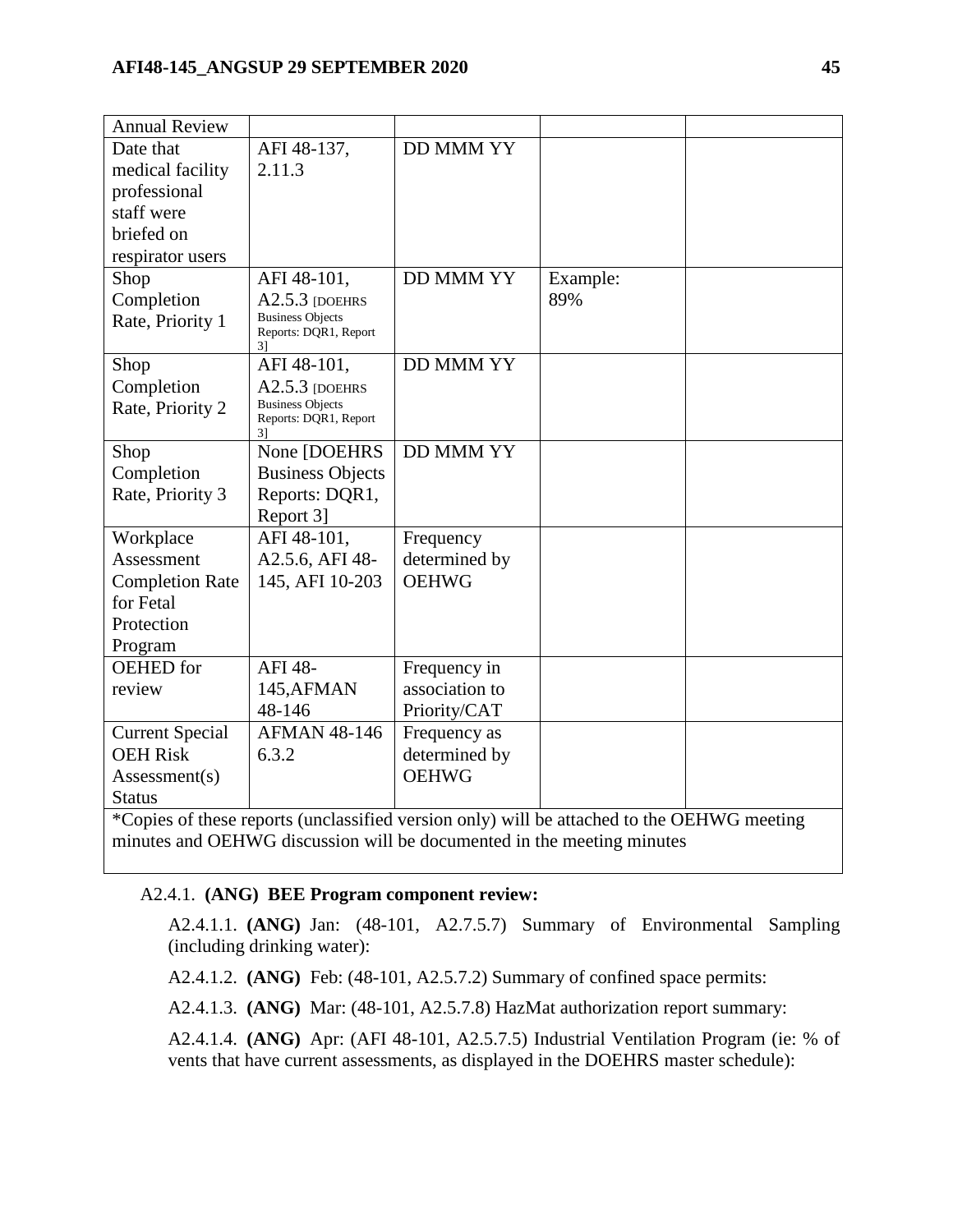A2.4.1.5. **(ANG)** May: (48-101, A2.5.7.3) QNFT mask fit testing [no known DOEHRS report]:

A2.4.1.6. **(ANG)** Jun: (AFI 48-101, A2.5.5) Review open Risk Assessment Codes (RACs) 1-3: Note: Pull the DOEHRS Business Objects Reports report "3. Workplace Deficiencies"

A2.4.1.7. **(ANG)** Jul: (AFI 48-101, A2.5.5) Open DOEHRS High Priority special assessments. Note: Pull the DOEHRS Business Objects Reports titled "6. Master Schedule IH Sampling with Hazards and EAP (Open)"

A2.4.1.8. **(ANG)** Aug: (AFI 48-145, 2.15.2) Review workplace categorization of each shop. Note: Pull the DOEHRS Business Objects Report titled "01. Workplaces"] [Optional: at this time, also confirm that BEE and PH have the same shops and SEGs in their respective databases

### **A2.5. (ANG) Public Health (PH) Data.**

| Item                            | Reference           | Date Due         | Data | <b>Notes</b>     |
|---------------------------------|---------------------|------------------|------|------------------|
| *PH Program                     | AFI 48-145, 2.12    | 31 JAN YY        |      | Due annually     |
| Management Review               |                     |                  |      | <b>IAW AFMSA</b> |
| (PMR)                           |                     |                  |      | SG3 PM MFR,      |
|                                 |                     |                  |      | 20160506         |
| *Human Performance              | AFI 48-101,         | <b>DD MMM YY</b> |      |                  |
| <b>Sustainment Threats</b>      | A2.8                |                  |      |                  |
| Report                          |                     |                  |      |                  |
| <b>OEHP MSE Report</b>          | AFI 48-101,         |                  |      |                  |
|                                 | A2.5.1, AFMAN       |                  |      |                  |
|                                 | 48-146 7.4.1.6      |                  |      |                  |
|                                 |                     |                  |      |                  |
| <b>OEHME</b> Compliance         | AFI 48-101,         |                  |      |                  |
| Rate                            | A2.5.1, AFMAN       |                  |      |                  |
|                                 | 48-146 7.4.1.6      |                  |      |                  |
|                                 |                     |                  |      |                  |
| * OEHME                         | <b>AFMAN 48-146</b> |                  |      |                  |
| Results/Trends Analysis         | 7.17                |                  |      |                  |
| <b>OEHME Result</b>             | <b>AFMAN 48-146</b> | Frequency        |      |                  |
| <b>Notification Compliance</b>  | 7.4.1.6             | determined by    |      |                  |
| Rate                            |                     | OSHA, AFI        |      |                  |
|                                 |                     | and/or OHWG      |      |                  |
|                                 |                     | as applicable    |      |                  |
| <b>Fetal Protection Program</b> | AFI 48-101          | Frequency        |      |                  |
| Workplace specific              | 3.4.7, AFI 10-      | coincides with   |      |                  |
| guidance/Shop                   | 203, 3.5.1          | TAG approved     |      |                  |
| Supervisor notification         |                     | drill schedule   |      |                  |
| <b>Compliance Rate</b>          |                     |                  |      |                  |
| **STS Report/Trend              | AFI 48-101,         | Frequency        |      |                  |

**Table A2.2. (ANG) Public Health (PH) Data.**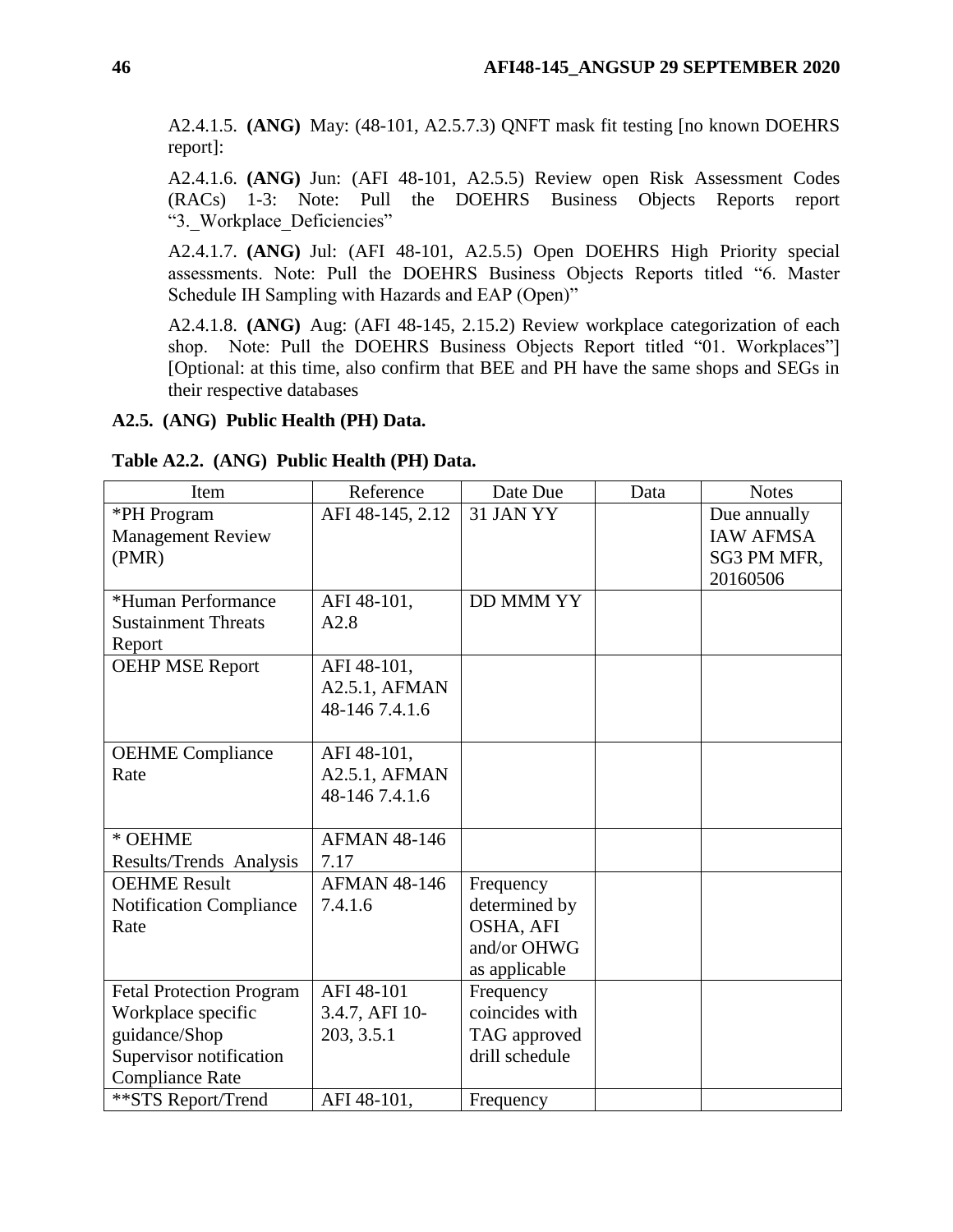| Analysis                   | A2.5.7.9            | determined by<br><b>OEHWG</b> |          |              |
|----------------------------|---------------------|-------------------------------|----------|--------------|
| <b>** PTS Report/Trend</b> | AFI 48-101,         | Frequency                     |          |              |
| Analysis                   | A2.5.7.10           | determined by                 |          |              |
|                            |                     | <b>OEHWG</b>                  |          |              |
| **Occupational             | AFI 48-101,         | Frequency                     |          |              |
| Illness/Injury             | A2.5.7.4;           | determined by                 |          |              |
| Investigations since last  | <b>AFMAN 48-146</b> | <b>OEHWG</b>                  |          |              |
| <b>OEHWG</b>               | 7.12                |                               |          |              |
| Workplace Visit            | AFI 48-145,         | <b>DD MMM YY</b>              | Example: | Annual basis |
| Completion Rate, CAT 1     | <b>AFMAN 48-146</b> |                               | 3:3      |              |
|                            |                     |                               | 100%     |              |
| Workplace Visit            | AFI 48-145,         | <b>DD MMM YY</b>              | Example: | Annual basis |
| Completion Rate, CAT 2     | <b>AFMAN 48-146</b> |                               | 4:10     |              |
|                            |                     |                               | 40%      |              |
| <b>COHER</b> for           | <b>AFMAN 48-146</b> | Frequency                     |          |              |
| review/approval            | 2.8                 | coincides with                |          |              |
|                            |                     | Priority/CAT                  |          |              |
|                            |                     |                               |          |              |

\* Copies of these reports (unclassified version only) will be attached to the OEHWG meeting minutes and OEHWG discussion will be documented in the meeting minutes \*\*All cases will be discussed at the OEHWG and discussion will be documented in the meeting minutes

### A2.5.1. **(ANG) PH Program component review:**

A2.5.1.1. **(ANG)** Jan: (48-101, A2.7.1) Management of latent Tuberculosis infection (LTBI).

A2.5.1.2. **(ANG)** Feb: (48-101, A2.7.2) Medical employee health program (MEHP) compliance.

A2.5.1.3. **(ANG)** Mar: (48-101, A2.7.4) Surveillance.

A2.5.1.4. **(ANG)** Apr: (48-101, A2.7.5.3) Immunization rate for OH Requirements

A2.5.1.5. **(ANG)** May: (48-101, A2.7.5.4) Communicable disease report

A2.5.1.6. **(ANG)** June: (48-101, A2.7.5.5) Child lead screening

A2.5.1.7. **(ANG)** July: (48-101, A2.7.5.6) Mosquito surveillance

A2.5.1.8. **(ANG)** Aug: (48-101, A2.7.5.8) Animal bite protocol compliance

A2.5.1.9. **(ANG)** Sep: (48-101, A2.7.6) Community outreach to promote health (example: tobacco use)

**A2.6. (ANG) Flight Medicine (FM) Data.**